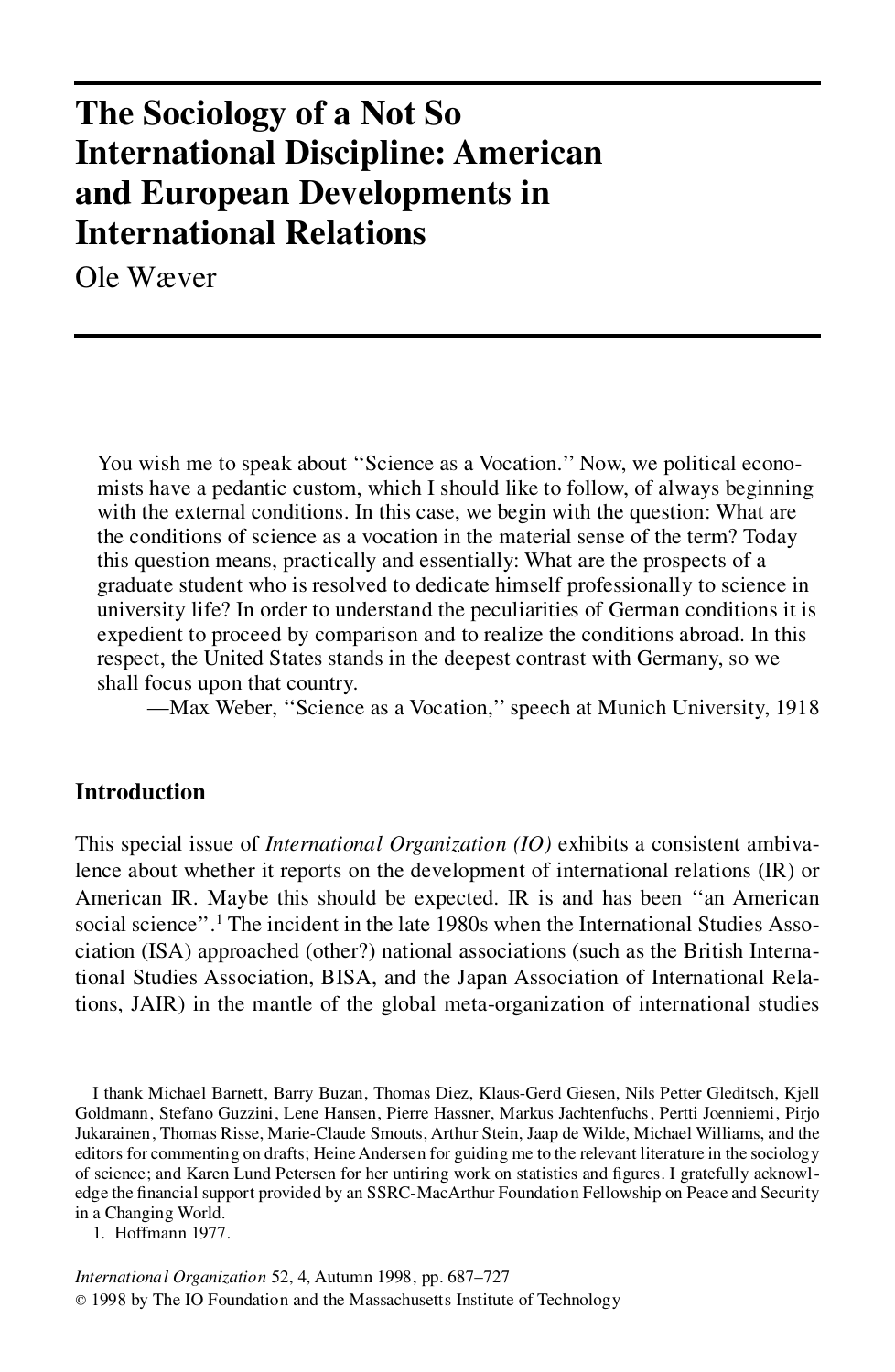asking for their annual report nicely illustrated this.<sup>2</sup> The ambivalence of some to ward the organization's name was eventually resolved in favor of the ISA presenting itself as a regional organization cooperating on equal terms with the Japanese and European associations, but in some respects the opposite—less politically correct resolution would have been more accurate: to acknowledge how small the difference was between American IR and the ''global'' discipline.

Movement toward a more pluralistic or balanced situation is widely expected, and several signs have appeared—from increased European self-assuredness and collaboration (with a new European journal and an emerging European association) and a successful, new, theoretical German-language journal to a growing interest in ''non- Western'' approaches. Dramatic change has not materialized so far, and the novelty is rather an expectation that "real world" developments will eventually be reflected in the discipline, and thus a more regionalized post–Cold War order, European integration, and Asian values will lead to the emergence of distinct IR voices.

Many scholars, however, argue that there is no such thing as national perspectives on international relations (''What do Kenneth Waltz, Richard Ashley, Cynthia Enloe, and Craig Murphy have in common?'' <sup>3</sup>). Distribution among competing theories or "paradigms" is more important than national distinctions. If more Americans are participating in the networks of our globalized discipline, this is of no relevance to the content, to our theorizing. In this article I show that an American hegemony exists and that it influences the theoretical profile of the discipline, and I explain where it comes from.

Broadly, this article asks why IR develops as it does in different societies. More narrowly, it investigates American dominance in the field: what does it rest on and what are its effects? More specifically, why do some American theories travel and others do not? Behavioralism was absolutely central to American political science for two decades, and scholars often argue that its reverberations shaped the next two decades in the form of postbehavioralism.<sup>4</sup> Its importance in Europe was not comparable. Today, a similar question emerges in relation to rational choice: will it become as dominant in Europe as it has in the United States? So far this has not been the case, and there might be reasons to expect that it never will.

The prognosis is ''American IR: from global hegemony to national professionalization.'' The American mainstream turns overwhelmingly toward rational choice approaches (noncooperative game theory in particular). Because this current wave is inspired from the other parts of political science as taught in the United States comparative politics and American politics—this turn is accompanied by great hopes of establishing IR on a more solid theoretical foundation as part of a general scientific breakthrough in political science and in the social sciences in general. Maximizing its integration into political science as a unitary discipline weakens the basis for continued global hegemony. Mainstream IR enthusiastically integrates with theories

- 3. Porter forthcoming; for similar arguments see Palmer 1980.
- 4. Farr, Dryzek, and Leonard 1995.

<sup>2.</sup> Strange 1995.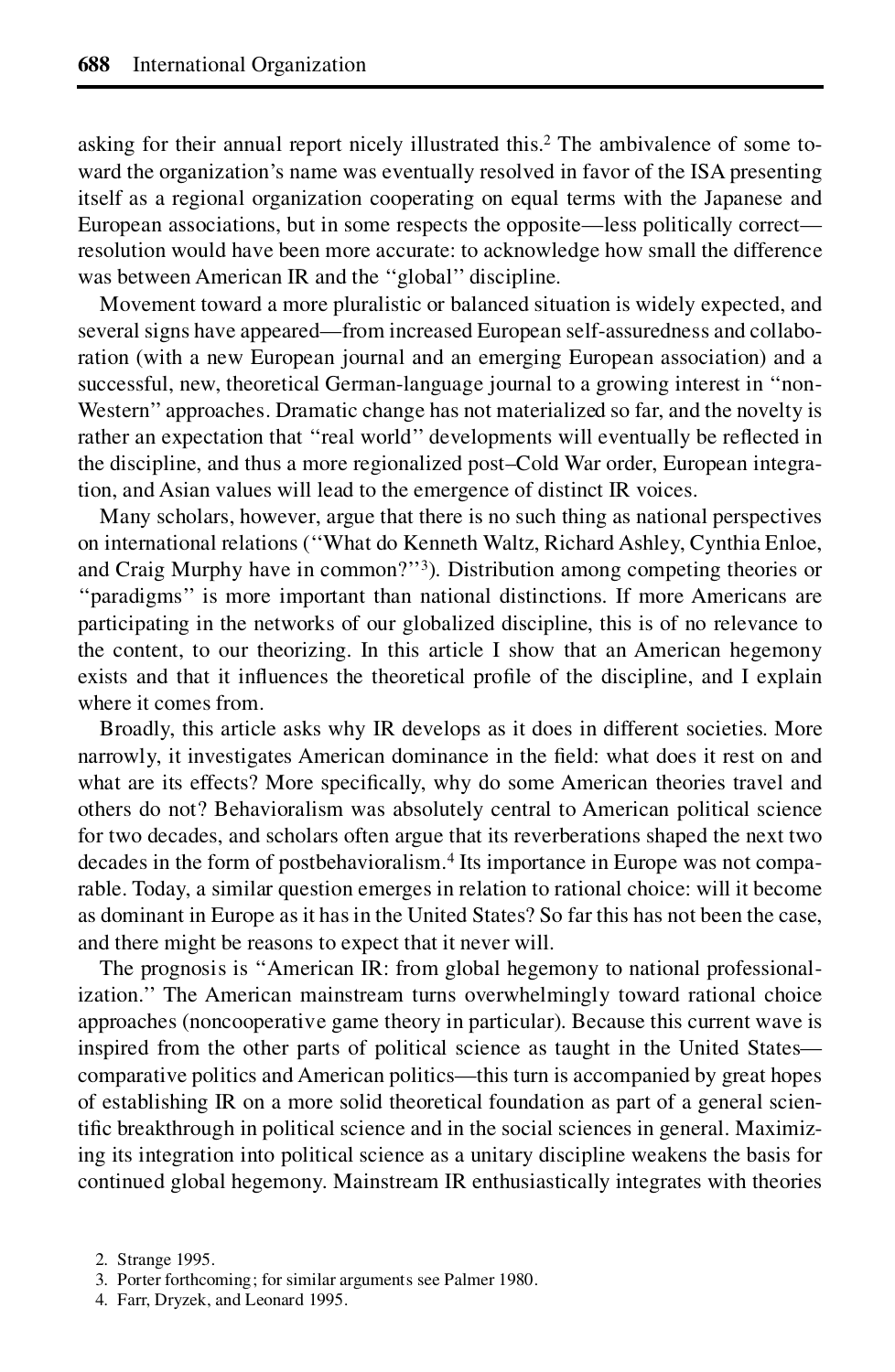peculiar to the United States (for example, those based on the logic of committees in the U.S. Congress), which are furthermore attractive due to the distinctively Ameri can ideals of social science. Therefore, the rest of the world increasingly sees the back of American IR.

I first show that the way the discipline usually reflects on its own development falls embarrassingly behind standards developed in sociology of science and histori ography; I then turn to the sociology of science to establish an explanatory model to account for the national variations discovered. The main factors are organized at three levels: societal-political features of the country, the standing and structure of social science in general in that country, and the internal intellectual and social structures of the IR discipline, including its theories and forms of debate. I offer some data on the issue of dominance: who publishes what and where? I then follow the structure of the model based on the sociology of science and address these questions to German, French, British, and American IR. A central explanation for the lack of congruity between American and European IR at present is the gradual de-Europeanization of American IR. American IR is cutting itself off from those of its roots that are continental European and is building increasingly on a ''liberal,'' Anglo- American philosophical tradition. There was always a strong European component in American IR, and when the U.S. community, for various reasons, became the largest and most innovative, it produced theory that was basically (re-)exportable to Europe. Current theory is shifting toward an American liberal format much less ap plicable to continental Europe and most other parts of the world. Finally, I explain causes and effects of the strange combination of American insularity and hegemony. What potentially useful forms of theory does American IR cut itself off from, and what are the effects on European IR?

One major line of argument starts by comparing IR to the ideal of a global disci pline. ''An ideal model of a community of scholars,'' Kal Holsti has written, ''would suggest reasonably symmetrical flows of communication, with 'exporters' of knowledge also being 'importers' from other sources.'' <sup>5</sup> Later in the article, I outline the unbalanced relationship between American and non-American IR in terms of patterns of publication, citation, and, especially, theory borrowing. All other national IR communities are running huge balance-of-trade deficits against the United States. Although unpleasant for individual non-Americans in career terms, the situation need not have an impact on the content of the science. Maybe Americans and non- Americans do the same things, only the Americans better, and so they get published everywhere? However, the dominant approaches on the two sides of the Atlantic differ systematically, here documented along the current main axis of metatheoretical disagreement, rationalism versus reflectivism (compare the article in this issue by Peter Katzenstein, Robert Keohane, and Stephen Krasner). Judging from the tone of much rationalist scholarship, a likely counterargument could be that this difference is only a matter of time: American IR is ahead (due, for example, to the better training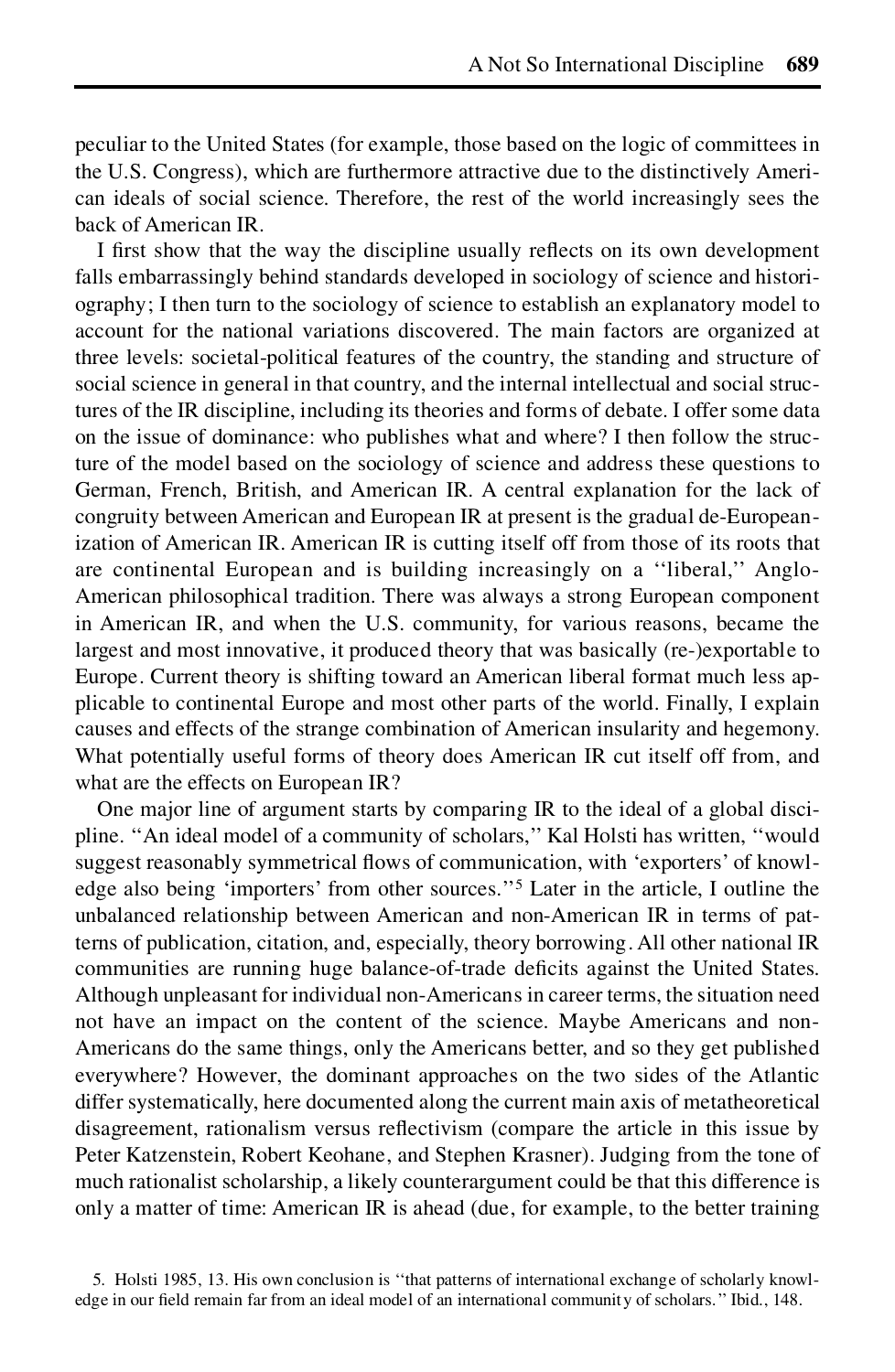of students in methodology), and eventually Europeans and others will catch up and become equally rational choice. The discipline could be consoled: there is no distortion effected by an American dominance, only an acceleration of progress. I later show why this projection is unlikely to come about. Consistent and explainable differences exist between American and European IR. Although I do not offer a full sociological explanation of the history of IR, I do begin to sketch one because it is necessary for answering the American–European question.

# **Explaining How We Got Here**

## *How (Not) to Depict Disciplinary Developments*

Most of the articles in this issue take a characteristic form: a field is presented, previous attempts and contributions are critically evaluated, and an explanation is offered about why current approaches (most strongly articulated in the case of ratio nal choice) have started to solve previous problems. According to almost all the authors, their subfields currently rest on sound footing.

Naturally, a field looks like this to its current practitioners. Typically, we are doing what we are doing because we believe it is the right thing to do, and this appears to us as superior to previous efforts. To a historian or sociologist of science, however, this will appear a naive approach. As typical "Whig" history writing it assumes a progress where the winning line is necessarily also the best, and the past should be measured on the standards of the present.<sup>6</sup> To assume that these previous studies were attempting to do what we are doing today, only less successfully, ignores their contemporary context (replacing it with allegedly eternal questions with which mankind grapples). Also, present theoretical contributions need to be placed in context and not read purely as relationships between disembodied academics and abstract issues. We need to not only explain past ''mistakes'' but also accept that what we do today can hardly be a result of the discipline having freed itself of all extra-scientific impulses and achieved some kind of purity. More likely, there are also social and contextual rea sons why we do what we do. In no way should this imply that our efforts are disquali fied as scientific, objective, or valuable. Only by assuming that true science purely reflects subject matter on a passive, receiving level would sociological explanation and scientific value be necessary opposites. More realistically, the theories of all eras should in like manner be submitted to sociological explanation at the same time that we conduct our usual discussions within the discipline to establish what theories we find most convincing, valid, or truthful. In the words of Theodore J. Lowi: "even assuming that we are all sincerely searching for the truth (and it is more interesting to assume that), there are reasons other than the search for truth why we do the kinds of political science we do.'' 7

<sup>6.</sup> Butter field coined the term, and it has been developed into a more general characteristic by the new historians of ideas in the Cambridge school: Pocock, Skinner, Dunn. See Butterfield 1959; compare Tully 1988.

<sup>7.</sup> Lowi 1992, 1.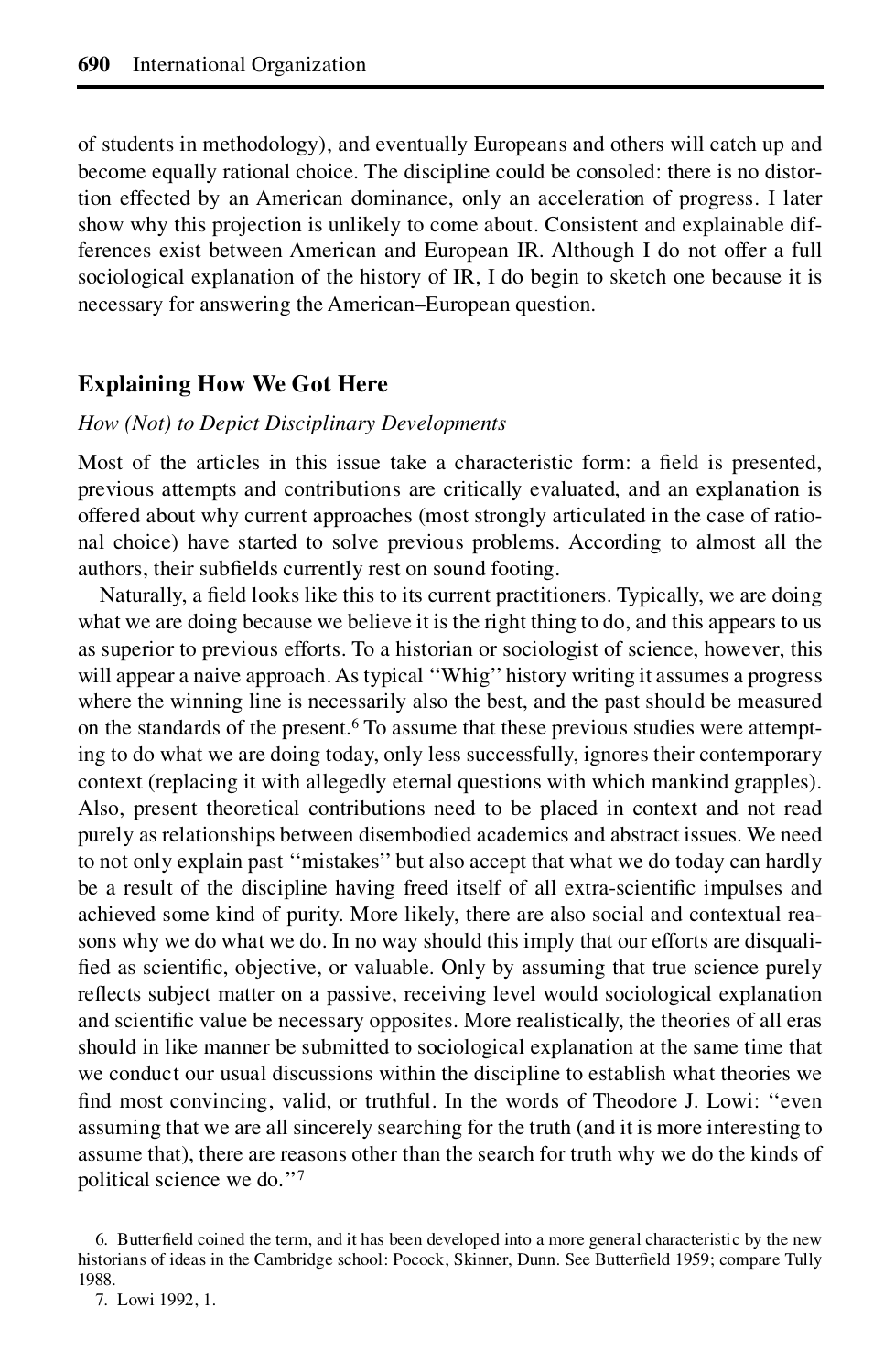The relationship between IR and sociology of science is virtually nonexistent.<sup>8</sup> Sociology of science has concentrated on the natural sciences, with most of the remaining attention reserved for medicine and law. Of the fraction left for social science<sup>9</sup> and humanities, most of the attention goes to economics and sociology. A subdiscipline (IR) within one of the least studied disciplines (political science), therefore gets no attention from ''professional'' sociology of science. If sociology of sci ence were to be applied to IR, a combination of the two could come from the opposite side, but IR scholars usually write about the discipline without any theoretical frame work whatsoever.<sup>10</sup> Usually they write about the past as part of one of the debates about who is right and who is wrong, what mistakes were made in the past, and why everyone should follow me now.

## *Explanations With or Without Sociology of Science*

In the history and sociology of science, internal explanations originally referred to explanations based on the allegedly inherent telos of science (and therefore it pro duced linear, progressive stories), whereas external accounts introduced various political, economic, social, and intellectual causes. In IR, however, this setup has been curiously reversed. The most popular explanations are ''external'' in a particular sense: the impact of developments in real-world international relations on develop ments within the discipline of IR. Thus, paradoxically, external explanations reinstall receptiveness toward the empirical stuff the discipline is supposed to react to, assisting a quasi-positivist, progressivist self-understanding. This is paradoxical because ''external'' explanations in normal sociology of science debates mean external both to the academic universe of the discipline and to its subject matter—they mean devel opments in the surrounding society.

Often, IR's external stories seem convincing. The partial change from realism to transnationalism and interdependence surely had something to do with Vietnam, the oil crisis, post–Bretton Woods global nance, and de´tente. In several other cases, it sounds easier than it is: idealism was replaced by realism because of World War II. Maybe causality operates in reverse: the history of the interwar period istold with the idealists responsible for the war because realism won the battle. The general pattern could be that each major rupture in the international system triggers a swing away from whatever theory dominates. Currently, the end of the Cold War reads time to

9. ''The hesitancy of social scientists to apply to themselves even a fraction of the energies that they have used in scrutinizing the behaviors of others may account for the slow development of the sociology of social science as a field of empirical research''; see Crawford and Biderman 1969, vi. A notable recent exception is the emerging body of work around Wagner, Whitley, and Wittrock discussed in a later section.

10. Whitley notices the same for economics. Whitley 1986. Partial IR exceptions are Giesen 1995; and Guzzini 1998.

<sup>8.</sup> One surprising—but then also systematically ignored—exception is Crawford and Biderman 1969, financed by the Behavioral Sciences Division of the Air Force Office of Scientific Research. It concentrates on ''the relationship between social scientists and the activities of the United States Government in the international field since the beginning of World War II." (1969, v) But in this more limited task, it draws on and discusses developments within the sociology of social science.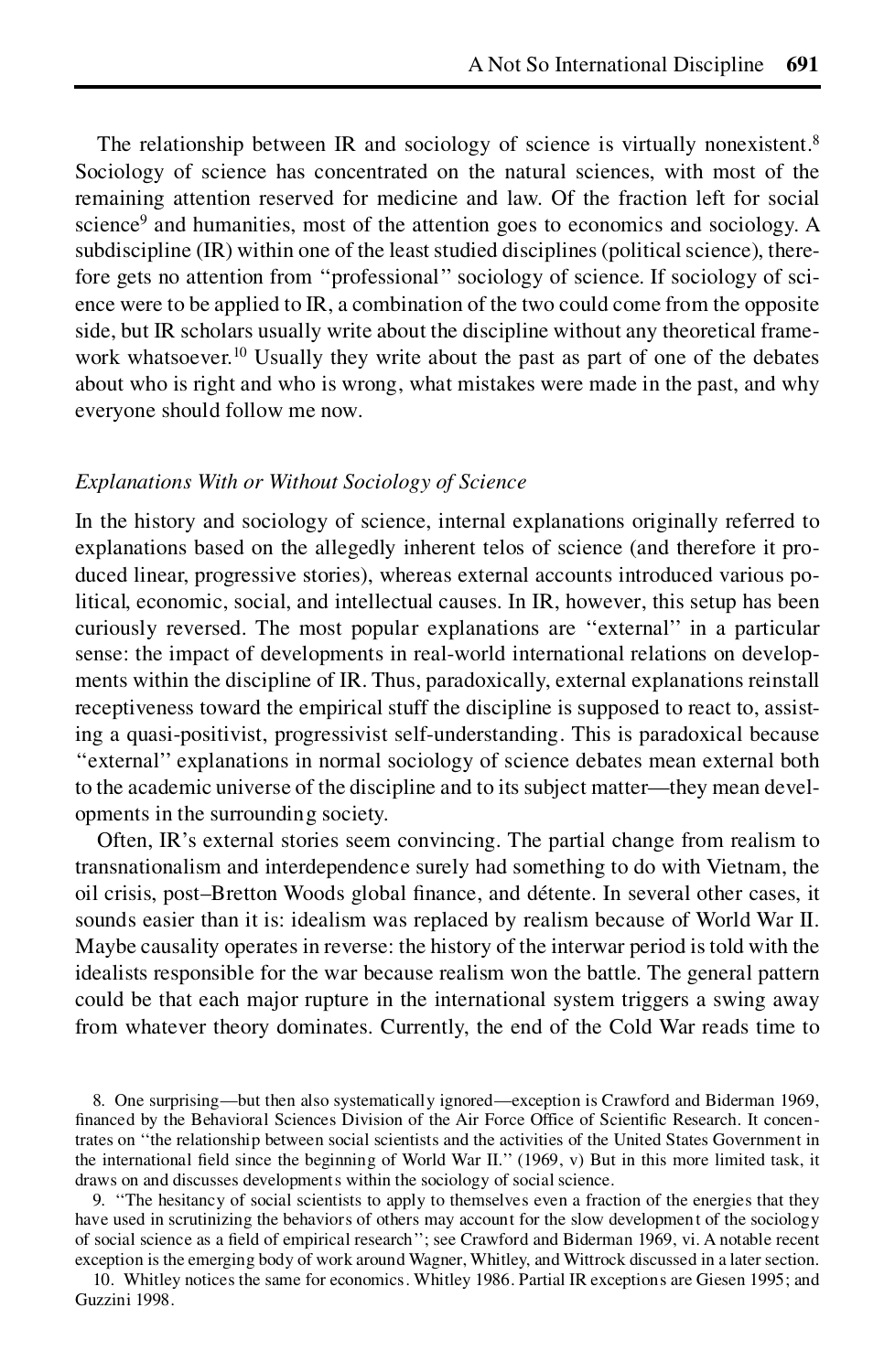leave neorealism. It is not evident why neorealism should be more troubled by this event than any of the other theories that cannot explain it. The causal connection between external events and developments in theory is, as usual, vague.<sup>11</sup>

The articles on the history of the discipline, $12$  slowly growing in number, are usually not based on systematic research or clear methods. They are, at best, elegant restatements of ''common knowledge'' of our past, implicitly assuming that any good practitioner can tell the history of the discipline. However, without looking systematically at the past, we tend to reproduce myths such as the nature of the idealists in the (alleged) first debate.<sup>13</sup> For instance, without reading through all articles of *IO*, we assume that IR in the 1960s was generally centered around the Kaplan-Bull debate because it has come to represent that period. Reading the old issues brings lots of surprises (for example, see Lisa Martin and Beth Simmons' article in this issue) and makes one think about how the discipline looked to people writing at the time. This phenomenon is, of course, even more pressing for the peri ods that fewer current participants remember personally. How many scholars have reread the textbooks of the 1930s before speaking about typical IR in the interwar period? If they have, how can they ignore, for instance, the strong geopolitical com ponent and continue with the story about dominant ''idealism''?

Within the genre of self-reflections of the discipline and especially those scholars who discuss national perspectives, one contribution stands out (and most of the rest build on it): Stanley Hoffmann's article ''An American Social Science: International Relations.'' <sup>14</sup> It contains many brilliant insights and is generally very convincing about why IR emerged as a full-size discipline in the United States, why it took the form it did, and what the peculiar problems of the American condition are. However, it is all very ad hoc. The factors and the framework are tailor-made for the American case. It is, of course, possible to transfer it to other cases, as Christer Jönsson, for example, has done very elegantly by comparing it to Scandinavian IR on exactly those points Hoffmann pointed to as typically American.<sup>15</sup> However, if the debate on the discipline evolves in this way, it paradoxically creates a kind of second-order Americanization. Also, the debate on the discipline and its Americanization is con ducted in an America-shaped framework! One must be more deductive, guided by theory developments within the sociology of science, and set up a general framework for explaining evolutions within IR theory.

11. Compare Wæver 1992, vi–viii; and Schmidt 1998, 32–38.

12. For example, Alker and Biersteker 1984; Banks 1984; Bull 1972; Donnelly 1995; Gareau 1981; Hoffmann 1977; Holsti 1985; Kahler 1993; Katzenstein, Keohane, and Krasner, this issue; Knutsen 1992; Meyers 1990; Olson 1972; Olson and Groom 1991; Olson and Onuf 1985; Smith 1985, 1987, 1995; and Wæver 1992, 1996.

13. Schmidt made the first major attempt at serious historical scholarship like this (beyond more or less single-author or single-episode focused work). Schmidt 1998. Unfortunately, he only covers American (political science based) IR from the mid-1800sto 1940 and only with internal discursive explanations. He effectively shows the problems of posterity's dominant construction of this period; compare de Wilde 1991. However, he does not explore why and with what effects this myth has been established and thus misses how it has become socially real even if historically false.

14. Hoffmann 1977.

15. Jönsson 1993. Lyons builds parts of his discussion of French IR on the Hoffmann list. Lyons 1982.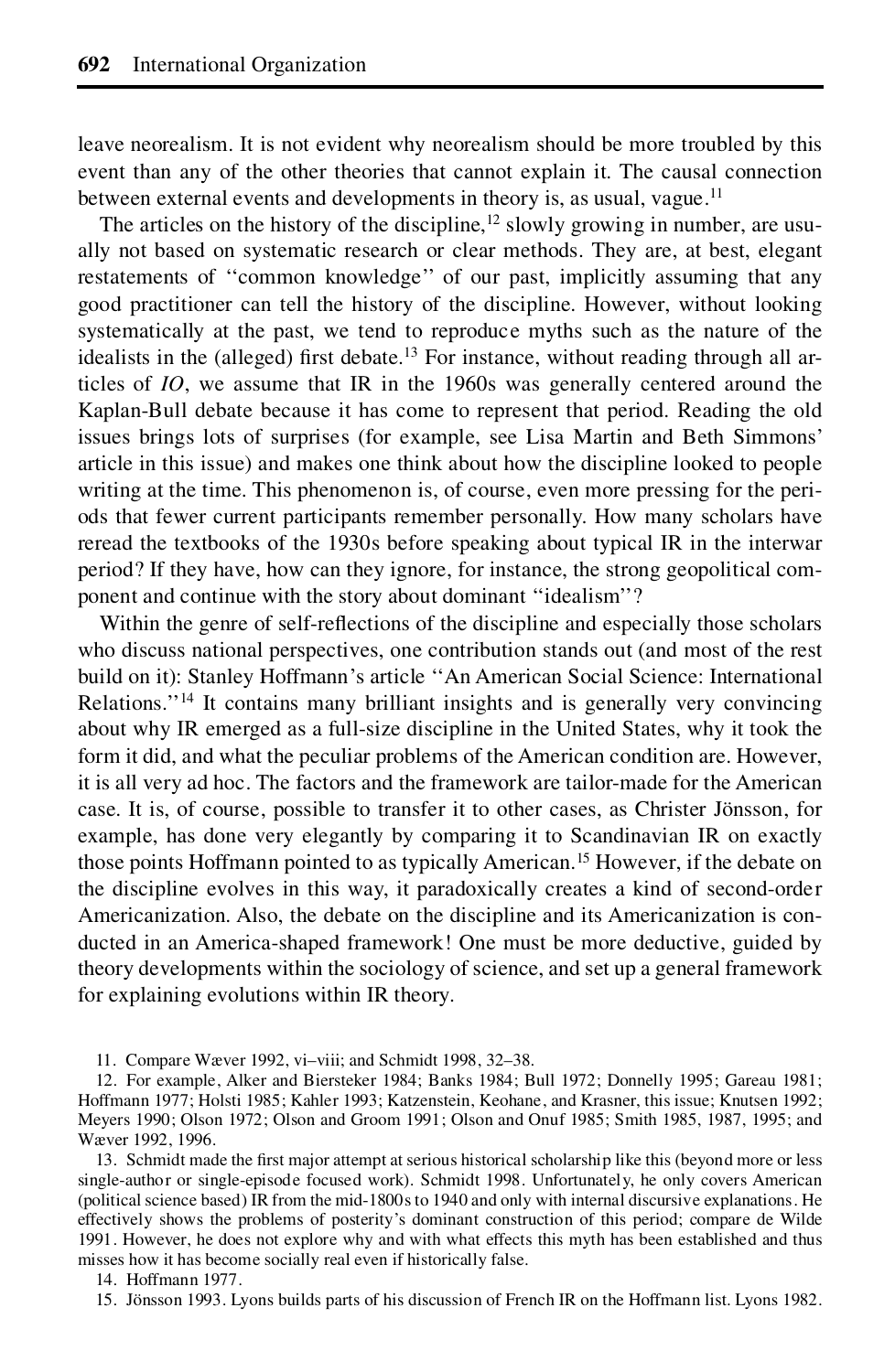Many will undoubtedly object that IR and the sociology of science have met often through Thomas Kuhn and Imre Lakatos. Surely, there was widespread reference to Kuhn during the late 1970s and early 1980s,<sup>16</sup> and the last ten years have seen declarations of allegiance to Lakatos and some attempts to apply his principles systemati cally.<sup>17</sup> However, this is not sociology of science. Kuhn's importance was primarily as a historically based intervention into the philosophy of science, and Lakatos had a constructive agenda of defining procedures that would reinstall a modified falsificationist methodology. More importantly, their IR applications were not empirical soci ology or history of science, but a kind of metamethodology. A slightly sociologized philosophy of science retains the form of ''rules'' for appropriate behavior necessary (and guaranteed!?) to ensure scientific progress. As noted by Donald McCloskey, Karl Popper and Lakatos ''do not pretend to give persuasive histories of how science actually did progress. Theirs is rational not historical reconstruction.'' <sup>18</sup> Whatever merits Kuhn's and Lakatos'approaches might have asschemes for measuring progress in the discipline, they have not proven useful for generating sociologically informed studies of the development of IR.

In the discipline of political science at large (and the subdiscipline of political theory in particular), a lively debate and growing literature has emerged on how to write its history.<sup>19</sup> In IR this has not been the case.<sup>20</sup> Therefore, I will establish an explanatory model based on general sociology of science, specific sociology of the social sciences, the literature on the history of political science, and the few existing essays on the history of IR.

The sociology of science developed in roughly three phases.<sup>21</sup> In the first phase, the original midcentury sociology of science focused on the ethos of science.<sup>22</sup> True science needs no social explanation—it reflects reality. A sociology of science should therefore, on the one hand, explain deviation (for example, Lysenkoism) and, on the other, study social conditions conducive for the development of science.

In the second phase, the so-called new sociology of science (or the sociology of scientific knowledge) explained knowledge purely from the social context, excluding any role for its cognitive validity (such as compatibility with empirical observations). It fought its main battle in relation to the natural sciences and technology to

16. For example, Mansbach and Vasquez 1981; and Banks 1984. For a convincing exception that brings Kuhn to constructive usage, see Guzzini 1998.

17. Most noticed, probably Keohane 1983b, 1986a; most recently Vasquez 1997.

18. McCloskey 1994, 92.

19. For example, Collini et al. 1983; Easton et al. 1991; Farr 1988; Farr et al. 1990; Farr et al. 1995; Farr and Seidelman 1993; Gunnell 1993; and Wittrock 1992.

20. Again, Schmidt seems to be the lonely exception. Schmidt 1998.A critical literature argues how *not* to use the classics and thus criticizes the mythic tradition(s), not least realism; works by Daniel Garst, Rob Walker, Steven Forde, Michael C. Williams, and Laurie M. Johnson mostly on Thucydides, Machiavelli, and Hobbes.

21. For general overviews of the development of the sociology of science, see Whitley 1984; Nowotny and Taschwer 1996; Zuckerman 1989; Restivo 1994; and Andersen 1997, chap. 1.

22. According to Merton, the ethos of modern science is *communism* (scientific knowledge is collective property for society), *u*niversalism, *d*isinterestedness, and *o*rganized *s*kepticism, CUDOS. Merton 1942.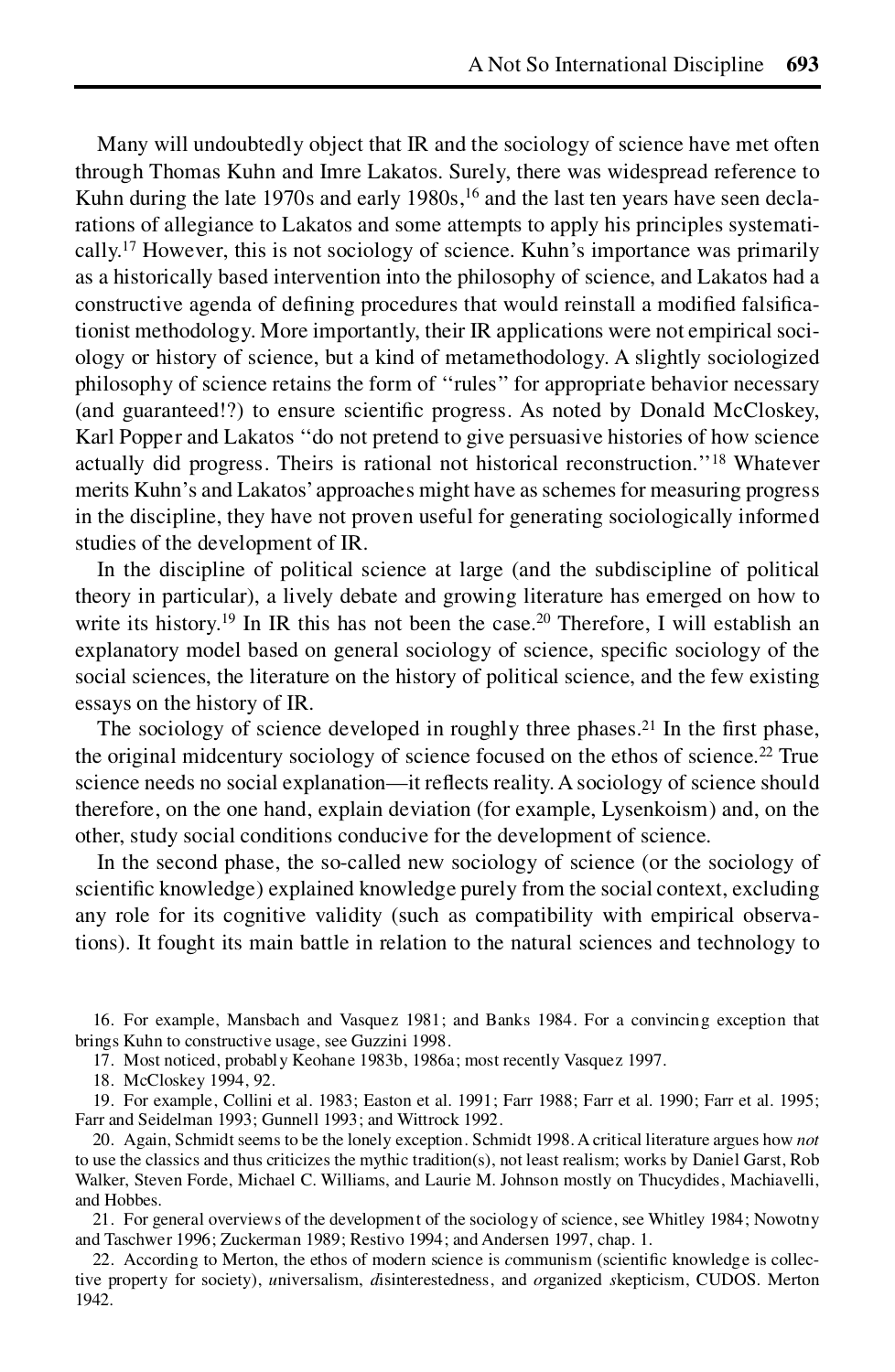show that even they had no neutral core. Case studies demonstrated how new theories and crucial experiments were socially conditioned. The main problem with this approach—beyond its neglect of the social sciences—was that science became indistinguishable from any other social form of knowledge. It ignored science as a spe cific social institution in a wider institutional setting.<sup>23</sup>

## *Explanatory Model—Toward a Comparative Sociology of IR*

In the sociology of the social sciences, in particular, a third phase of analysis is emerging in which scholars are attempting a nonreductionist combination of social and cognitive explanations. With different irreducible layers, actors must forge ''dis course coalitions'' so that scholarly programs and policy programs become compatible or even mutually reinforcing. Within this ''political sociology of the social sci ences,'' <sup>24</sup> Peter Wagner, in *Sozialwissenschaften und Staat,* works with three layers: the intellectual traditions, the scientific institutions, and the political structures.<sup>25</sup> For our specific purpose, this should be broadened a little. IR is specifically influenced by the foreign policy orientation of a country, for instance, and therefore the model must be extended while keeping the three layers intact. The result is a more elaborate typology (see Table 1) that retains the division into ''intellectual, institutional, and political constellations.'' 26

The first layer of the model is society and polity. Within this layer, four dimensions can be distinguished: cultural–linguistic, political ideology, political institutions, and foreign policy.

Regarding the cultural–intellectual dimension,Johan Galtung once made an elegant, provocative, and problematic characterization of Gallic, Nipponic, Teutonic, and Sax onic intellectual styles.<sup>27</sup> At one level, we all recognize the phenomenon, at another we have difficulty dealing with it. It will here not appear as an independent causal factor (leading into ''national character'' speculations). However, this variation be comes an important ''instrument'' when one country or region dominates. Today, because dominance isAmerican, the stylistic criteria are those of the American brand of the Anglo-Saxon intellectual style, with brief, straightforward statements and lin ear progression of an argument (not simultaneous attached provisos as in German grammar). In American self-understanding this simply spells clarity, but it is experi enced by some Germans, for example, as a barrier to expressing real complexity and thus introduces an increased distance between intention and text, that is,

23. See Wagner and Wittrock 1991, 331; and Whitley 1984, 5–7.

25. Wagner 1990a, 23. See also Wagner 1989.

26. Wagner and Wittrock 1991, 7. These three sound almost identical to Hoffmann's three factors: ''intellectual predispositions, political circumstances, and institutional opportunities''; Hoffmann 1977, 45. His political factor, however, only contains foreign policy (Figure 1, 1d); his intellectual factors concentrate on dominant views of science (which is a subset of Figure 1, 2a, and possibly 1b; and his ''institutional'' factor mainly covers some ad hoc peculiarities, not the general setup (my second layer). The similarity, however, simplifies a merger of these independently generated works.

27. Galtung 1981.

<sup>24.</sup> Wagner 1990a, 24. See also works by, especially, Björn Wittrock and Richard Whitley; and Wagner et al. 1991.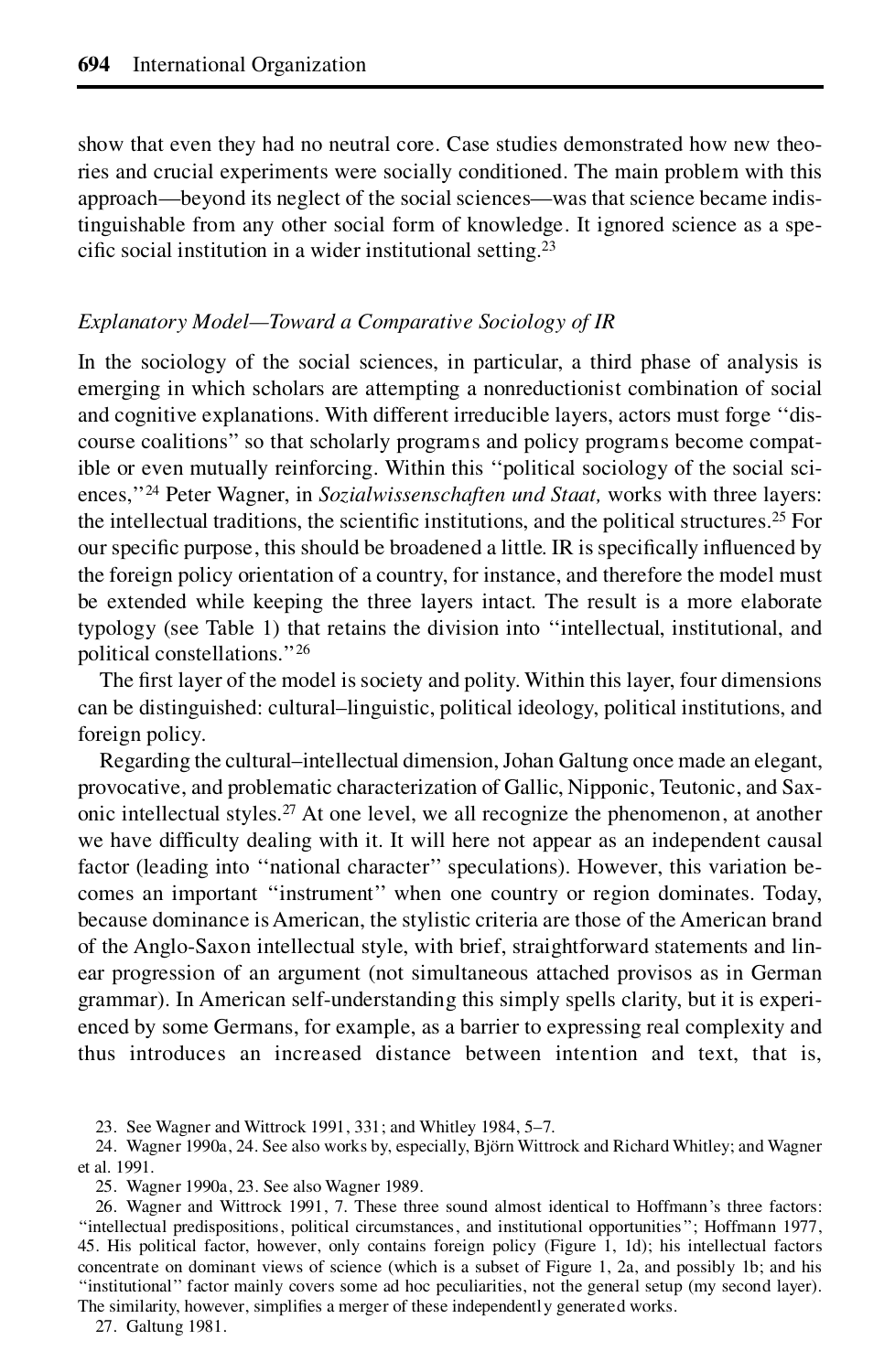**TABLE 1.***Explanatory model*

Layer 1: Society and polity

- a. Cultural, intellectual styles
- b. ''Ideologies'' or traditions of political thought
- c. Form of state; state–society relations
- d. Foreign policy

Layer 2: Social sciences

- a. General conditions and definitions of social science
- b. Disciplinary patterning: disciplines and subdisciplines
- Layer 3: Intellectual activities in IR
	- a. Social and intellectual structure of the discipline
	- b. Theoretical traditions

less clarity. Had the discipline a German hegemony, Americans not only would have to struggle with expressing themselves in the German language but also would experience the challenge of adapting to an alien ideal of intellectual style.

The other dimensions in the first layer of the model can be introduced more briefly because they will be covered later in the four national cases. Characteristically, the studies by Peter Wagner, Björn Wittrock, and their colleagues concentrate on parallel histories of state and social science. Changing forms of state and state intervention raise a need for social scientific knowledge, and thus political developments are shaped by whether and how social scientists supply this, and the social sciences are structured by these roles. State–society relations (Table 1, 1c) are therefore central, but national traditions of thought about state and society (1b) are an independent factor influencing the social sciences through different channels (modes of thinking versus political constellations) and are often more inert than political structures. That a country's foreign policy situation (1d) can influence the development of IR theory is probably the least controversial element in the model.

The second layer of the model is partly about the emergence of ''social science'' as such (2a) and partly about the division into disciplines (2b) that emerged at different times and in different ways in different countries. To become an accepted science depended both on the links that a discipline could make to societal interests (dis course coalitions) and on the formulation of an organizing concept and from that a scientific language.

The third layer deals with internal developments in IR. Third-generation sociology of science categorizes disciplines and subdisciplines according to their intellectual and social structure; according to factors such as degrees of formalization, unity, and stability of paradigms; and according to social hierarchy. In this context I investigate the role and meaning of the famous ''great debates'' of IR: Are these an IR peculiarity, and, if so, why? The second major element of the third layer is ''content,'' that is, the main theoretical traditions in different countries.

This model will be implemented using a two-step process. In the fourth section I explain and characterize the second layer—the general situation and subdivisions of social sciences in the different countries and the overall orientation of IR. I draw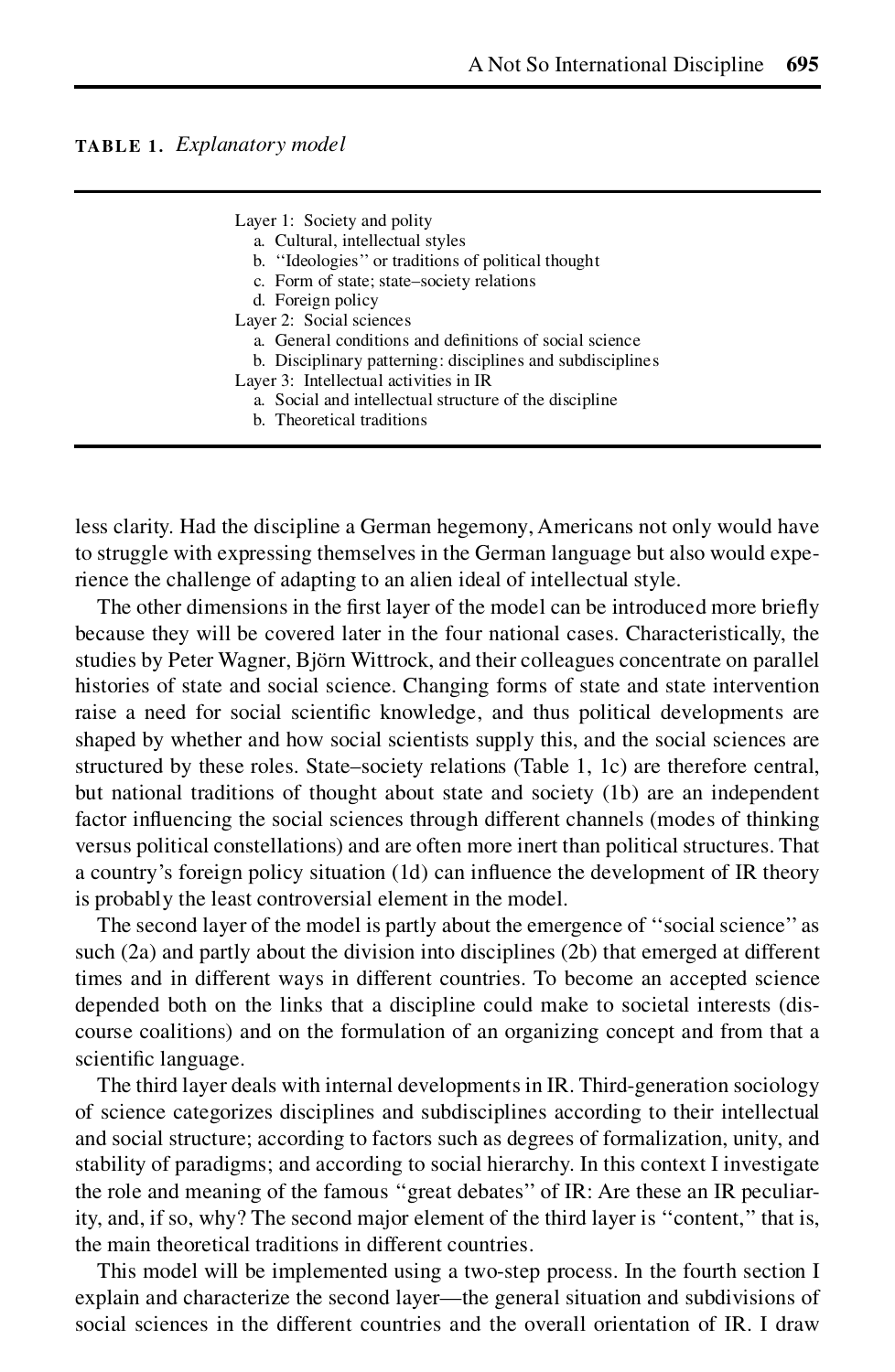mainly on 1c in Table 1 and, for the IR-specific part, 1d. As patterns form in the second layer, these become causes for their own reproduction and influence later transformations. I address the third layer in the fth section. The structural characteristics of IR are discussed both generally for the discipline and in terms of national variations. In addition to explanations from the second layer, I discuss how the spe cific development of different traditions of IR thinking has been influenced by 1b (national ideological and philosophical traditions) as well as by 1d (foreign policy).

Before applying this model to the United States and the major European countries, we need a clearer picture of what it will explain. How does the current more or less global discipline look? Can the widely assumed U.S. dominance in IR actually be documented, and is it decreasing or increasing? Does such dominance have implications for content—that is, do Americans and Europeans publish the same kinds of articles, only the Americans do so more successfully?

## **IR: A Global Discipline?**

## *Anglo-American, Western, Global*

This article concentrates on IR in North America and Europe. But what about the rest of the world? Some surveys claim that not much research is to be found elsewhere the next largest community is the Japanese, which produces very little theory in general and much less that is not based on American inspiration. The most obvious candidate for an independent IR tradition based on a unique philosophical tradition is China, though very little independent theorizing has taken place.<sup>28</sup> Even a sympathetic pro-non-Western observer like Stephen Chan concludes that for most of the non-Western world strategic studies overshadows IR theory.<sup>29</sup>

Still, this is not my line—quite the contrary. There is much to be learned from many non-Western writings, even if not yet well-established. However, I intend to present data to describe the situation and sociology of science to explain it. This can only be done systematically with fewer countries, especially those where many vari ables vary little. Finally, Europe and the United States not only are compared; they also have interacted in important ways, which makes a study focused on these two most fruitful—for a start. In the future, it will be important to investigate non- Western cases equally systematically.

## *How American? Patterns of Publishing in Journals*

To look for patterns in IR, one could examine three types of sources: textbooks (used by Holsti in *The Dividing Discipline*), curricula (such as by Hayward Alker and

<sup>28.</sup> G. Chan 1997.

<sup>29.</sup> Chan 1994, 248; in this extensive survey, Chan finds that policy work of a relatively realist orientation dominates in India, Pakistan, Bangladesh, Japan, China (with some exceptions), and all of Africa; the most important area of original theory was Iran**.** For similar conclusions, see Holsti 1985.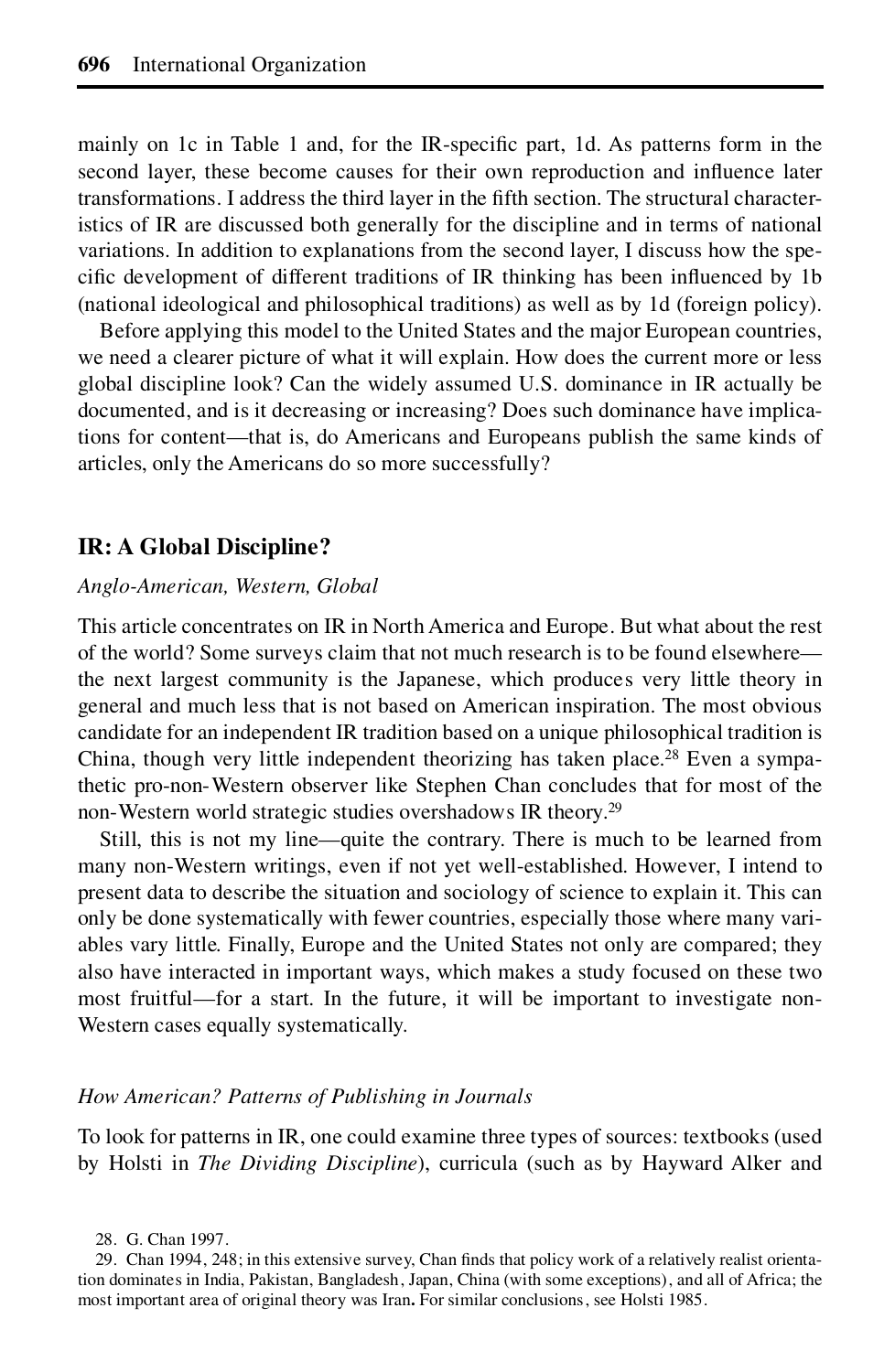Thomas Biersteker and in a small survey of national distribution by Alfredo Robles),<sup>30</sup> and, finally, journals. Journals are the most direct measure of the discipline itself. The sociology of science from Merton to Whitley has pointed to journals as the crucial institution of modern sciences. Textbooks are important because they introduce new comers, but though they might affect the discipline, they are not the discipline itself. For practitioners, the field exists mostly in the journals.

Table 2 compares the distribution of authors'country of residence in the leading journals in North America and Europe.<sup>31</sup> In all four North American journals for all investigated years (1970–95), Americans account for between 66 and 100 percent of the authors, with an average of 88.1 percent. The European journals are relatively balanced, with Americans and Britons equally represented at around 40 percent in the *Review of International Studies* and *Millennium* (though with a clear majority of Britons in 1975), and with Americans and ''the rest of Europe'' (meaning, in this case, primarily Scandinavians <sup>32</sup>) equally represented at about 40 percent in the *Jour nal of Peace Research*. This difference between American ''concentration'' and European variety (or asymmetric penetration) in 1995 is shown in Figure 1. (Note that this analysis is not a claim about discrimination, gate keeping, or closed ness—we cannot know what stems from patterns of submissions, evaluation, or quality. Relevant is simply the fact of this pattern.) There seems to be no strong change over time, as shown for the case of *IO* in Figure 2.

How does this situation compare with other disciplines? A recent comparison of thirty-eight leading journals from different fields found that in the natural sciences, the percentage of American authors in U.S.-published journals was typically 40–50 percent, whereas almost all the social science journals have a score of more than 80 percent for American authors. The two journals publishing the highest percentage of American authors are the two American political science journals in the survey: *American Political Science Review* (97 percent American authors) and *American Journal of Political Science* (96.8 percent American authors).<sup>33</sup>

Knowing the authors'countries of residence may be useful for showing the relative ''power'' of the different IR communities. However, it tells us little about what they write; and given the increasing importance of European journals, knowing whether they still work from American theories or develop independent theories and debates

30. See Holsti 1985; Alker and Biersteker 1984; and Robles 1993.

31. One might discuss whether country of residence or country of origin is most interesting. Besides the former being much easier to register, it could also be argued that because of the way the American metropole works, ambitious scholars from other regions are drawn to it as the only way to register on the main screen whereby the dominance of the American environment is reinforced. Thus, country of resi dence captures more accurately the actual dominance of North America as the leading academic commu nity, whereas the other measure might be more relevant if our interest were relative career opportunities for IR scholars born in different countries.

32. According to similar statistics in Goldmann 1995, 252—and nonquanti ed impressions from my own data.

33. Andersen and Frederiksen 1995, 20, tab. 2. Two more political science journals are included, the *British Journal of Political Science,* with 25.5 percent for country of publication, and *Politische Vierteljahresschrift* (Germany), with 90.2 percent for own country.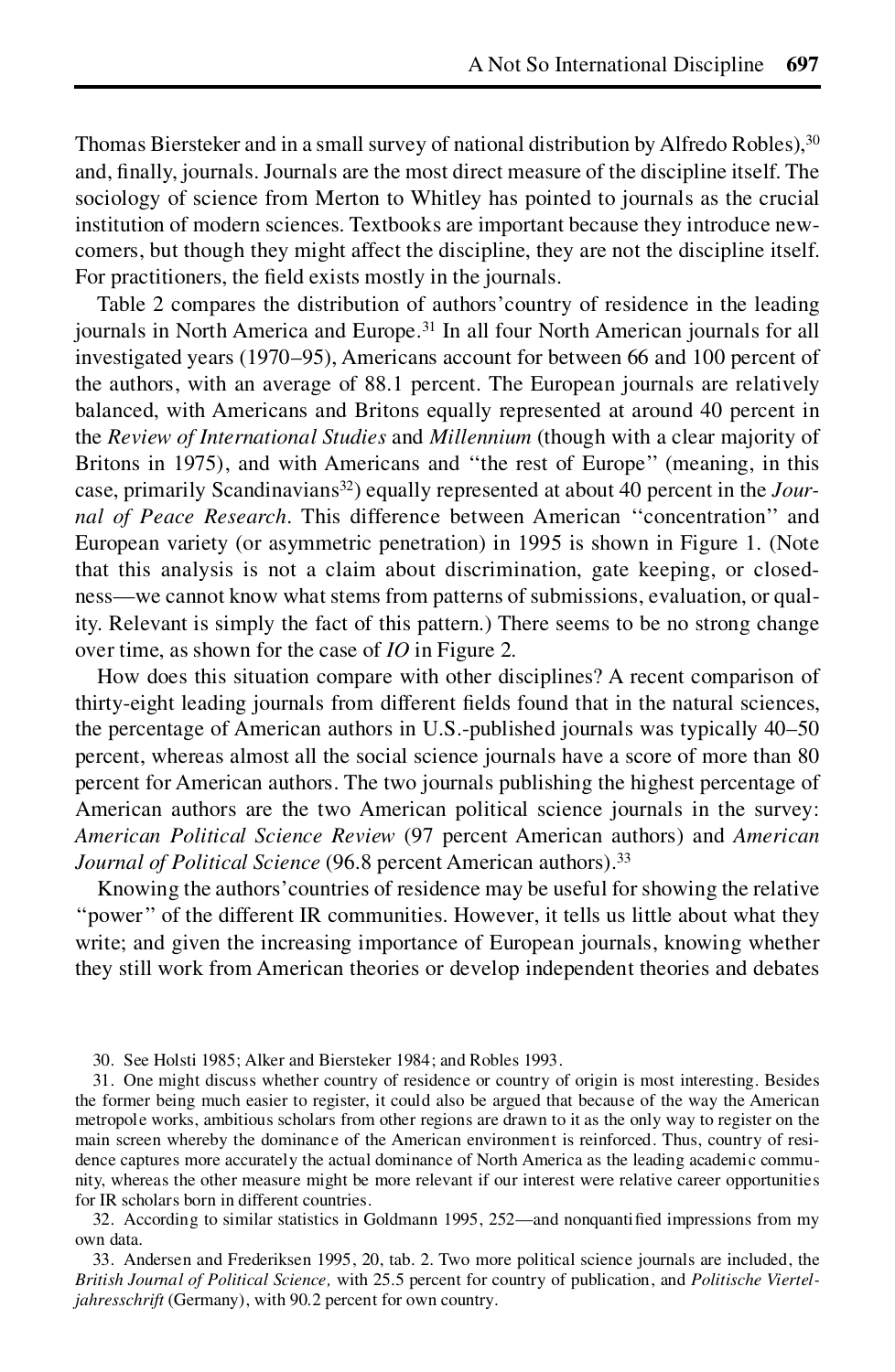| Journal/Origin          |      | North<br>American (%) | <b>British</b><br>(% | Rest of<br>Europe (%) | Rest of the<br>world $(\% )$ |
|-------------------------|------|-----------------------|----------------------|-----------------------|------------------------------|
| <i>International</i>    | 1970 | 92.3(24)              | $\boldsymbol{0}$     | 3.8(1)                | 3.8(1)                       |
| Organization            | 1975 | 100(25)               | $\mathbf{0}$         | $\mathbf{0}$          | $\overline{0}$               |
|                         | 1980 | 66.7(14)              | 14.3(3)              | 4.8(1)                | 14.3(3)                      |
|                         | 1985 | 80 (16)               | 10(2)                | 5(1)                  | 5(1)                         |
|                         | 1990 | 78.1 (12.5)           | $\mathbf{0}$         | 18.8(3)               | 3.1(0.5)                     |
|                         | 1995 | 85.7 (18)             | 4.8(1)               | 9.5(2)                | 0                            |
| <i>International</i>    | 1970 | 95.5(21)              | 4.5(1)               | $\mathbf{0}$          | $\theta$                     |
| <b>Studies</b>          | 1975 | 92.9 (19.5)           | 0                    | $\overline{0}$        | 7.1(1.5)                     |
| Quarterly               | 1980 | 88.5 (23)             | $\mathbf{0}$         | 7.7(2)                | 3.8(1)                       |
|                         | 1985 | 88.5 (23)             | $\mathbf{0}$         | 7.7(2)                | 3.8(1)                       |
|                         | 1990 | 90.9(20)              | $\mathbf{0}$         | 9.1(2)                | $\boldsymbol{0}$             |
|                         | 1995 | 83.3 (20)             | 8.3(2)               | 8.3(2)                | $\overline{0}$               |
| <i>International</i>    | 1980 | 68.75(22)             | 18.75(6)             | 0                     | 12.5(4)                      |
| Security (1975)         | 1985 | 100(28)               | $\mathbf{0}$         | $\mathbf{0}$          | 0                            |
|                         | 1990 | 86.4 (19)             | 9.1(2)               | $\mathbf{0}$          | 4.5(1)                       |
|                         | 1995 | 96 (24)               | $\Omega$             | 4(1)                  | 0                            |
| <b>World Politics</b>   | 1970 | 100(20)               | $\mathbf{0}$         | $\mathbf{0}$          | $\theta$                     |
|                         | 1975 | 79.3 (18.25)          | 15.2(3.5)            | 4.3(1)                | 1.1(0.25)                    |
|                         | 1980 | 81.8(9)               | $\mathbf 0$          | 9.1(1)                | 9.1(1)                       |
|                         | 1985 | 100(22)               | $\boldsymbol{0}$     | 0                     | $\mathbf{0}$                 |
|                         | 1990 | 89.5 (17)             | $\mathbf{0}$         | $\overline{0}$        | 10.5(2)                      |
|                         | 1995 | 91.7 (11)             | $\overline{0}$       | $\overline{0}$        | 8.3(1)                       |
| Review of               | 1975 | $\mathbf{0}$          | 100(20)              | 0                     | $\boldsymbol{0}$             |
| <i>International</i>    | 1980 | 40(6)                 | 40(6)                | 6.7(1)                | 13.3(2)                      |
| Studies, formerly       | 1985 | 26.1(6)               | 65.2(15)             | $\Omega$              | 8.7(2)                       |
| British Journal (1976)  | 1990 | 14.7(2.5)             | 73.5 (12.5)          | 5.9(1)                | 5.9(1)                       |
|                         | 1995 | 43.3 (8.66)           | 40(8)                | 5(1)                  | 11.7(1.33)                   |
| European Journal (1995) | 1995 | 30.8(6.16)            | 30(6)                | 39.2 (7.83)           | $\boldsymbol{0}$             |
| Millennium (1972)       | 1975 | 28.6(6)               | 71.4(15)             | $\boldsymbol{0}$      | 0                            |
|                         | 1980 | 15.4(2)               | 52.3(6.8)            | 23.1(3)               | 9.2(1.2)                     |
|                         | 1985 | 34.4(5.5)             | 43.8(7)              | 12.5(2)               | 9.4(1.5)                     |
|                         | 1990 | 61.1(11)              | 38.9(7)              | $\boldsymbol{0}$      | 0                            |
|                         | 1995 | 46.7(7)               | 33.3(5)              | 13.3(3)               | 6.7(1)                       |
| Journal of Peace        | 1970 | 28.6(6)               | $\mathbf{0}$         | 71.4 (15)             | $\overline{0}$               |
| Research                | 1975 | 18.8(3)               | 6.3(1)               | 75(12)                | $\overline{0}$               |
|                         | 1980 | 50(12)                | 12.5(3)              | 33.3(8)               | 4.2(1)                       |
|                         | 1985 | 43.5(10)              | 4.3(1)               | 43.5(10)              | 8.7(2)                       |
|                         | 1990 | 50(16)                | 9.4(3)               | 34.4 (11)             | 6.2(2)                       |
|                         | 1995 | 43.8 (14)             | 12.5(4)              | 39.1 (12.5)           | 4.9(1.5)                     |

**TABLE 2.***Distribution of authors by geographical residence in American and European journals, 1970–95*

*Note:* Actual numbers are shown in parentheses. Fractions occur because co-authored articles are di vided among the authors. For example, an article with two authors is counted as .5 to each.

Years in parentheses are first year of publication for journals founded after 1970.

is crucial. One way of approximating this would be to compare the relative distribution, by country of publication, of sources cited in reference lists in different journals. This method, however, is often very difficult, especially for books (due to copublishing) and minor journals. A more manageable and reliable coding is the method chosen by Kjell Goldmann, which looks for the most cited journals in the different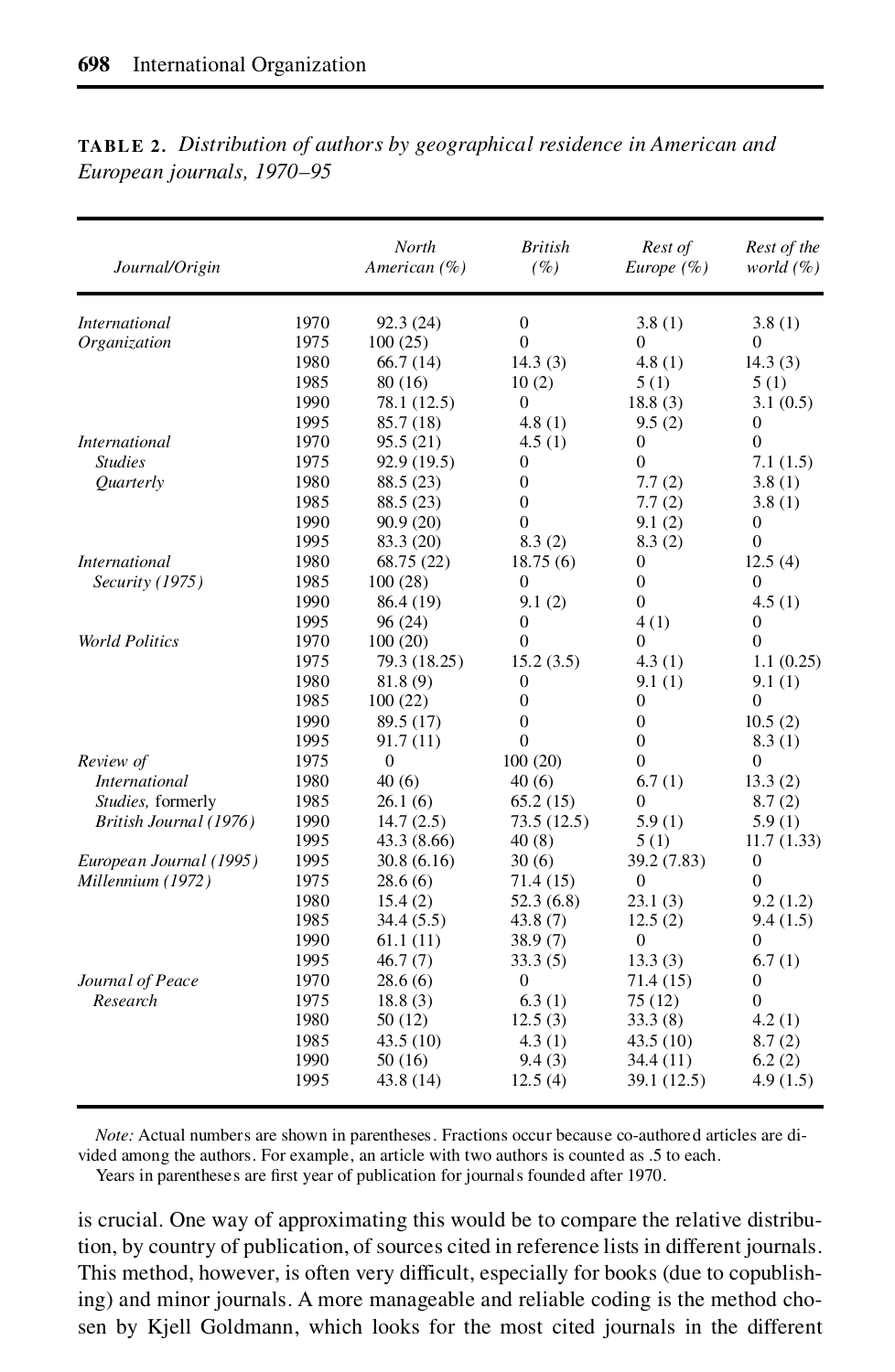

**FIGURE 1.***Distribution of authors by country of residence in international journals, 1995*

journals.<sup>34</sup> If anything, Goldmann found a modest increase in American sources in the European journals; in both 1972 and 1992 the only journals cited in large num bers by authors in the American journals were American journals.

All such citation and publication habits must be measured against the relative size of the different research environments. Not that one should expect a proportional representation, but some sense of size is still necessary—fewer citations to Estonian IR, for example, than to Canadian IR most likely reflects the difference in numbers of IR scholars in the respective countries.American IR isthe largest community, whether one counts membership in associations,  $35$  attendance at annual conferences,  $36$  or (the

34. Goldmann 1995, 254, tab. 7. For seven major journals, Goldmann measured which other journals accounted for 3 percent or more of the references to journals.

35. Membership at the end of 1997 was about 3,200 in ISA (founded in 1959), 920 in BISA (founded in 1975), 1,987 in JAIR (founded in 1956), 120 in the Scandinavian ''Nordic International Studies Association'' (NISA, founded in 1993), and no individual members yet in the young Central and East European International Studies Association (CEEISA, founded in 1996). It is not easy to compare the United States and Europe directly, because the all-European emerging organization does not have individual member ships, and countries like Germany and France do not have separate national IR organizations, only sections within the Political Science Association. At the European meetings, however, the biggest contin gency is the British, with Scandinavians second, Germans third, and the French as well as various East Central and Southern Europeans making up small groups that add up to a third of the attendance. Therefore, had there been a European membership organization, it probably would have numbered some 2,000 members.

36. During 1995–97, the annual conference of ISA drew an attendance averaging 1,800, BISA some where around 350, and JAIR approximately 500. The triennial ''European'' conference organized by the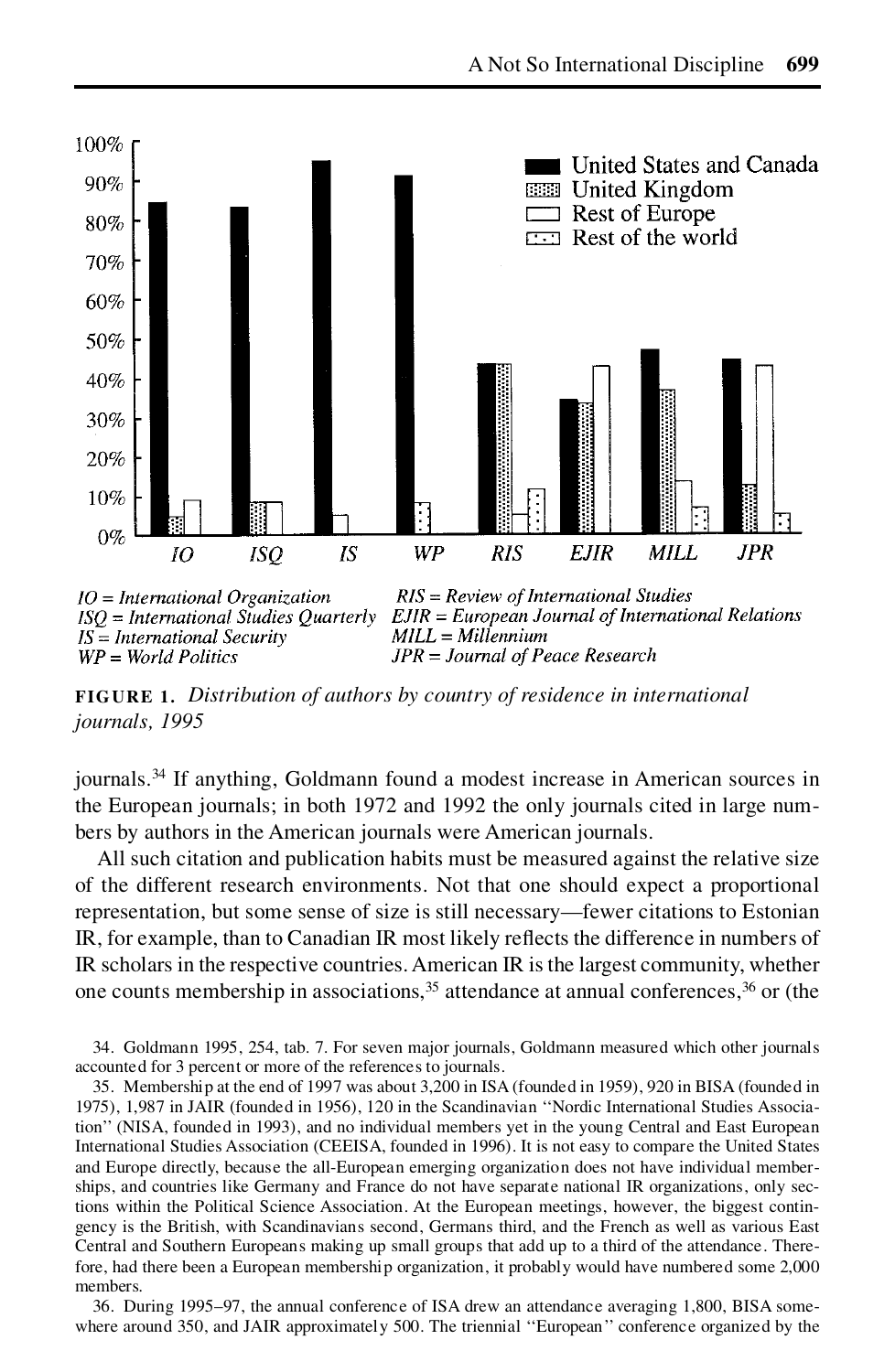

**FIGURE 2.***Distribution of authors by country of residence in* IO, *1970–95*

very tricky figure of) academic posts under an IR label. However, the numbers are probably only slightly larger than the aggregate figure for Europe (which weighs less by not actually being a category of its own), and certainly less than a total ''non- American'' category.<sup>37</sup> Thus, there is a quite significant American dominance in sheer numbers. But the dominance in the journals is still much higher than it should be if all appeared proportionally.

Probably in contrast to some expectations, American journals are not becoming more ''global''—that is, densely populated by non-American authors. The American dominance of American journals—both in terms of authors and sources—is over whelming. The American presence in European journals is, if anything, increasing slightly. How this latter finding is to be interpreted is, however, an open question. It could be a sign of increased dominance regarding the production of theory, or it might reflect a shift in the European journals toward more theory<sup>38</sup> and possibly an emergence of the European journals as respectable outlets for Americans.

elegantly named ''Standing Group on International Relations of the European Consortium for Political Research" attracted 460 at the first conference in 1992 and 480 in 1995.

<sup>37.</sup> Approximately 25 percent of the members of ISA are non-North American. On the one hand, we could correct for this without changing the overall result. On the other hand, we probably should not: That others join the ISA simply means that the America-centered IR research community has more members (including extraterritorial ones), whereas some of the other communities are unable even to attract their natural clientele, who then obviously do not define themselves as members of say a "Scandinavian" IR community.

<sup>38.</sup> Documented by Goldmann 1995.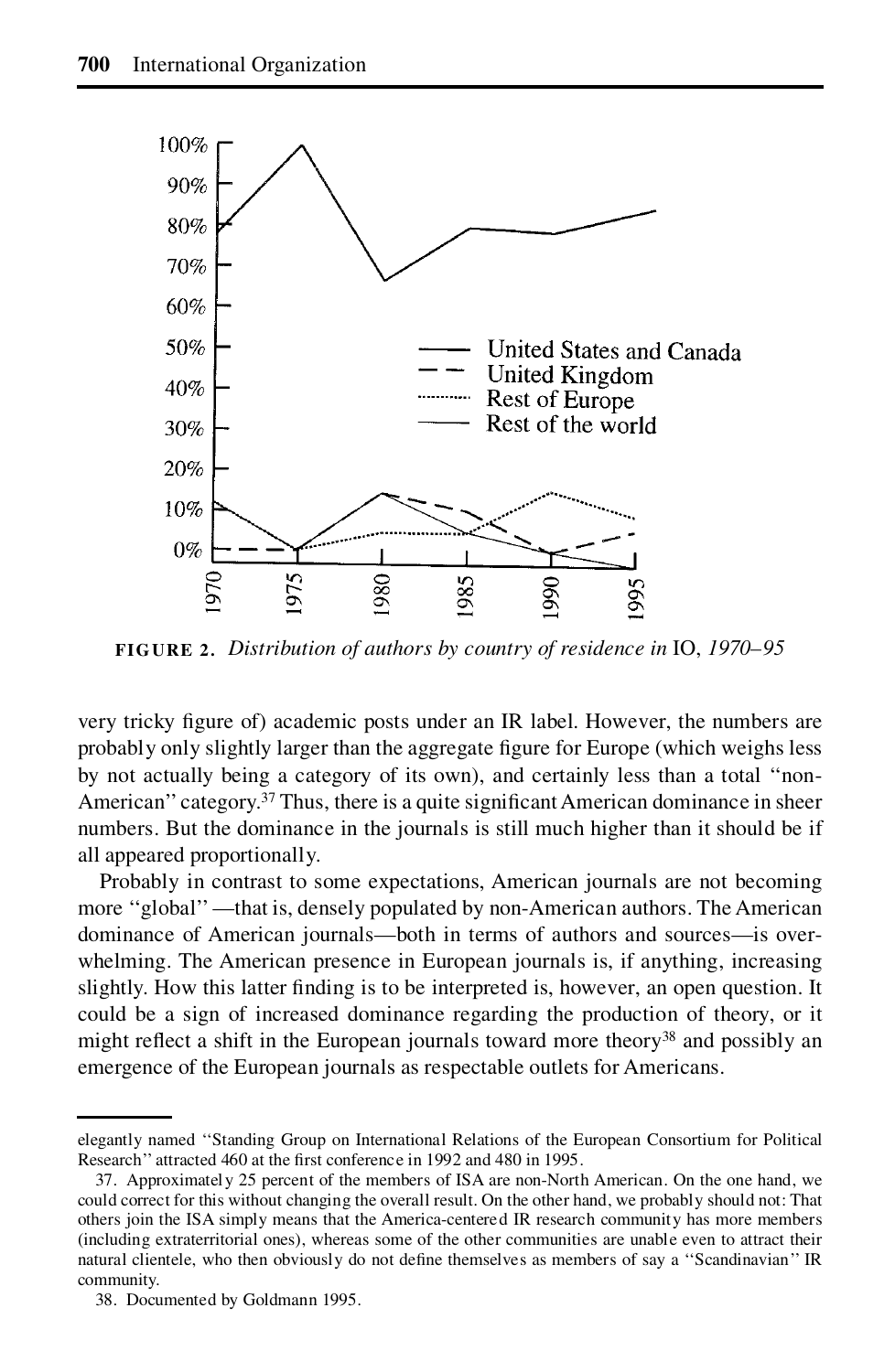Not much more can be said about hegemony without including questions about content. How strong are different theories in different places?

## *Content—Metatheoretical Orientations*

This investigation concentrated on two leading journals from each side of the Atlantic (*IO, International Studies Quarterly, European Journal of International Relations,* and *Review of International Studies*).<sup>39</sup> All articles appearing in these journals for the last three years have been sorted into five main categories along the axis that seems most decisive for these decades: rationalist-reflectivist.<sup>40</sup> The categories, as shown in Figure 3, are (1) formalized rational choice, game theory, and modeling; (2) quantitative studies;<sup>41</sup> (3) nonformalized rationalism, that is, "soft rational choice," which includes most neorealism, all neoliberal institutionalism, and a few "independents;''(4) non-postmodern constructivism; and (5) the ''radicals,'' be they poststructuralists, Marxists, or feminists. Finally, ''other''typically means purely historical or policy articles (without theory), articles on authors (ancient or current), or articles that drew on theories from other fields (for example, organization theory). (These five categories are rough and combine approaches that differ in other respects. Therefore, each was subdivided in order both to see whether the journals varied strongly within the categories and to be able to count along other axes for specific questions.<sup>42</sup>) Although some classifications involve difficult judgments, the result is striking enough to rule out any decisive impact of any minor border problems. Actually, the most complicated and recurrent border problem was a genre of alleged ''constructivism''that uses rationalist methods and assumptions. These are a growing presence in *IO,* and thus, with a slightly more restrictive criteria for constructivism, the contrast would have been stronger. (To become aware of this genre, which is in itself an interesting trend, was an additional benefit of the coding effort.)

Formalized rational choice arguments make up 22.1 percent of the articles in the one American journal and 16.7 percent in the other, whereas in the two European journals they make up 9.6 and 0 percent. The three rationalisms (quantitative plus formalized and nonformalized rational choice) add up to 77.9 percent in *Interna-*

39. No specific bias has been introduced by choosing a European journal with a particularly radical profile like *Millennium* (although many Europeans would undoubtedly count it as one of the two or three leading journals) or an American journal that has specialized in game theory and quantitative methods for decades, *Journal of Conict Resolution*. *International Studies Quarterly* has recently become almost as specialized, but it after all remains the official journal of ISA, with both the status and circulation this involves, and *IO* is clearly the leading American journal. In terms of impact factor, according to *Journal Citation Reports* from the Social Science Citation Index, *Journal of Peace Research* is actually the highest scoring European journal in the field of IR, but since it is not a strictly IR journal, including it would create problems of interpretation.

40. Compare Keohane 1988; Katzenstein, Keohane, and Krasner, this issue; and Wæver 1996.

41. Quantitative studies are, of course, not necessarily rational choice. They are listed on the same ''side'' in order to catch the axis of formalization irrespective of whether it follows ''second debate'' (quantitative vs. traditional) or fourth debate (rationalist-reflectivist) patterns.

42. The data for the categories and subcategories are presented in the appendix; the total documentation, including the coding of each specific article, can be viewed at *<http://www.copri.dk/staff/owaever/htm>*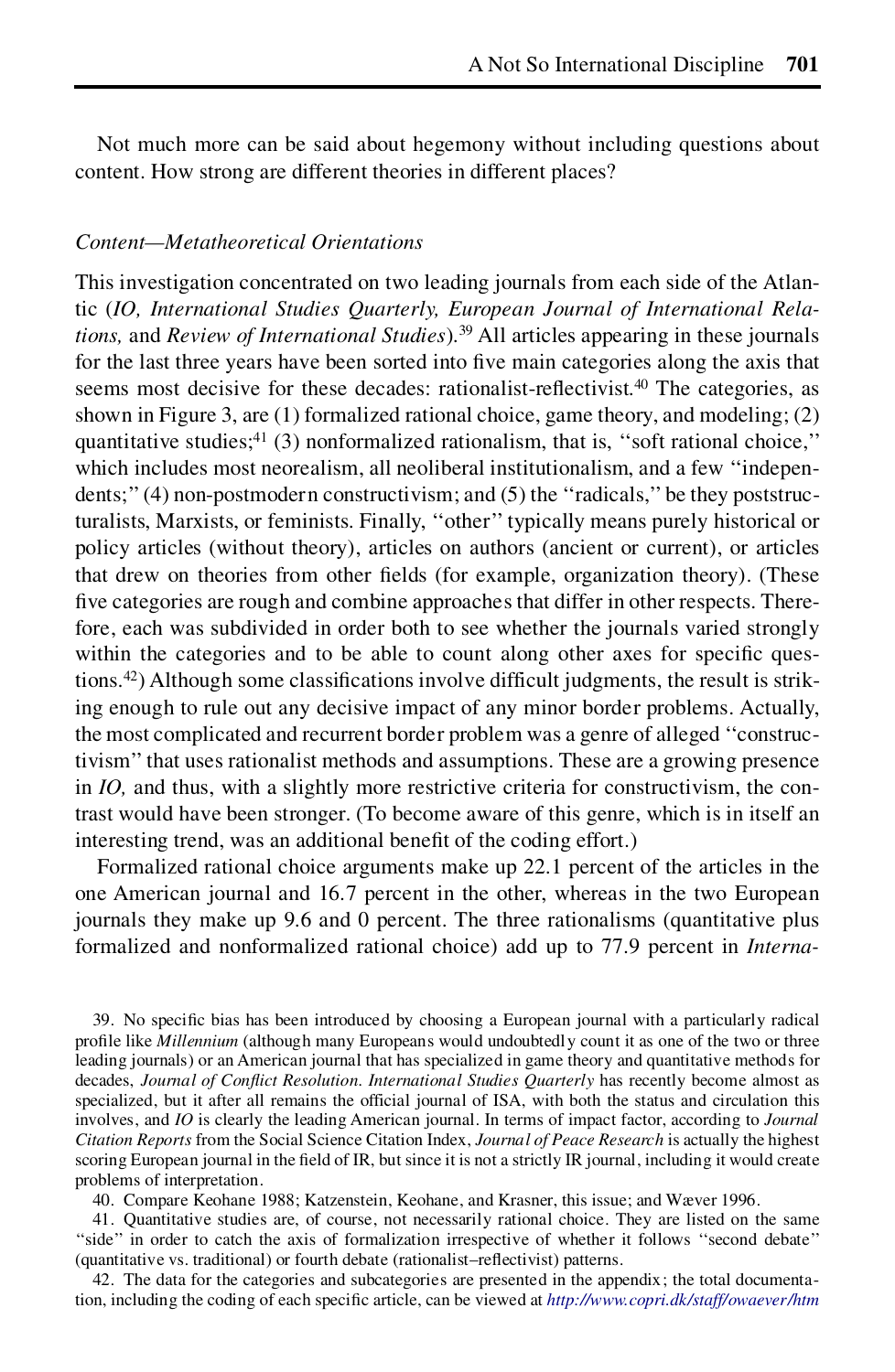

 $ISQ = International Studies Quarterly$   $EJIR = European Journal of International Relations$  $IO = International Organization$  $RIS = Review$  of International Studies

**FIGURE 3.** *Theoretical position of articles in four international journals, 1995–97*

*tional Studies Quarterly* and 63.9 percent in *IO,* compared with 42.3 percent in *European Journal* and only 17.4 percent in *Review of International Studies*. Conversely, the two forms of "reflectivism" add up to  $7.8$  and  $25.0$  percent in the two American journals; and 40.6 percent in the *Review of International Studies* and 40.4 percent in the *European Journal*—postmodernism varied from 2.6 percent in *International Studies Quarterly* to more than 15 percent in both European journals.<sup>43</sup> The contrast is overwhelmingly clear.

If one re-counts the articles on the basis of country of residence, Americans who publish in European journals are more rationalist than the Europeans but clearly more constructivist than Americans publishing in American journals.<sup>44</sup> Thus, what

43. It might be objected that the ''other'' category should be subtracted from these numbers and from those in Figure 3. This would have been convincing had it been a simple ''error'' or ''don't know'' category. However, the contributions in "other" have an equally clear identity to those that are classified in the other categories (only not any of the dominant ones in the self-categorizations of the discipline), and thus they are part of the diversity of especially the *Review of International Studies*. Excluding them, of course, boosts the numbers for the two European journals and for the *Review of International Studies* in particular. This would narrow the gap on rationalism a little but far from close it (*International Studies Quarterly,* 90.9; *IO,* 71.9; *European Journal of International Relations,* 51.2; *Review of International Studies,* 30 on the three rationalisms combined), and the gap on reflectivism would grow (*International Studies Quarterly,* 9.1; *IO,* 28.1; and *European Journal of International Relations,* 48.8; and *Review of International Studies, 70 on the two reflectivisms combined).* 

44. Aggregate numbers for hard rational plussoft rational plus quantitative studies versus hard constructivist plus soft constructivist are (the remaining percentage up to 100 is in the ''other'' category): Ameri cans in American journals, 68.3 percent and 17.4 percent, respectively; Americans in European journals, 39.1 percent and 38 percent, respectively; Europeans in American journals, 46.9 percent and 23.4 percent, respectively; Europeans in European journals, 21.9 percent and 41.1 percent, respectively.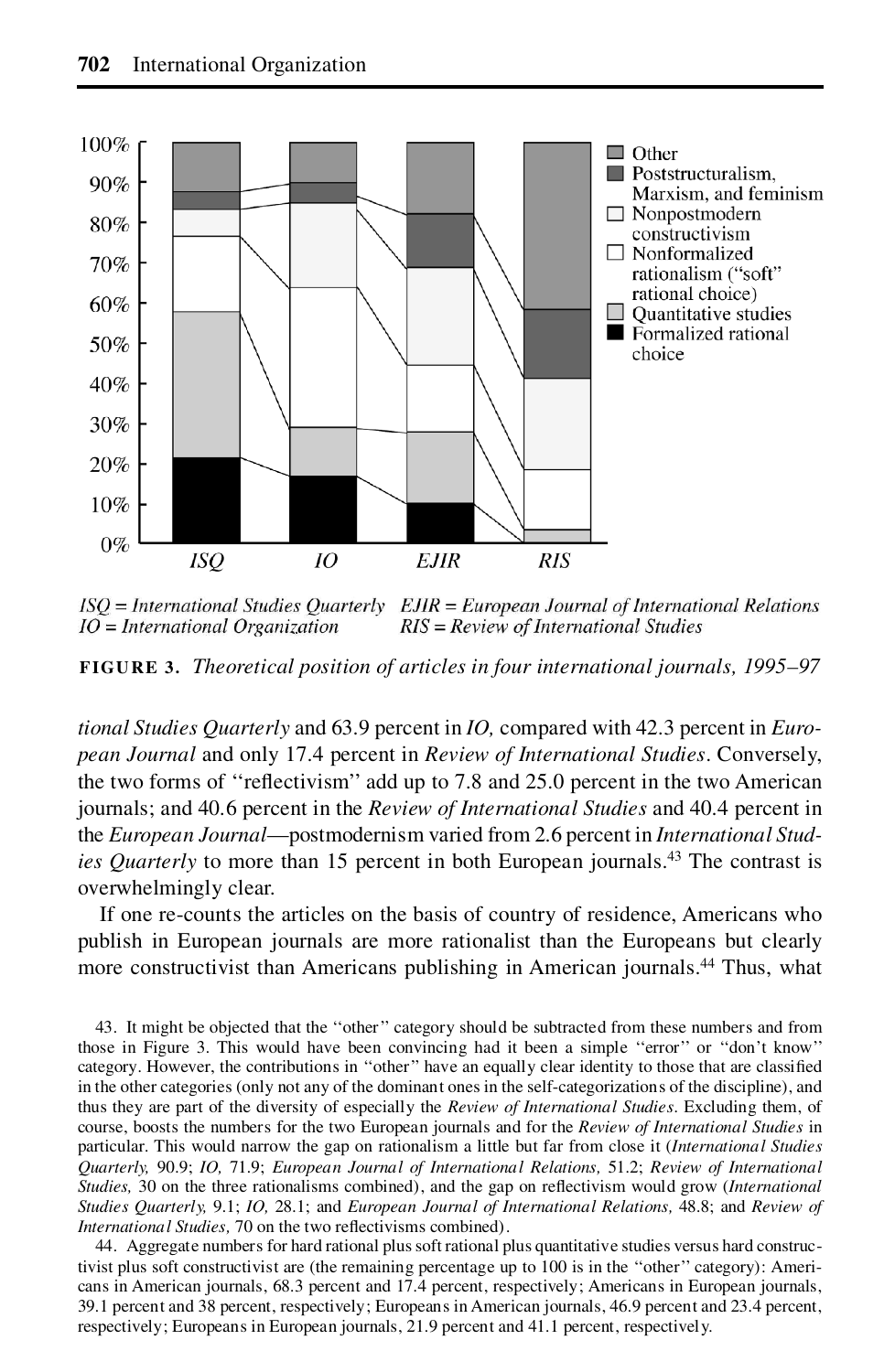Europeans publish differs from what Americans publish.<sup>45</sup> The difference between what Americans publish in America and in Europe underlines that the general intellectual environment must be different in a way that influences acceptance rates and/or motivation for submitting to one journal rather than another. All four journals are sufficiently embedded in their own academic establishments on the respective sides of the Atlantic that systematic variation among the journals can be seen as expressions of differences between ''American'' and ''European'' IR.

Could it be that a specialization among journals is self-reproducing, so that if you have a test of neoliberal institutionalism on a trade negotiation you send it to *IO,* whereas if it is a constructivist analysis of the European Union you send it to *European Journal of International Relations*? Even allowing for this specialization, it would be indefensible to treat the different journals simply as transnational issue- or school-specific specializations within one deterritorialized discipline. We have looked at central institutions—the leading journals—on each side. Two journals are published in Europe, mainly edited by Europeans, refereed by Europeans, and thus partly reflecting, partly constituting the definition of what is good IR in Europe. Two are published in the United States, edited mainly by Americans, refereed mainly by Americans, and, in contrast to the European journals, adding a fourth factor, predomi nantly written by Americans—and they show a different profile, which is then likely to mean a different ideal of IR scholarship. Of course, it is possible to move down the ranks and find journals in the United States with a theoretical profile more like the European journals, but the four journals discussed here are, or are clearly among, the leading journals.

There is one IR discipline, not several. Lots of interaction and transatlantic publishing takes place—especially in the one direction. Theories are mainly produced in the United States. Metatheoretical orientations differ on the two sides of the Atlantic, with much more U.S. interest in (more or less formalized) rational choice approaches versus more European interest in constructivism and postmodernism.

This could all be explained away by the suggestion that there is a European ''delay''in coming to rational choice (which would seem most in line with several of the most programmatic articles in this issue of *IO*). Only the future can answer this definitively, but we might as a preliminary answer look for a causal explanation of the current differences. If a sociology of IR can explain this pattern, maybe it rests on more solid pillars and will therefore continue.

# **The Evolution of IR as a Social Science in Four National Contexts**

I will briefly discuss the evolution of IR in four cases: Germany, France, the United Kingdom, and the United States. Other interesting cases within the European context are Italy and Russia, with unique state histories, and Scandinavia, the second or third largest IR community in Europe today.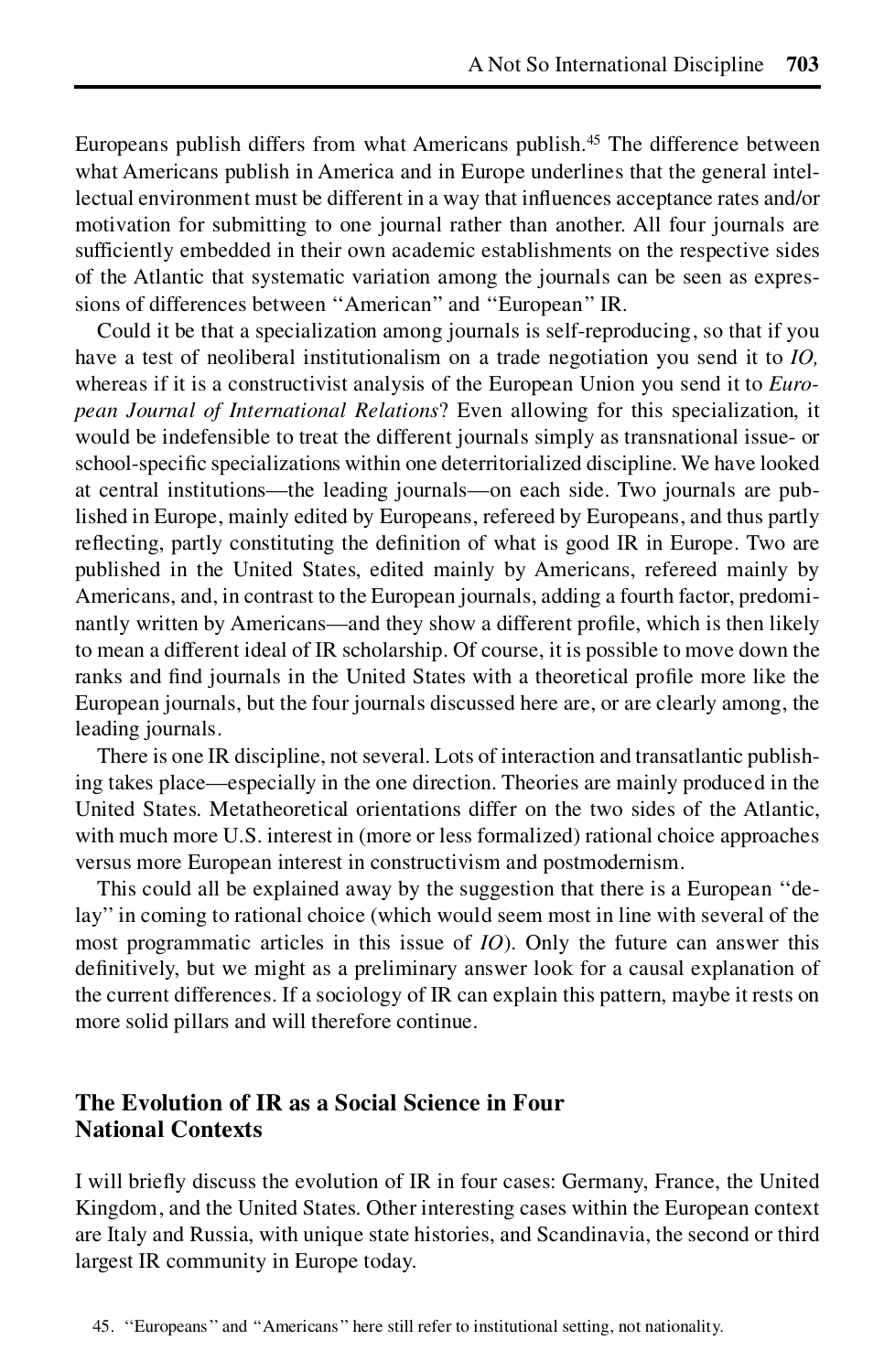Each country section follows the same format. The modern social sciences were born in the mid-nineteenth century in the context of two important institutional transformations: the nation-state underwent dramatic changes (national unification in Germany and Italy, modernization in France, and the beginning of state building in the United States), and the universities went through intensive reform, moving toward the modern research-oriented university. After considering the general constitution of social science, I address the struggles among the social sciences: what pattern and especially what kind of political science? Since IR is in most places a subdiscipline in political science, and political science emerged as a distinct discipline before IR but usually after the other social sciences—the other social sciences are dealt with mainly during the nineteenth century and political science during the late nineteenth to the early twentieth century. I then trace the development of IR through the inter war, immediate postwar, and later periods. Did an independent IR evolve—and if so, with what borders, core, and characteristics?

#### *Germany*

Compared with France and Italy, fewer attempts were made to develop political science in Germany after 1870 ''perhaps because the state was least challenged by the contemporary social transformations. On the contrary, in the eyes of many of the ''Mandarins,'' university professors in the state service . . . , the idea of the state had ultimately come to realize itself in imperial Germany, and if there was anything to do for policy intellectuals, it was not to scrutinize the structures and workings of this state but to serve to enhance its fulfilling its functions."<sup>46</sup> Political institutions could be excluded from analysis because of a basic complementarity to the legal theory of the state, as formulated in legal positivism. With its systematic body of concepts and knowledge, it promised a doctrine for lawyers, judges, and state officials to act from and allowed law to form as a modern discipline with specific methods and concepts. $47$  This discourse coalition between actors in the scientific and political fields was more efficient in Germany than elsewhere because of the state-building process.

The famous early nineteenth century university reforms by Prussian minister of education Wilhelm von Humboldt had three major effects, two of which were intended. First, Humboldt intended a strong role for professors—appointed by the state, not the university—and entrenched the single professor system (in contrast to the American multiprofessor department). Second, the discipline-divided university was contrary to Humboldt's intention of *allgemeine Bildung*, though partly a result of his third effect. Third, the research-oriented university with unity of research and higher education created a dynamism demanding eventual specialization. Compared to a more pragmatic process in the United States, specialization in Germany went through extreme theoretical purification to pure economy, law, and sociology.<sup>48</sup> The threshold

<sup>46.</sup> See Wagner 1990b, 269; and Kastendiek 1991, 110.

<sup>47.</sup> See Wagner 1990b, 271–76; Dyson 1980, 107–17; and Wittrock 1992.

<sup>48.</sup> Wagner and Wittrock 1991, 345–48.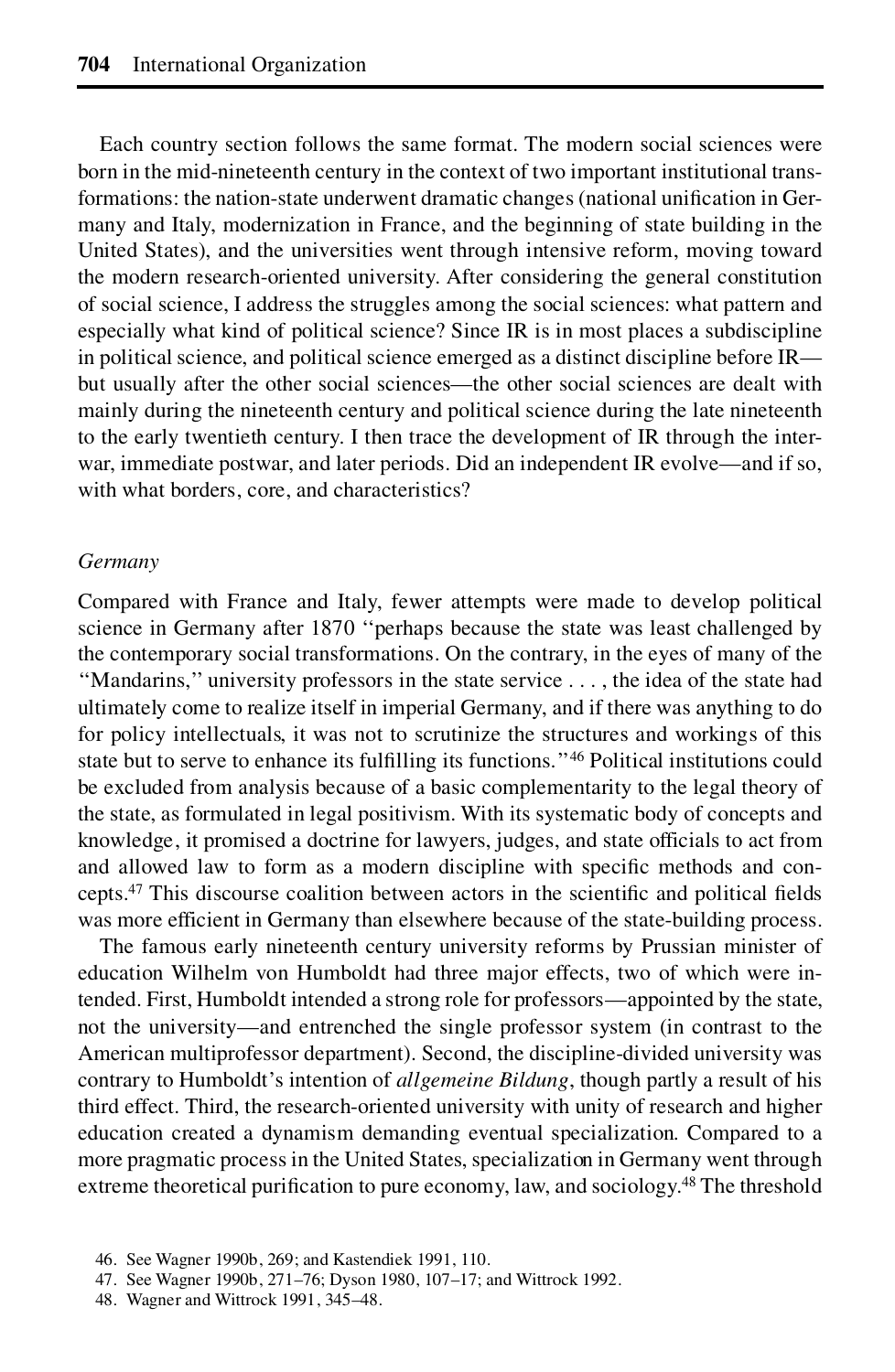for disciplinary status was high, and the cognitive demands difficult to meet for political science. Implications of lasting importance for our subject were, first, the development of a weak political science, not in control of professional training (which law has largely kept to this day); and, second, the establishment of a hierarchical structure within departments.

Paradoxically, a conceptual core formed in the nineteenth century for what could have been—and in a sense later became in the United States—a discipline of IR. In this place and time this set of ideas was seen as the core of history, so it did not trigger attempts to construct a separate discipline of IR. Historicism or the ''power school'' in German history constructed from the idealist, strong concept of the state a general and strict power theory with states as units.<sup>49</sup>

All such links, including developments of IR in the interwar period, are, however, in the German case less important than elsewhere because of the rupture in Germany in 1945. Institutional features rather than content were carried over and achieved importance for postwar developments. IR developed solidly within political science (no separate organization, and a separate theoretical journal only since 1994). Content was shaped by the impossibility of continuing with realism (not to speak of geopolitics). Paradoxically, at a time when the mainly German-bred tradition of realism became the official theory of the dominant, American IR community, it had a very hard time in American-dominated Germany.<sup>50</sup> This turn of events led to several peculiarities in German IR. In the 1960s to 1980s much of the theoretically innovative work took place within peace research. Although some of it was more sociologi cal than political science–inspired (like the Galtung-type Scandinavian peace research with which it was closely integrated), much of it engaged directly with the IR literature, such as Dieter Senghaas's path-breaking works on deterrence.<sup>51</sup> Much of the critical theory that emerged in the Anglo-American world in the 1980s and 1990s must have looked strangely familiar to a middle-aged German peace researcher.

In the 1970s the median point in German IR leaned more toward transnational– interdependence than was the case in the United States or even more clearly in the United Kingdom. Most of this ''liberal'' IR literature leaned on American IR and contributed little original theory. For a number of reasons, German IR in the 1990s seems to have both developed more independent theory and, to a lesser extent, ori ented these theories toward an international audience. Should this continue, German scholars have a number of comparative advantages, both theoretical and contextual.<sup>52</sup> For instance, one has a Habermas at hand (in the original language). Therefore, the whole discussion about rational choice, which at first looks like the U.S.

51. Senghaas 1969.

52. Zeitschrift für internationale Beziehungen hosted a much noticed debate among primarily Gunther Hellmann (1994) and Michael Zürn (1994) on the state of IR in Germany compared to the United States and whether one *should* compare to (and then copy from) the United States.

<sup>49.</sup> Meinecke [1924] 1976, especially 409–21.

<sup>50.</sup> The ''Munich school'' of ''neorealism'' was the lonely exception and did not catch on beyond Munich; compare Meier-Walser 1994. Several of the German-speaking ''Americans'' had their works translated ''back'' into German: Morgenthau, Herz, Kissinger, and the German-speaking Czechoslovak Deutsch. Only the latter seems to have retained a continuous engagement with German academic circles.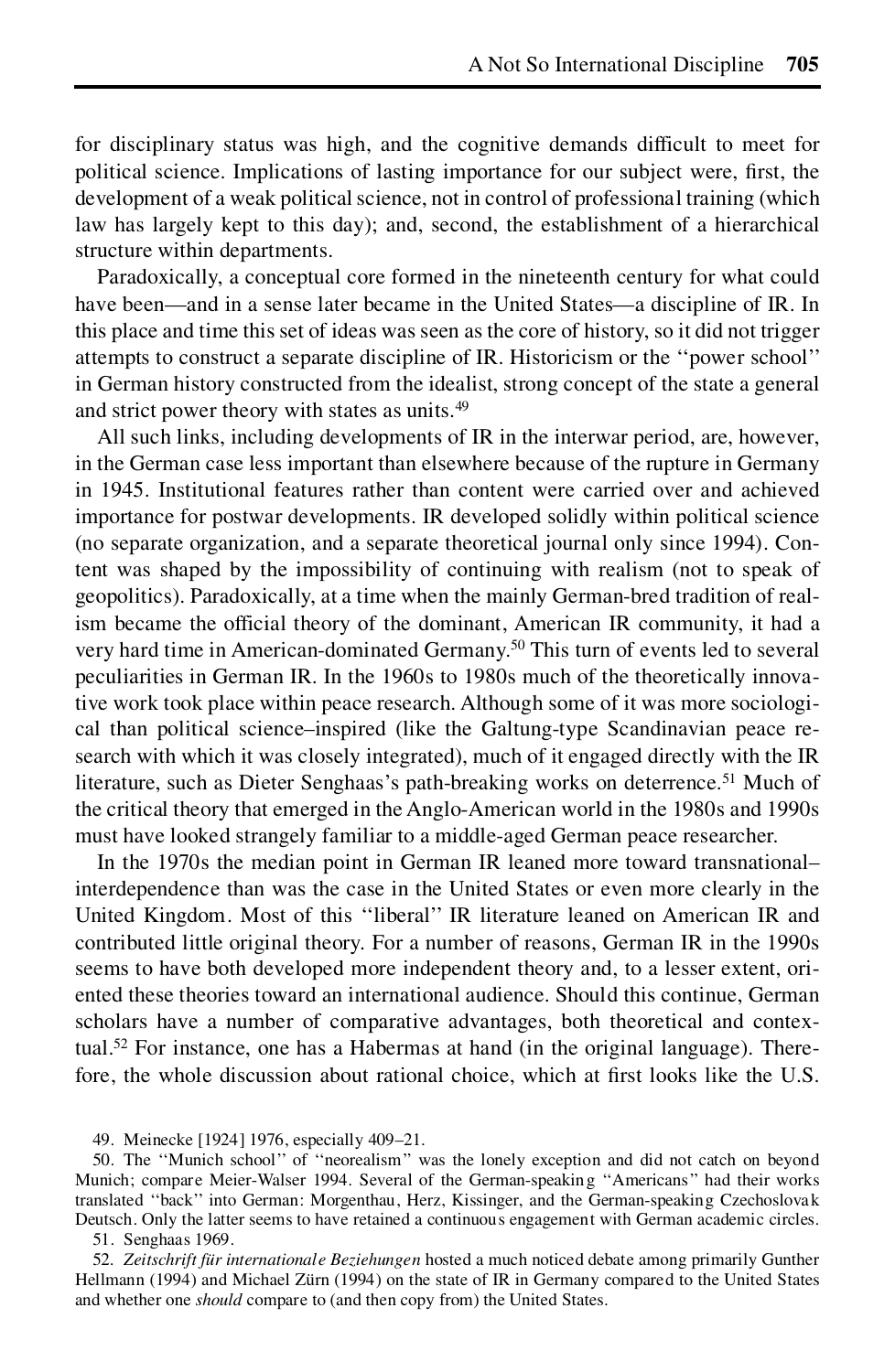debate, is couched in different terms because the alternative to strategic rationality is not mainly norm-regulated but communicative rationality.<sup>53</sup> The linguistic advantage might become even more pronounced when the systems theory of Niklas Luhmann finally reaches IR.<sup>54</sup> A major contextual advantage stems from Germany being in important ways the most deeply Europeanized country,<sup>55</sup> and, therefore, from German scholars being prone to the most radical postsovereign interpretations of integration (compare the discussion in the section titled ''Status and Outlook'' and footnote 126).

Still, most of the mainstream scholars—not least, the still very important lead professors at the large universities—are mainly engaged in elaborations on American theories. Characteristic are the works that are probably best known to an Englishspeaking audience, the regime theory of the Tübingen team headed by Volker Rittberger.<sup>56</sup> A theory that is already too complex and open-ended is exposed to German *Gründlichkeit*, and the result is a complicated model that might be more "correct" but certainly misses the American call of the day for ''parsimony.'' Under the pressure from an increasingly mobilized lower level—vindicated by the successful jour nal *ZIB*, which has not been dominated by the mandarins<sup>57</sup>—and a transnationalization of European IR, things might start to happen in German IR. At last, some might add. But the conditions are probably better here than anywhere else for an indepen dent dynamism, drawing on national traditions while fully keeping up with American developments.

## *France*

Observers of the French scene often notice the creative and societally influential sociology, ''the administration-oriented, professional character of political science, and the mixture of neoclassical and engineering thinking in economics.'' <sup>58</sup> Institutional cleavages dating back to the seventeenth and eighteenth centuries explain the present tripartite structure of French social science. Transformations of the French state had a decisive impact on the cognitive identity of the social sciences.

Whereas the social sciences in some other countries evolved together and were only reluctantly differentiated (as from one Ur-social science), they grew quite separately in France. During the eighteenth century the human sciences came to include different forms of social theory; and in the nineteenth century disciplines like philoso phy, psychology, and sociology were institutionalized in a ''faculty of letters.''Simultaneously, economics was incorporated into the faculty of law. Political science had for a long time no institutional home, and when it got one in 1871 it was in the form

- 54. Watch for future publications by Mathias Albert.
- 55. Katzenstein 1997.
- 56. See Rittberger 1993; and Hasenclever et al. 1997.
- 57. Off the record, this is widely ascribed to a healthy institutional Americanization: the introduction of the—in Germany relatively rare—system of anonymous peer reviews.
	- 58. Wagner and Wittrock 1991, 7.

<sup>53.</sup> Müller 1994 and 1995; Keck 1995; Risse-Kappen 1995a; Schmalz-Bruns 1995; and several more interventions. For an excellent discussion (in English) of this German debate in relation to the American one, see Risse 1997.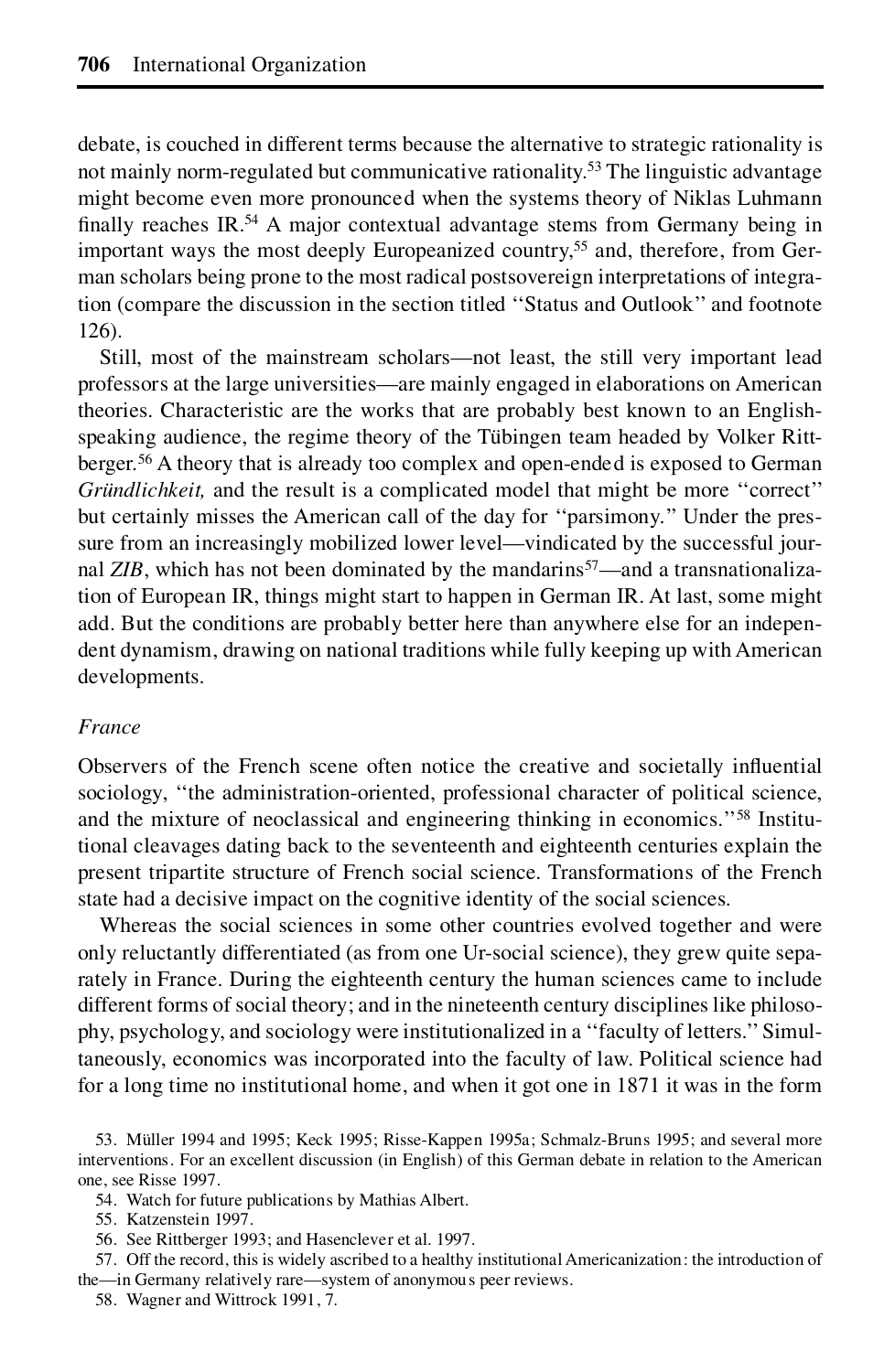of a professional school primarily for training upper-level civil servants (Ecole libre des sciences politiques, today's Institut d'e´tudes politiques). In the early postwar period, all of the disciplines achieved professional organizations, journals, a university degree, and thus became full-fledged disciplines, but they remained in their separate contexts. A ''faculty for the social sciences'' is not the normal format in France.<sup>59</sup>

Two important sources for this development are the absolutist state and the decline of the university. In contrast to Germany, for example, the universities did not remain important centers of learning in the seventeenth and eighteenth centuries. New institutions became more dynamic—the Collège de France (1530) and the academies. Independence from the church and dependence on the state influenced different protodisciplines differently. The humanities achieved an unusual degree of freedom and prestige, creating the French tradition for ''intellectuals.''''The one domain for which no academic rights were granted was that of politics, law, and administration. . . . In absolutist France, politics was a state monopoly and was not recognized as being a legitimate subject for intellectual consideration."<sup>60</sup>

Within the contemporary fragmentation between teaching, research, and professional education (each entrusted to separate institutions), the grandes écoles embody the Napoleonic ideal of the ''engineer-administrator.'' <sup>61</sup> Taking the latter route, politi cal science gained full intellectual recognition but at the cost of becoming ''a profession without a cognitive core."<sup>62</sup> Emile Boutmy, who founded the Ecole libre, gave institution building priority over his own (political psychology inspired) program for a political science. A training institute was thus established but without any clear profile for a political science within it. Today political science can be found in all three parts of the academic system: research within Centre National de la Recherche Scientifique (CNRS), in the case of IR mainly in Centre d'Etudes et de Recherches Internationales (CERI); elite training in the Grandes Ecoles; and mass teaching in the universities, where a few have politics departments and the others position politics as the junior partner of law. However, the early history, with political science primarily institutionalized in the elite training function, left its mark.

Many themes that are elsewhere political science went in France to political economy or sociology. In the practical field, however, French political science was for a while strong compared with, especially, Germany because it supplied many of the civil servants. However, when de Gaulle created Ecole Nationale d'Administration (ENA) in 1945, the training role of political science was weakened. Still, it remained practical, which orients IR toward practical knowledge such as international law rather than toward theory. Where the ideal for political scientists in the United States is economics (and ultimately the natural sciences), French political science is torn between administration and the humanities.

- 60. Heilbron 1991, 78.
- 61. Hayward 1983, 214.
- 62. Wagner and Wittrock 1991, 10.

<sup>59.</sup> This and the following paragraph are mainly based on Heilbron 1991.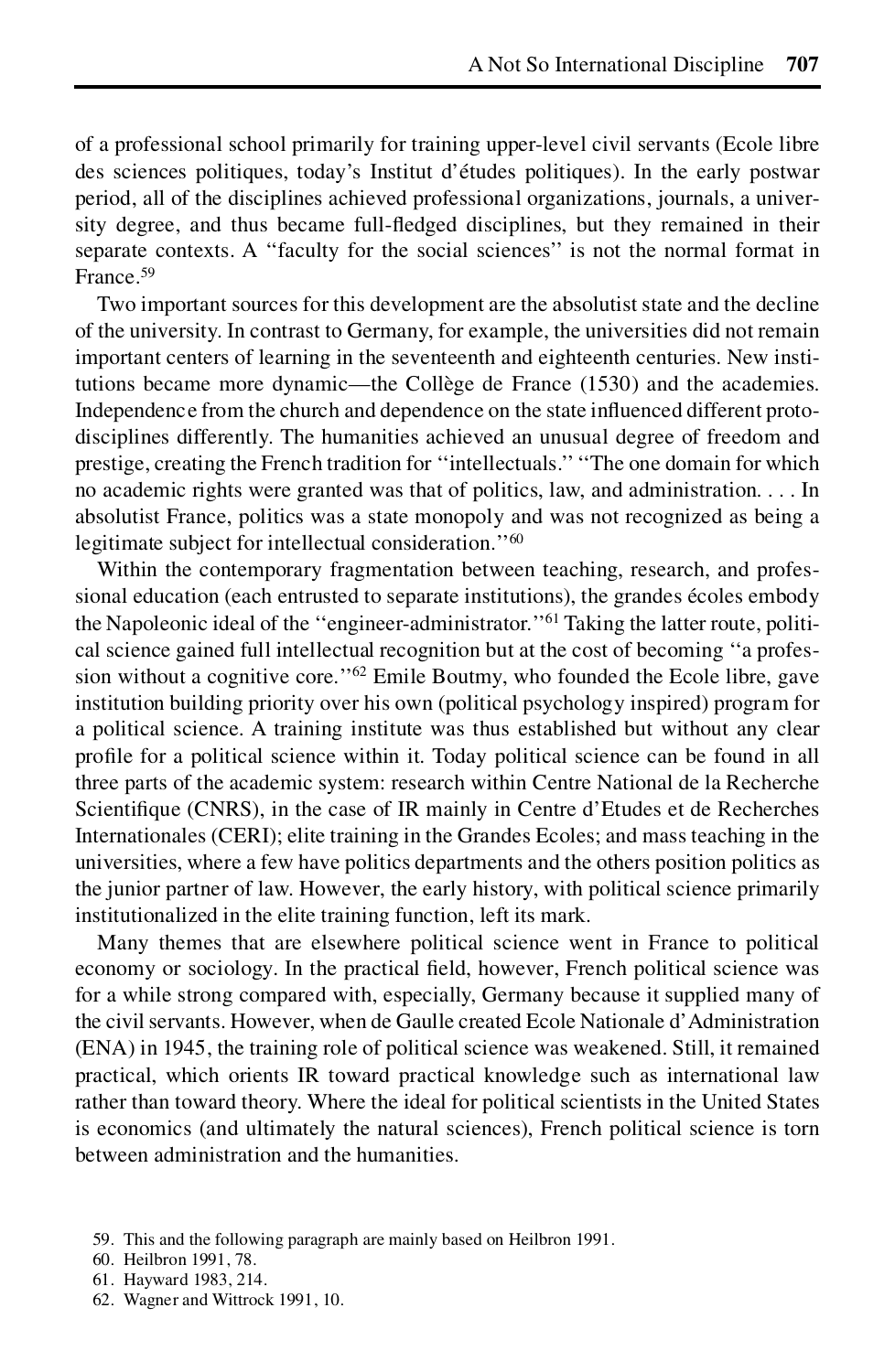Because French state institutions were more consolidated than those in Germany and Italy, sociology became more central to cohesion than law. The new nation-states imposed in the 1860s–70s on heterogeneous societies in Germany and Italy had to rely on legal thinking. ''In France, in contrast, the understanding of societal solidarity, as advanced in Durkheimian sociology, became an important element of the self-understanding of a republican state."<sup>63</sup> Thus, when political science turns theoretical, it is most obvious to borrow from a theoretical, society-centered sociology.

Three other general effects on IR are that no separate IR discipline exists, most IR is practical and lacks theory, and, finally, single intellectuals can range widely across fields. Leading sociologists like Alain Touraine or Pierre Bourdieu publish on IR as do philosophers like Andre´ Glucksmann and Alain Finkielkraut. And IR scholars regularly appear side by side with other intellectuals in journals like *Esprit* and *Le Débat*, as did Hans Morgenthau and a few others in the first postwar decades in similar American publications. (Today, the leading American IR theorists are not public intellectuals.<sup>64</sup>)

French IR did not have a heated realism–idealism debate in the interwar years, much less the following debates. As Marie-Claude Smouts suggests: ''Impervious to the systems theory of M. Kaplan, indifferent to K. Waltz, skeptical of the successive versions of 'transnationalism'(functionalism, integration, interdependence, etc.), the fellow countrymen of General de Gaulle probably felt American imperialism over the discipline a good deal less than their German and Scandinavian counterparts.'' 65

Where the Germans, for example, have been concerned about measuring up to the Americans,<sup>66</sup> the French have not been terribly interested in comparing themselves, neither in having a national tradition nor in making it in some global discipline.<sup>67</sup> As noted by John Groom, French scholars have played a surprisingly minor role internationally, but ''the relative isolation of the French academic world does have advantages. It gives the subject of International Relations an element of diversity and an independent academic discourse. It gives the outsider the shock of the new and of the different, and this is, or can be, salutary. It is not a question of center-periphery but of a separate, autonomous, intellectual agenda and academic discourse. By simply existing, it serves a purpose.'' 68

Raymond Aron is by far the best-known figure outside France, but he was atypical in taking a strong interest in American IR (Morgenthau in particular) and thus phrasing his work in ways recognizable (if still different) to Americans. (Different, primarily because he strove to integrate history, sociology, and ''praxeology.'') The other main tradition in postwar French IR, the historical school, was more idiosyncratic, not least as diplomatic history was increasingly merged with inspiration from the

- 63. Wagner and Wittrock 1991, 344; also see Wagner 1990a, 73ff.
- 64. Neumann 1997, 364–67.
- 65. Smouts 1987, 283.
- 66. See Hellmann 1994; Zürn 1994; and Rittberger and Hummel 1990.
- 67. See Leander 1997, 162; Groom n.d.; and Giesen 1995.
- 68. See Groom n.d.; compare Groom 1994, 223.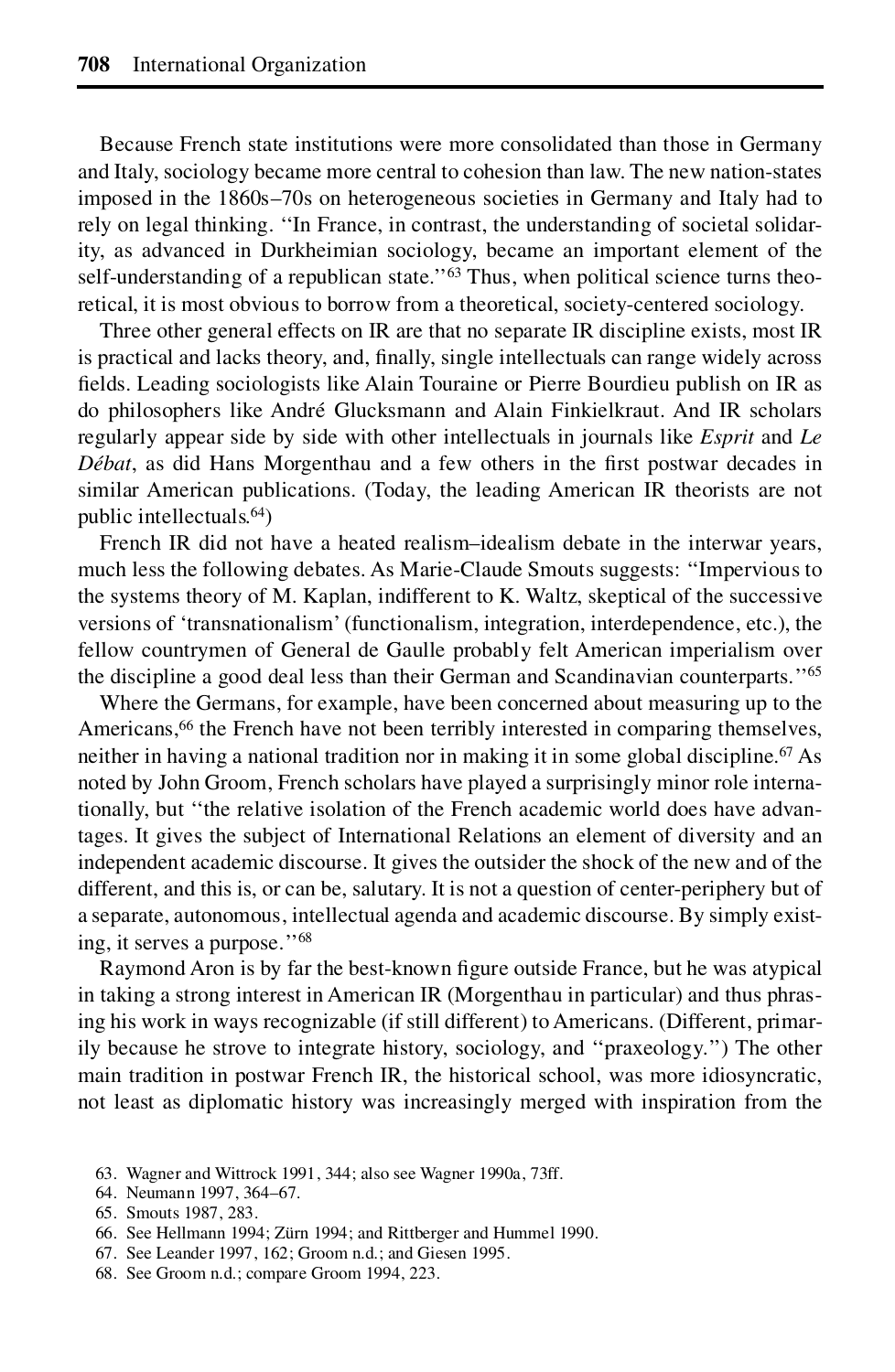Annales school.<sup>69</sup> In the last decades, Annales has mainly been important through its influence on Marcel Merle. Merle, Badie, and Smouts stress the importance of cultural specificity versus American universalist theorizing, and—in stark contrast to Aron—the basic idea of a uniform state unit is given up.<sup>70</sup> The result is a surprisingly radical transnationalism, which does not seem to correspond well with the dominant conception in French policy circles. This probably has to be understood on the basis of the weak link between theoretical and empirical work in French IR and the lower status of theory. Most French IR scholars do empirical or policy work without the obligation felt by American scholars to locate themselves theoretically or to justify an article by referring to theory implications. Consequently, many write in the old, state-centric tradition, more or less influenced by Aron. Since theory is superfluous, it can develop independently and takes the role of opposing conventional wisdom.<sup>71</sup> What counts in both theory and policy work is firm conceptualization and a proper use of the concepts, not a constant positioning vis-à-vis one general debate.

Area studies is widely recognized as one of the strengths of French IR and influences theory development.<sup>72</sup> In a process that has almost disappeared in other IR communities, some, like Bertrand Badie, began work in another discipline and devel oped quite late into international relationists.<sup>73</sup> Those working in IR in a more strict sense have had almost no design for claiming autonomy for the subject—according to Smouts, because it seemed unrealistic given the difficulty political science had in being established.<sup>74</sup> More maliciously, Klaus-Gerd Giesen has suggested that a domi nance on the home market is secured by decoupling from the world market, and therefore a clear disciplinary identity as IR is unattractive to the leaders.<sup>75</sup> The most benign explanation would be that it serves to preserve the main strength of French IR: the close relationship to sociology, philosophy, and anthropology, one of its main characteristics from Aron to the current, innovative literature on the post-Westphalian system.

## *United Kingdom*

The case of the United Kingdom is comparatively simple because it has one major thematic string, which, though multidimensional, explains most of the current situation. The old tradition of a liberal education as ''gentlemen's knowledge''was contin ued and aligned with the new roles of university education. Rather than transmit-

- 72. See Smouts 1987; Giesen 1995; and Groom 1994 and n.d.
- 73. Leander 1997.
- 74. Smouts 1987, 282.
- 75. Giesen 1995, 160.

<sup>69.</sup> Renouvin and Duroselle 1964 (traditional diplomatic history) and Renouvin 1954 (more Annales school). For an excellent discussion of the main traditions in French IR, see Giesen 1995.

<sup>70.</sup> See Merle 1987; and Badie and Smouts 1992. For an introduction to Badie—in English—see Leander 1997. For a state-of-the-art overview on French IR as conducted mostly by the CERI people, see Smouts 1998.

<sup>71.</sup> Ulla Holm suggested this interpretation.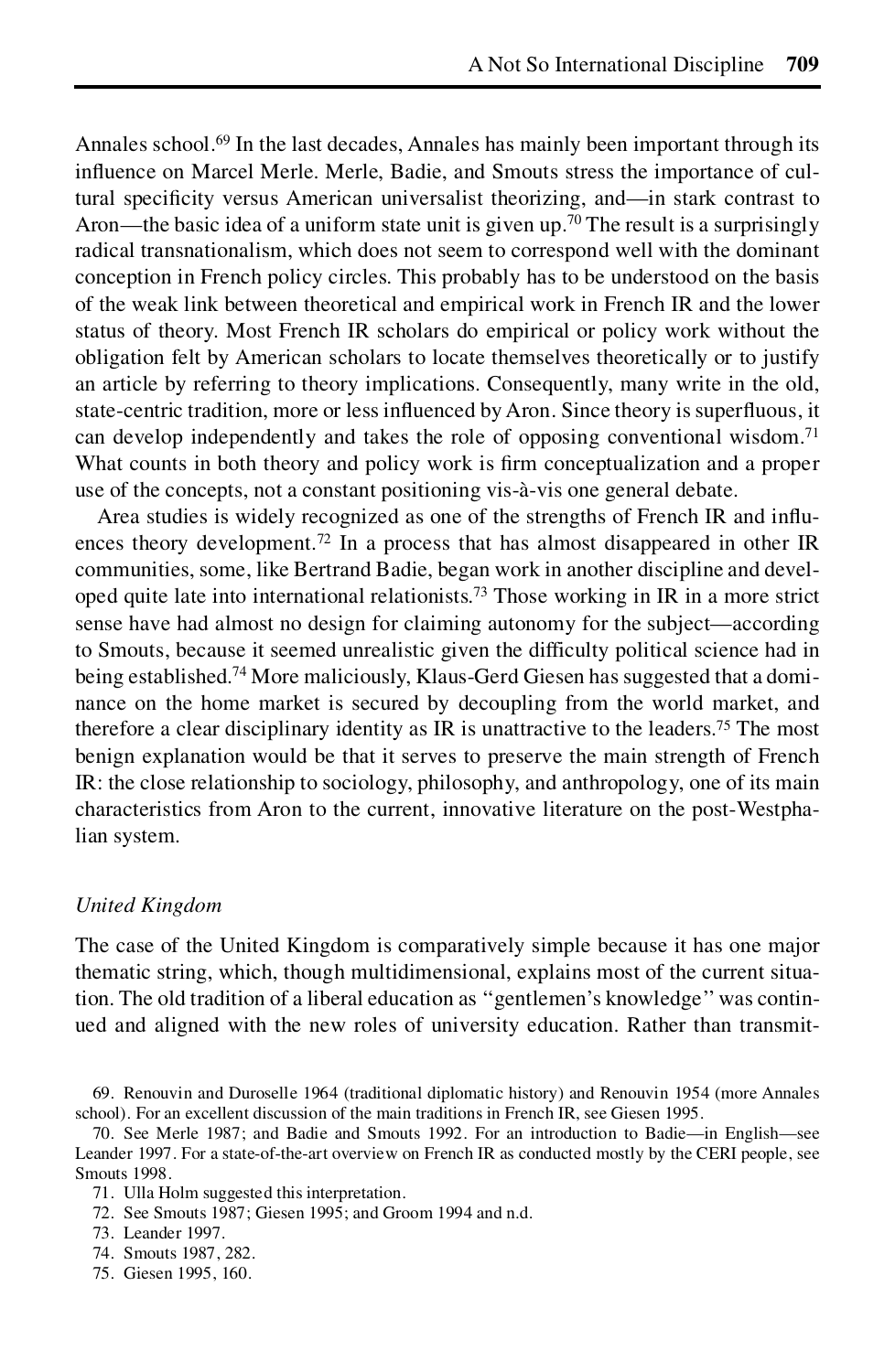ting knowledge, the colleges of the old British universities aimed to form the characters and minds of very young students and produced in the nineteenth century a homoge neous governing class for the empire.<sup>76</sup> This "reflected the well-entrenched position of a landed aristocracy, hostile towards efforts at formalized, central control and rule. . . . [R]elatively non-formalized state institutions . . . were ultimately sustained by an elite culture. To some important extent that elite culture was reproduced and modified in academic institutions, which then may be better described as seats of elite socialization rather than of formal training for particular professions."<sup>77</sup>

This traditional core was supplemented even at Oxford and Cambridge by more professional medicine and engineering and also at the end of the nineteenth century by a number of new universities. The old role was, however, never displaced by the new elements. Civil servants still often have their training in quite classical and ''unpractical''subjects.

Political science therefore remained centered on political philosophy, especially at the elite institutions, until the mid-twentieth century. The war experience of involve ment and the postwar demands of regional development and the welfare state created an agenda of planning and administration that was met not least in the newly established politics departments in the younger universities (beyond London, Oxford, and Cambridge). The subject shifted from law and history to sociology, economics, and psychology. However, in the 1950s—under Michael Oakeshott—at the leading politi cal science department, the London School of Economics, ''The study of politics was in effect political theory and the history of political ideas, and the rest of the curriculum was public administration or what an Oakeshottian would call the 'plumbing' side of political inquiry."<sup>78</sup>

IR was originally seen not as part of political science, but as a new field drawing on many disciplines. Even when it became institutionalized within political science, this discipline was itself not closed to other disciplines. IR could therefore continue to cultivate its links to especially history, international law, political philosophy, and sociology.<sup>79</sup> IR is much less one-dimensionally defined as political science than is the case in the United States.

The leading role of the United Kingdom in the early history of IR is explained primarily by the foreign policy situation. The policy- (that is, peace-) oriented study of international affairs that emerged after Versailles was ideationally and institution ally linked to the League of Nations and thus naturally headed by the status quo powers (and specific circles in Germany). Additionally, Arnold Wolfers' classical argument about the Anglo-American tradition in foreign affairs offers a paradoxical explanation. Continental theories of international relations center on ''necessity of state,'' due to experiences of being exposed to forces beyond their control. With insular security, England and America experienced a choice of how to apply prin-

<sup>76.</sup> Wittrock 1993, 324–27.

<sup>77.</sup> Wagner and Wittrock 1991, 343. See also Hayward 1991.

<sup>78.</sup> Vout 1991, 166.

<sup>79.</sup> Hill 1987, 305ff.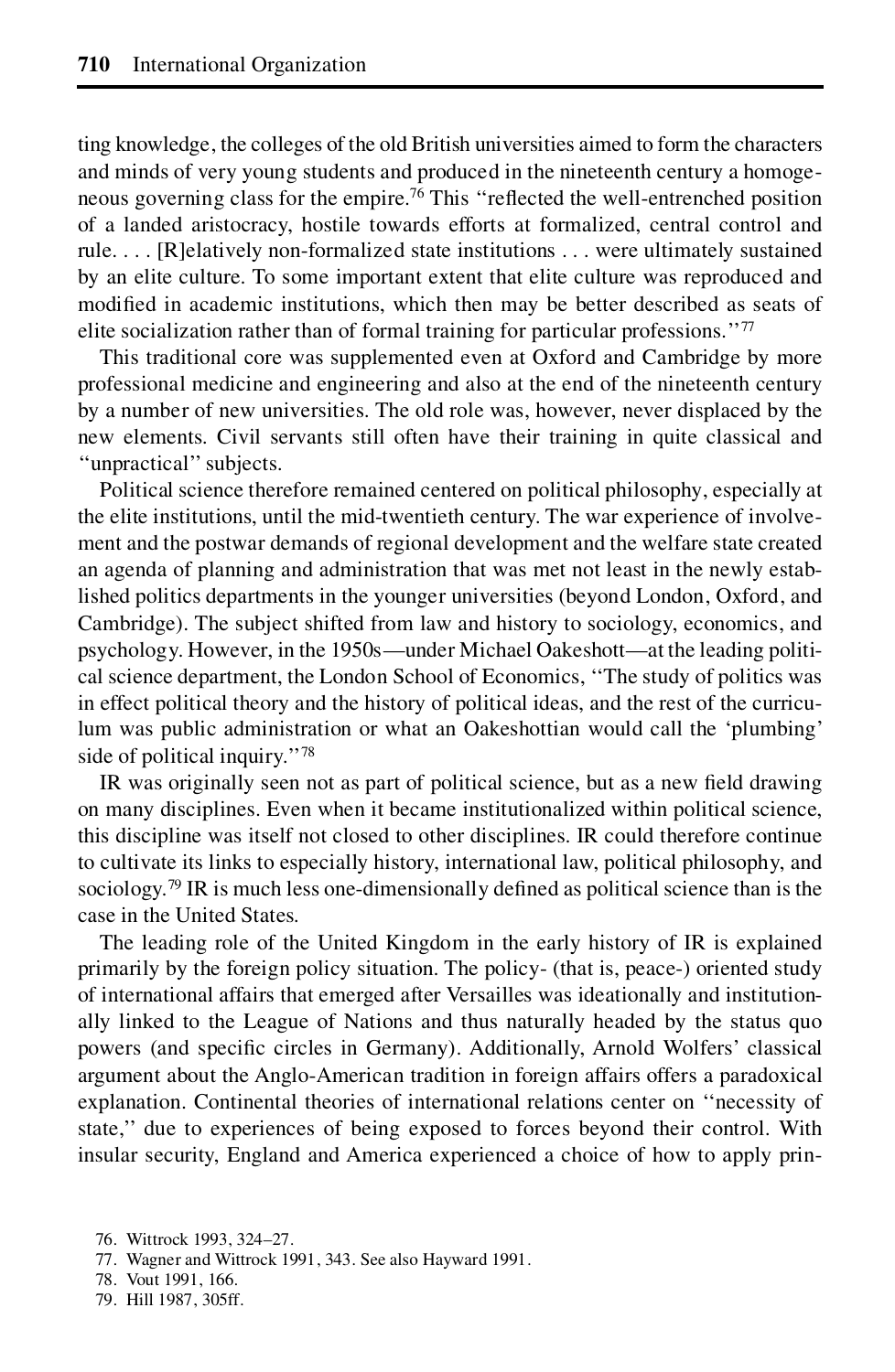ciples of morality to foreign policy.<sup>80</sup> Choice stimulated a search for new solutions and thus a new discipline.

Most noticed about British IR isits one distinct contribution to ''grand theory,''the English school or ''the international society tradition.'' However, only a minority of British IR scholars are involved in this ''school.'' The British community is uniquely diverse and ranges from the ''very American''to the type that Steve Smith depicts as critical of recent overly theoretical approaches like Morgenthau, that is, believes diplomatic history really is what IR should be. $81$ 

The English school itself was—as argued by its primary chronicler, Tim Dunne created by reformist realists. British and American IR share the foundational event of the realist-idealist (pseudo-)debate, but whereas in the United States it was mostly kept as a mobilizable rhetorical blackmail, in the United Kingdom it was soon taken for decided (won by the realists), and both E. H. Carr and those influenced by him wanted to explore the societal elements of international relations.<sup>82</sup> The policy context thus plays an important role: Without the specific educational need felt by American postwar realists, it was absurd for realists to just stick to cultivating the bottom line lesson. Furthermore, the idea of international society derives from experiences in European, maybe particularly British, history.<sup>83</sup> Americans who thought about history usually meant post-1945, not imagining that much earlier history could be relevant to the problems of this unique, nuclear superpower.<sup>84</sup> In the British case, continuation of the Eurocentric diplomatic system meant a link to the part of history where Britain played a significant role and possibly implied a continued British role.

The international society tradition offers an organizing core for IR because it ar gues that international relations should be studied as a society in its own right, not assimilated through ''domestic analogy''into either polar opposite or delayed replica of domestic society.<sup>85</sup> This probably contributes to the reluctance among British IR scholars to see IR as a subset of political science.

The American image of British IR remains shaped by the fact that from here Bull led the counterattack in the second debate against "scientific approaches." British "traditionalism" has thereby become a cliché. However, the hard scientific approaches never did find many followers in Britain and neither does rational choice today. The main explanation remains the embeddedness of IR in liberal education and the relationship to history and philosophy. However, a strategic factor should not be underestimated. Britain is the second strongest IR community (compare Figure 1 and Table 2), and thus the natural challenger for the United States. Thus, surprisingly, in light of British attitudes to (other) European integration but not surprising to bal ance-of-power theory, the British lead the attempt to form a European IR organization aiming at a stronger stand in relation to the United States.

- 81. Smith 1993.
- 82. Dunne 1994.
- 83. Lyons 1986, 642.
- 84. Isaacson 1992, 74–75.
- 85. Bull 1977.

<sup>80.</sup> Wolfers 1956.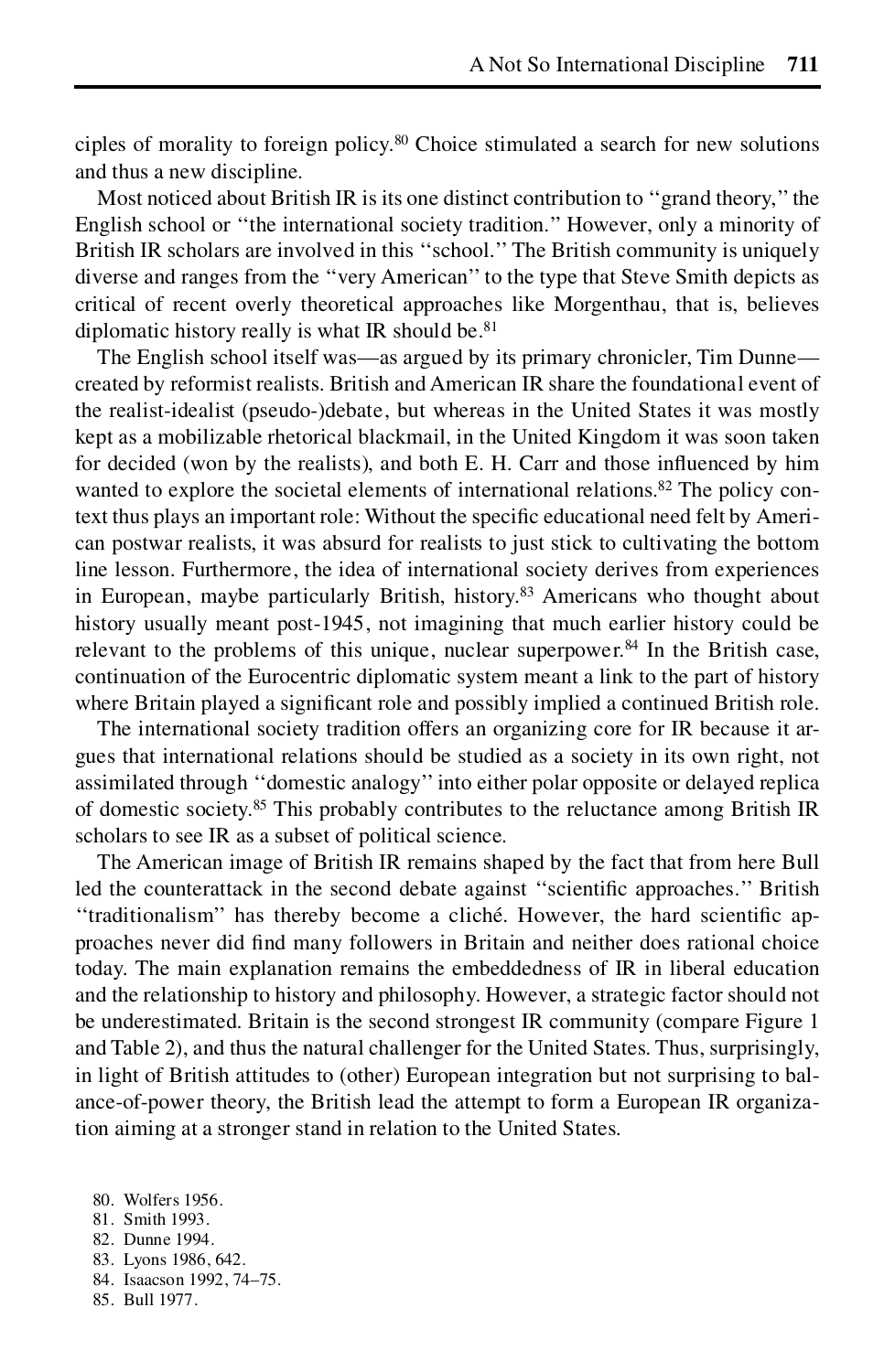Whereas prognoses for French and German IR revolve around the question of forming a more coherent national community, the prospects for British IR are differ ent because it shares a language with the dominant community. This situation makes it more realistic for individuals to enter the U.S.–global arena (although there are still surprisingly few Britons who make it in the general discipline; hardly more than one or two would be included in a top-twenty-five list based on the Social Science Citation Index, which is still better than the likely zero for continental Europeans). This British participation in the global, English-speaking discipline is supplemented in some fields by a U.K.-centered (but open) community, and British international relationists are very active in the emerging European community (which is predomi nantly English speaking). A more distinct and self-conscious national community is therefore a less likely option in the United Kingdom than in France and Germany. Rather, Britons are likely to continue to play important roles in several overlapping transnational systems.

# *United States*

Modeled on (an often idealized image of) German universities, the new nineteenth century American universities soon both developed unique features and overtook the Germans on those they shared. Already at the turn of the century, the number of students enrolled in American universities was six times larger than in the celebrated German universities.<sup>86</sup> The American universities were more adaptive, less dependent on the state, and had strong presidential leadership instead. Due to less ingrained vested interests, specialization into disciplines occurred more easily and fully here.<sup>87</sup>

In the late nineteenth century when the separate organizations split out from the American Social Science Association, they shared ''a commitment to an empirical, often and increasingly quantitative, methodology and to some conception of the usefulness of scientific knowledge for the allegedly neutral solution of social problems."<sup>88</sup> The atheoretical and empirical work fit the progressive agenda, not critical of the state, rather of the lack of state.<sup>89</sup> Dorothy Ross has shown the importance of American historical consciousness. The millennial belief in American exceptionalism exempted the United States from qualitative change, and the historicist threat to this ideology was kept at bay with the assistance of a naturalistic social science containing change within the categories of progress, law, and reason. This historical consciousness adapted and survived dramatic challenges and thus sustained—very differently from Europe with its historicist consciousness—a more abstract and ''sci entific" social science, divorced from history.<sup>90</sup>

As already noticed by Thorstein Veblen in 1906, American social science had become empiricist, abstaining from studying underlying (allegedly ''metaphysical'')

- 87. Ibid., 331.
- 88. Wagner and Wittrock 1991, 347.
- 89. Lowi 1992, 1–2.

<sup>86.</sup> Wittrock 1993, 330.

<sup>90.</sup> Ross 1991.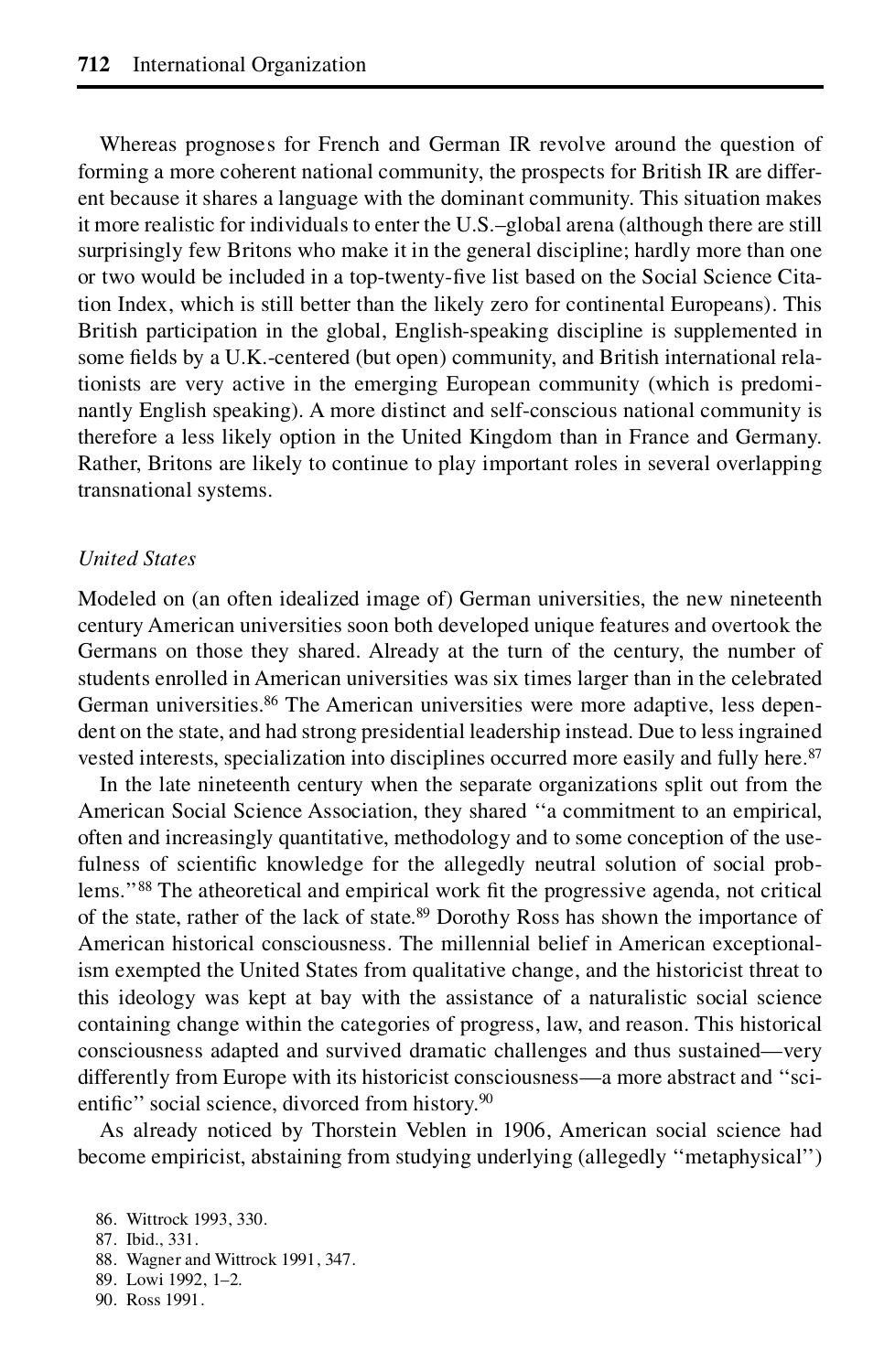causes and searching for prediction and control. This fit with both ameliorist ambitions and universities controlled by businessmen. Searching for complex ''underlying'' causal determinants of, for instance, poverty could be dangerous, whereas em piricism apologetically conserves the framework of givens and points to conformist remedies.<sup>91</sup> World War I secured decisive victory for positivism. The competing, older German tradition of ''metaphysical,'' statist, historical, and holistic social sci ence was delegitimized, as was everything German. Furthermore, support for the war effort entrenched the practical role.

Although American universities were generally created with great German inspiration, political science borrowed content in a particularly striking way because it went against dominant conceptions in American society. The concept of ''the state'' was made the organizing center of political science. The American classics did not use that concept much (preferring, instead, terms like "government," "civil polity," "civil society," and "nation").<sup>92</sup> Introducing a concept of the state in mid- and late nineteenth century America did have societal, political functions—the northern side in the Civil War, nationalism, state building—but political scientists pressed it with unusual force because it gave coherence to the emerging discipline.

John Gunnell speaks of a Germanization of the discipline. He convincingly argues both against seeing these concepts as ordinary ideas in the United States and against seeing them as completely alien and un-American—otherwise they would not have had a chance. They had political functions, but their general philosophical inspiration, and thus their ideational import, clearly meant a sudden pipeline to German idealism and organicism, which were basically at odds with the liberalism embedded at the heart of American self-understanding and political lexicon. Political science was founded in the United States on a continental European (German) philosophical tradition, which could make some relevant interventions in the United States but basically deviated from the mainstream. The counterattack by Harold Laski and other pluralists was generally in better conformity with the American conceptions of state, society, and individual; but it left political science without a focus. The state had been it. This led generations from Charles E. Merriam to the present to seek ''the identity and authority of political science more in its method rather than its subject matter.'' 93

Hoffmann offers two criteria for the emergence of IR: (1) the democratization of foreign policy, and (2) a country actually involved in real foreign policy—that is, one neither standing aloof (as with the United States in relation to Europe before the 1930s) nor simply dominating weak neighbors (as the United States did in the West ern Hemisphere); ideally, the country should be so involved that studying its foreign policy becomes synonymous with studying the system. After 1945, the United States ful filled these criteria best, and accordingly it was here that IR became a discipline.<sup>94</sup> Scholars have often noted about the rigid formulation of postwar realism that it came

- 92. Gunnell 1991, 126.
- 93. Gunnell 1995, 29.
- 94. Hoffmann 1977, 42–43, 48–49.

<sup>91.</sup> Manicas 1991, 50–51. The discussion refers to Veblen's 1906 essay ''The Place of Science in Modern Civilization.''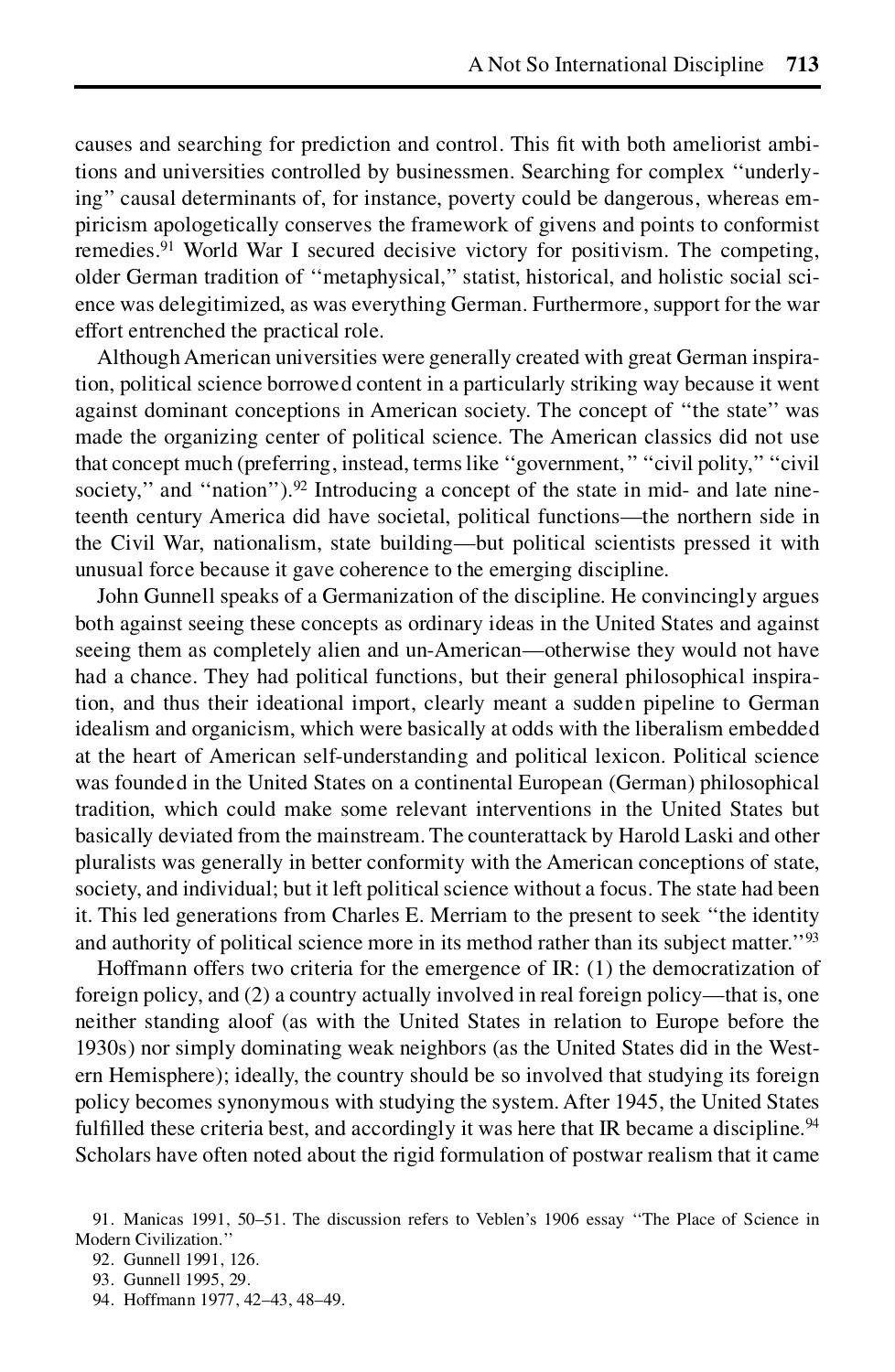close to caricature because its protagonists felt that this stance was necessary to teach a people inclined to go the opposite way. This observation might be said of IR in general: to get the message through, it was formulated as general propositions—an empirical science of laws or regularities of state behavior.

Hoffmann points to the American conviction that problems can be resolved and science will find the master key, issue by issue. The resulting prestige of the "exact sciences''(and the quest for certainty and the belief in progress) was, at the end of the war, bestowed on economics. Actually, one of the most striking features of American political science for an outside observer is this role model of economics, which seems self-evident to most American political scientists but needs explanation ex actly as given by Hoffmann. It follows from a two-step development: first, the natural sciences were elevated to a much higher plane than the social sciences (in contrast to the situation in France or the United Kingdom, for example); and, second, economics is seen as making the jump. Political science has been shaped broadly by the drive for scientization stimulated by the image that a bar existed that could actually be surpassed and, more specifically, by imports of theory and methodology from economics.<sup>95</sup>

Despite the interest in linking to economics, American IR scholars generally take it for granted that IR is a subdiscipline of political science—in contrast to a widespread British wish to see IR as a separate discipline and its relationship to political science on par with that to other relevant disciplines. This finds expression in BISA being clearly the forum for IR scholars, whereas in the United States the ISA is hard pressed from the American Political Science Association (APSA) for the status as the most prestigious forum for IR. *IO's* editorial board meets at APSA's annual meeting, not ISA's.

In the United States (1930s–1940s) and later in Western Europe (1960s–1970s) and in contrast to most other parts of the world, university-based research, rather than the more policy-oriented research centers and think tanks, came to dominate the field.<sup>96</sup> Consequently, the influence of policy concerns decreased, and a social scientific approach won out against the earlier conception based on law, history, and geography.

After 1945, the U.S. led in channeling increased funds to research (inspired by the applicability of research during the war). Although maintaining academic control in the National Science Foundation and even some of the private foundations, the new money stimulated practical, useful knowledge and thereby ''behavioral sciences'' and ''policy sciences.'' <sup>97</sup> (Due to the dominance of university-based research, these monies led to theory and research programs that promised policy relevance, not primarily to simple policy articles.)

In the postbehavioral period, economic methodology has increasingly replaced behaviorism as the method that organizes the discipline. This development occurred

<sup>96.</sup> Kahler 1993, 398–402.

<sup>97.</sup> Wittrock 1993, 331–36.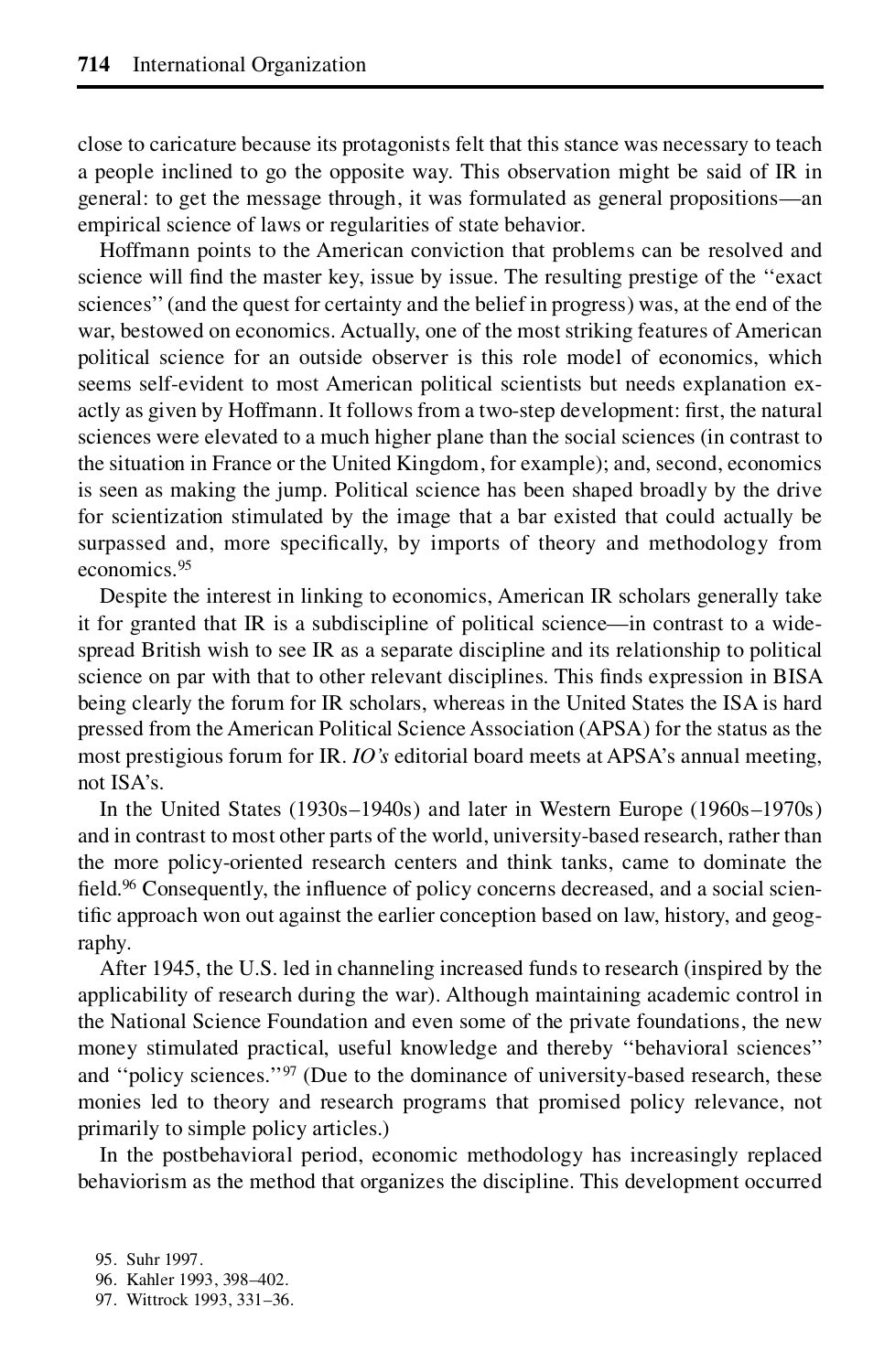for three reasons:  $(1)$  for IR to become more scientific, scholars have generally used economics as the most relevant model to emulate; (2) scholars needed methodology to replace the state as the conceptual core of the discipline, and (3) scholars thereby established correspondence with the political level, where, as argued by Lowi, ''eco nomics has replaced law as the language of the state. . . . Quite aside from whatever merits it may have as a method and however true its truths may be, public choice is hegemonic today for political reasons or (to be more dignified about it) for reasons of state.'' <sup>98</sup> Also, constructivism developed in the United States as a method, whereas in Europe it was more often defined as substance, as historically constituted political questions with which one must engage.<sup>99</sup>

There is no need to rehash the detailed development of American IR given the rest of this issue. The question of the conceptual core for IR in different periods will be discussed in the next section.

# **The Form and Content of IR**

The third layer of a sociology of social sciences is the intellectual layer. It consists of two dimensions: first, the discipline as social and intellectual structure and, second, its main intellectual traditions. The first dimension will be discussed in relation to the common observation of IR's peculiar obsession with ''great debates''—is it true, is it really unusual, and, if so, what causes it and what are its most important effects? The second dimension will be explored by summarizing some large patterns in intellectual traditions in IR to explain why some theoretical developments are more appreci ated in the United States or Europe.

## *Great Debates and Other Ways of Organizing Disciplines*

Observers often note that IR is peculiar among the social sciences for a series of "great debates." Ask an IR scholar to present the discipline in fifteen minutes, and most likely you will get a story of three great debates. There is no other established means of telling the history of the discipline. Even presenting in a positive, operational way what the discipline is and can do today seems to be difficult. Our perception of where we are in the development of knowledge about international relations is deeply shaped by the idea of these great debates.<sup>100</sup> Although this feature of IR is a common topic of conversation among IR scholars, no good explanations have yet been offered for its existence. Before attempting to explain it, we need to get the question right. Two implicit assumptions in the existing IR interpretation of the disci pline's proclivity toward debates must be corrected.

100. The role of debates shows in the tendency for labels to be coined by critics: ''neorealism'' (Cox, Ashley), "neoliberal institutionalism" (Grieco), and "reflectivists" (Keohane).

<sup>98.</sup> Lowi 1992, 3–4 (see also 5).

<sup>99.</sup> Of course, manyAmerican constructivists use this approach to address important substantial issues, but it has become established as an increasingly respectable program due to its principled ideas and consciousness about what kind of questions constructivism can and cannot answer compared to the limitations of rationalism.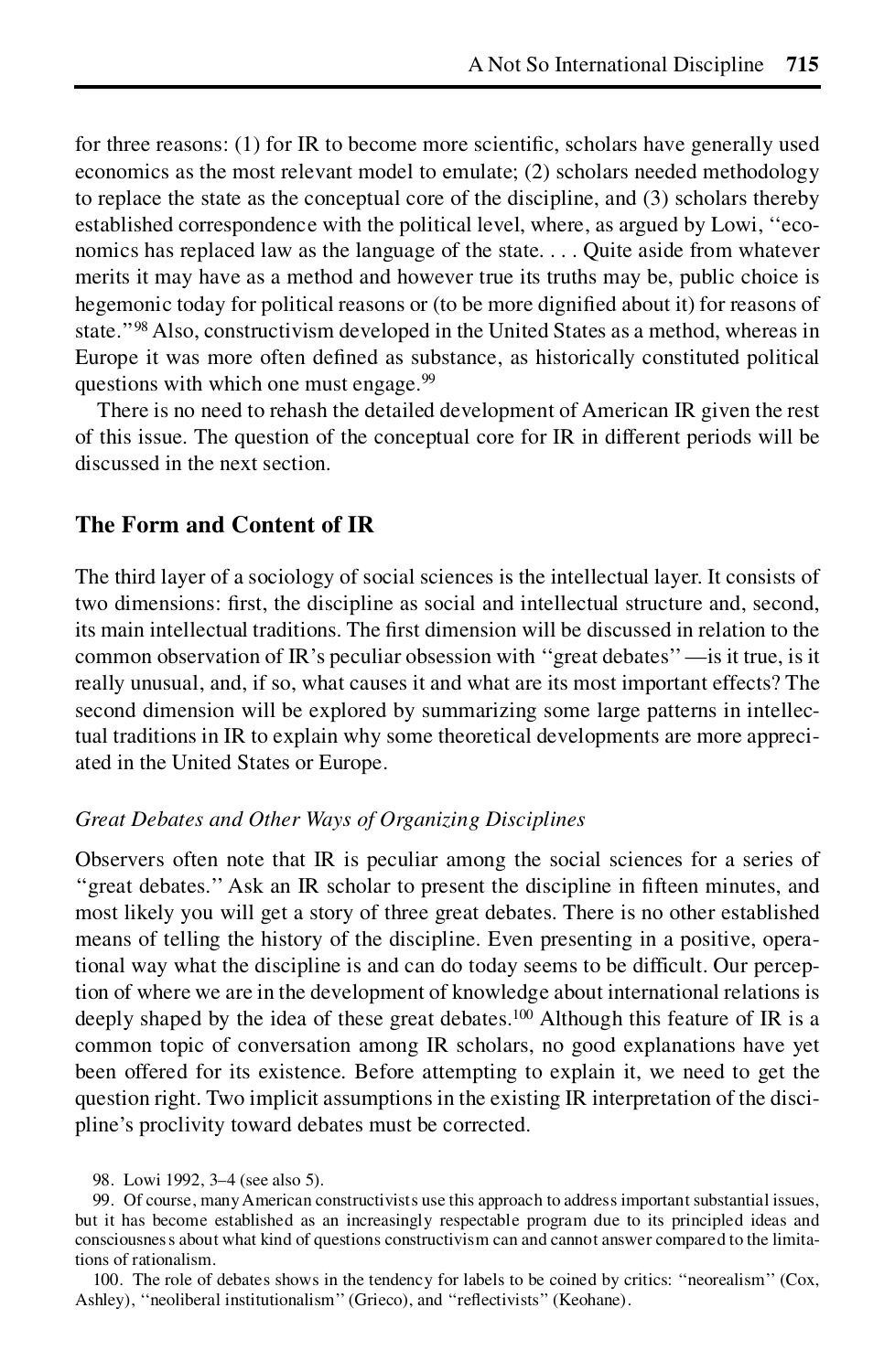Both those who deplore the situation as fragmentation of the discipline and those (fewer) who celebrate it as pluralism assume that the alternative is a more coherent discipline—that is, agreement on a basic paradigm. However, debates are also expressions of coherence. Many of the social and human sciences are far more fragmented and therefore unable to agree on major debates. In comparative politics, for instance, there are often debates, but they are more fragmented than those in IR: which debates you believe to be currently central depends on what you study, and the various de bates cannot be reduced to a common denominator as local versions of the same debate, for example, rationalism versus reflectivism. In IR, in contrast, the major debates orient the minor ones, and there is translatability across issues. A debate produces a shared frame of reference and expresses a less than totally fragmented discipline.

Additionally, other disciplines or subdisciplines that have roughly the same degree of fragmentation do not exhibit this particular pattern. Thus, we need both to explain this IR particularity and to ask systematically about its effects.

The usual masochistic contrast between natural and social sciences can be re placed by a more differentiated picture by drawing on Richard Whitley's *The Intellectual and Social Organization of the Sciences.<sup>101</sup> Whitley argues that "scientific fields* are a particular work organization which structures and controls the production of intellectual novelty through competition for reputations from national and international audiences for contributions to collective goals.'' <sup>102</sup> ''They reward intellectual innovation—only new knowledge is publishable—and yet contributions have to conform to collective standards and priorities if they are to be regarded as competent and scientific."<sup>103</sup> This paradoxical combination of novelty and conformity creates a high level of task uncertainty, one of Whitley's two master variables (subdivided as tech nical and strategic task uncertainty).

''The more limited access to the necessary means of intellectual production and distribution, the more dependent do scientists become upon the controllers of such channels and the more connected and competitive are their research strategies likely to be.'' <sup>104</sup> The second variable is degree of mutual dependence, which ''refers to scientists'dependence upon particular groups of colleagues to make competent contributions to collective intellectual goals and acquire prestigious reputations which lead to material rewards."<sup>105</sup> Through journals and conferences, scientists try to persuade influential colleagues of the correctness and importance of their work. Researchers are therefore ''quite dependent upon certain groups of colleagues who dominate reputational organizations and set standards of competence and significance."<sup>106</sup> In fields where you can contribute to a number of distinct problem areas and seek reputations from different audiences by publishing results in different journals, this

101. Whitley 1984. 102. Ibid., 81. 103. Whitley 1986, 187. 104. Whitley 1984, 84ff. 105. Ibid., 87. 106. Ibid., 86.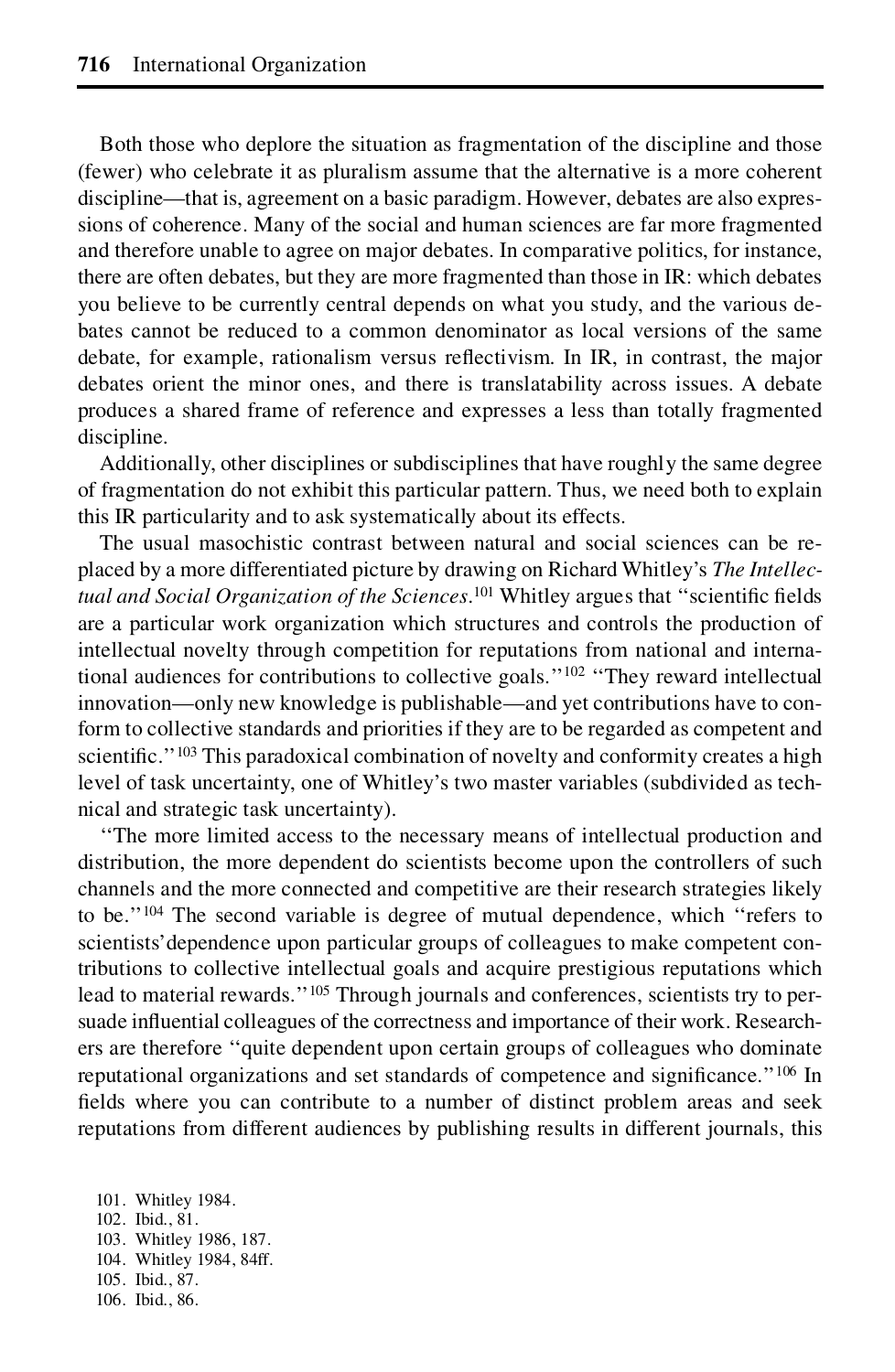dependence is much lower than in disciplines like particle physics, where journals form a clear hierarchy and audiences are clearly defined.

Functional dependence refers to the extent to which researchers depend on results, ideas, and procedures of fellow specialists to make contributions. Strategic depen dence is the extent to which researchers have to persuade colleagues of the importance of their problem and approach to obtain a high reputation from them. This is about coordination of research strategies where functional dependence produces co ordination through technique.<sup>107</sup> These basic patterns are not given features of the subject matter. For instance, increased state funding of biomedical research in the United States, especially for cancer and heart diseases, led to a decline of traditional disciplinary elites and boundaries, reduced strategic dependence, and thereby changed the dominant patterns in the field.<sup>108</sup>

Regarding IR, I will begin with the American-partly-turned-global discipline and then briefly compare the other three national situations. Within most subfields of IR, task uncertainty is relatively low: one knows which methods, approaches, and even questions count as appropriate. A student trained at one university and specializing in foreign policy analysis can go to another university and pass exams or get a job. Across subfields there is very high task uncertainty. A specialist in strategic studies who suddenly decides to write a feminist analysis of immigration policy—or vice versa—might have learned the techniques of this type of analysis in a general sense, but their application is sufficiently conventional to disable the writer from using the appropriate style and making the expected inferences.

In such a varied discipline, the crucial question is whether a hierarchy exists among fields. (Whitley points to a variation at equally low task uncertainty between chemistry and physics where only the latter has a hierarchy of fields, a privileging of theory, and thereby an integrative ordering of subfields.) Crucially, IR has a hierarchy of journals. The United States is a big job market with high circulation, and although a hierarchy exists among universities, the way up is through publications, so the leading journals are the most important bottleneck. In the natural sciences, the leading journals have high acceptance rates (65–83 percent) compared to 11–18 percent in economics, sociology, political science, and anthropology.<sup>109</sup> In the natural sciences, the norm seems to be that if nothing is wrong with an article, it should be printed, whereas leading journals in the social sciences assume that only the very best articles should be printed. Conversely, a scarce resource in the natural sciences is often ac cess to expensive equipment, which makes being evaluated by foundations and being hired by leading institutions relatively more central to one's success than being published in journals, which take absolute priority in most social sciences. In most hu man sciences and some social sciences journals abound, and getting published is

<sup>107.</sup> Whitley combines these four times four possibilities to produce sixteen forms (summarized in Whitley 1984, 155, tab. 5.1) of which nine are unlikely or unstable, leaving a typology of seven. I will not, however, go through these, since IR does not fit comfortably into any of the forms. Instead, I focus on which dimensions vary among countries and which might explain the "debates."

<sup>108.</sup> Whitley 1984, 165.

<sup>109.</sup> See Hargens 1988, 150; and Andersen and Frederiksen 1995, 17–18.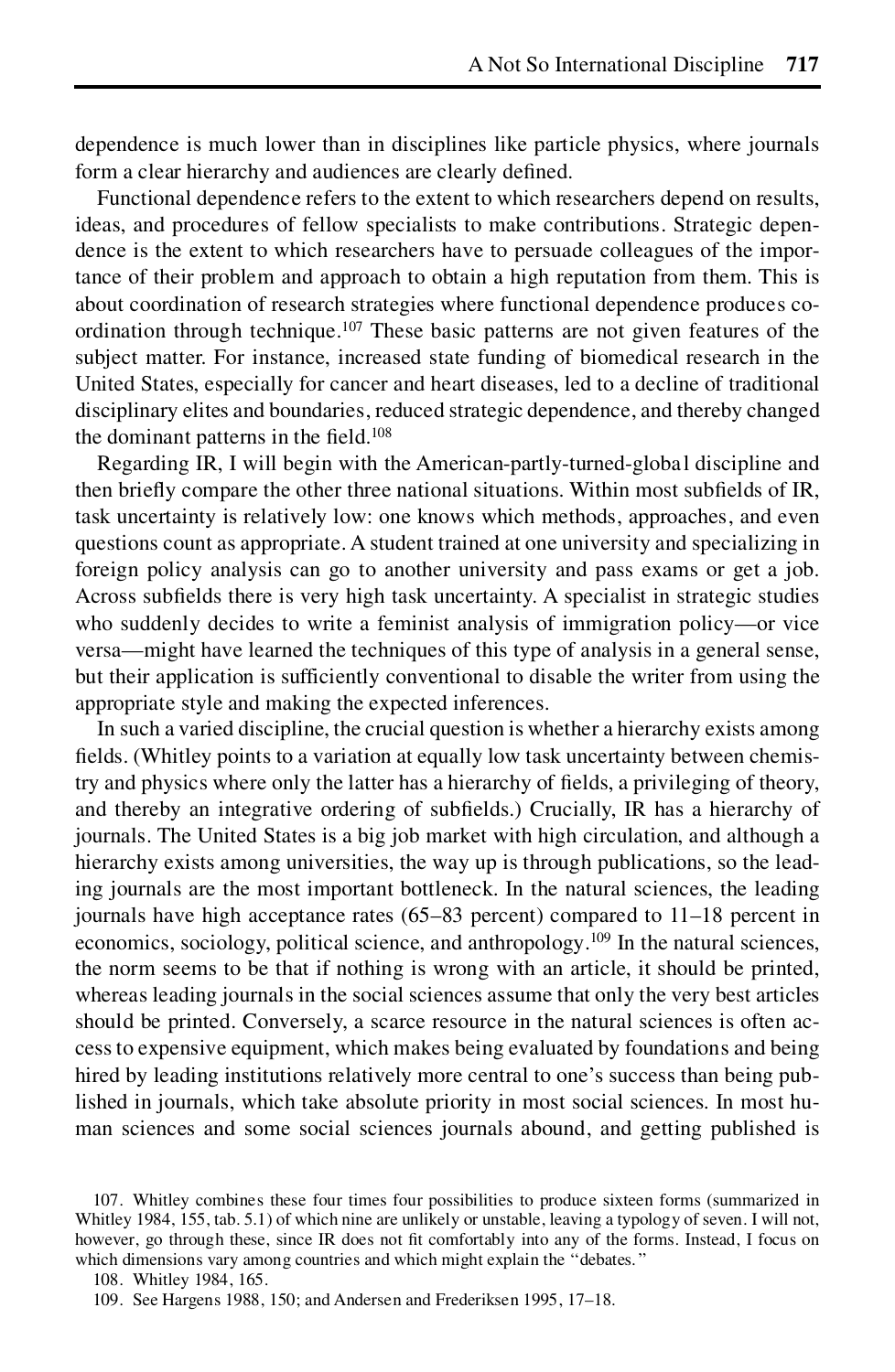easy. (Reaching the pinnacle in parts of sociology, for example, is defined by publishing books rather than articles.) In IR, too, almost any article can be published, but there is a relatively clear intersubjective understanding of the value of different outlets. Leading journals thus become absolutely central.

Here enters mutual dependence crucially. Functionally, scholars primarily rely and draw upon their fellow specialists, but the demands regarding form for an article to be accepted by a leading journal constitutes a metafunctional dependence. The exact pattern is shaped by the relationship between theorists and specialists. Whitley has shown how economics has a unique partitioned structure with a strong hierarchy headed by theorists.<sup>110</sup> Training is highly standardized based on formal, analytical theory that forms a stable core of the discipline with low task uncertainty. However, most economists do applications, which are much less certain and formal but publicly draw prestige from the theoretical nature of the core. The core, in turn, is closed to results from the applications because of its nature as formal theory and model building. This dualistic system has shown a paradoxical stability. For the most part, only the theory articles make it to the leading journals; the subfields are largely left on their own, free to draw on the core as they wish.

IR ismuch less segregated due to the nature of the lead journals and the relationship between theory and ''applied'' articles. Theory articles do not as such rank higher than empirical, applied ones. On the contrary, there is a fatigue with new theories or metatheories and a premium (not least, for *IO*) on good tests that assist development of existing theories. However, the journals are mainly defined, structured, and to a certain extent controlled by theorists. You only become a star by doing theory. The highest citation index scores all belong to theorists. Thus, the battle among theories/theorists defines the structure of the field, but it stimulates competition among the subfields to make it into the leading journals.

The result is a two-tiered discipline. To get into the lower tier, scholars have to manage the functional dependence within a subfield and become accepted as competent in it. Most subfields are relatively tolerant, welcome new members, and are not terribly competitive. They are hierarchical, but the hierarchy is not settled internally, so there is not much to fight over. Scholars gain top positions by making it into the upper tier, that is, by publishing in the leading, all-round journals, which means convincing those at the center about relevance and quality (they still have to prove technical competence to their fellow specialists because some of them will most likely be reviewers).

This specific structure explains the debates in IR. Debates ensure that theorists remain central but empirical studies important (in contrast to economics). (As illustrated in Figure 3, this shows up in the high proportion of articles in American jour nals that fit into the dominant categories compared with, especially, the British journals.) Without recurrent debates, empirical work would break off, and scholars would simply apply the accepted theory without a continuous need for following develop ments among theorists. Most other disciplines with a clear hierarchy have lower task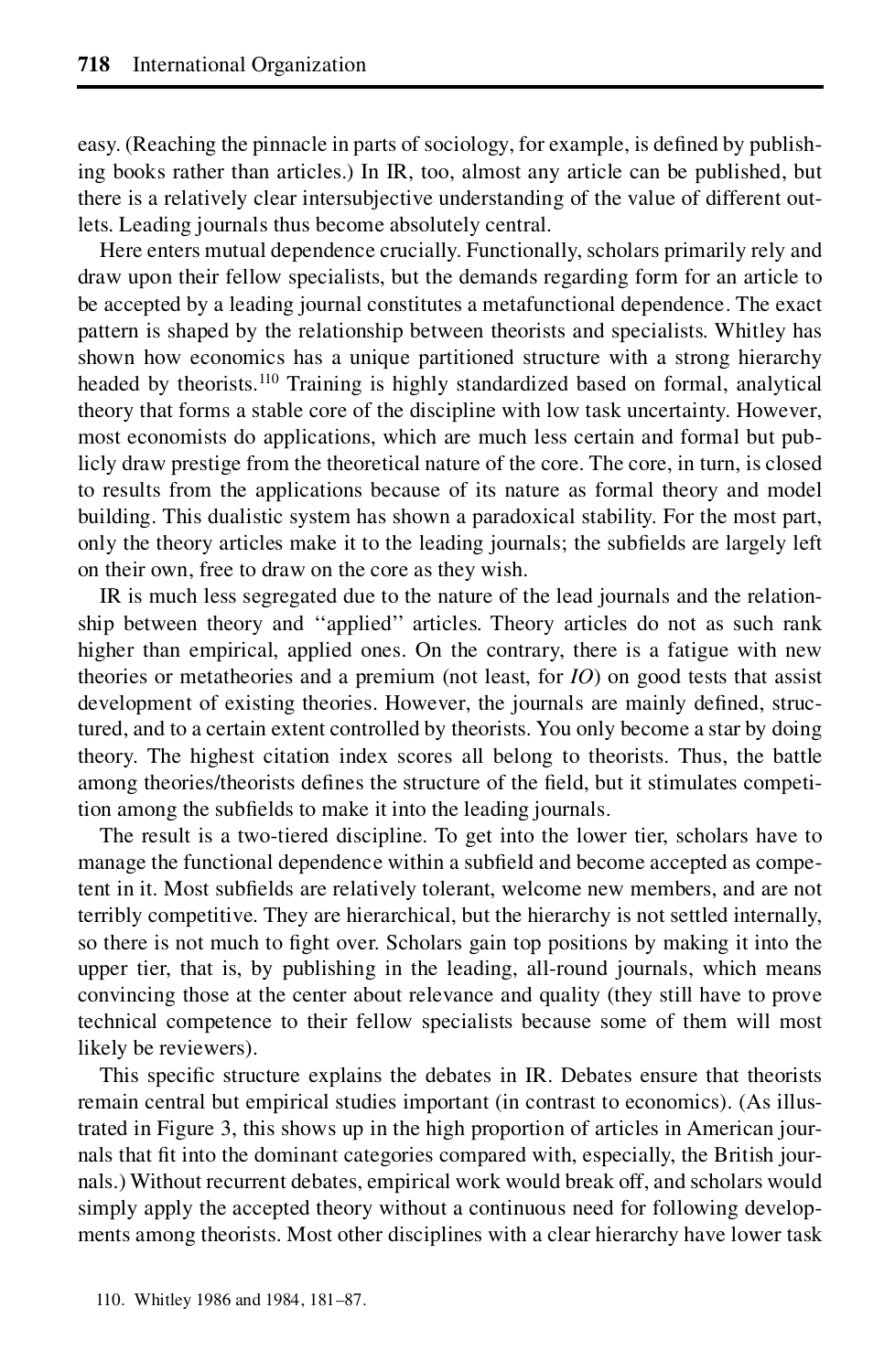uncertainty and therefore also direct translatability among subfields. In IR the subfields only meet through the theorists and only in the arena of central competition. The combination of hierarchy and medium-high task uncertainty makes debates ever possible, but they do not multiply across fields—they typically get organized into one lead debate at the center.

Debates are possible in the United States because the discipline is more unified there than in Europe. With the benefit of one big national "market," strategic dependence is higher and the discipline has broken local control. In the United States it is possible to compete for definition of the whole field; in Europe maintaining local peculiarities is easier.

As argued earlier, theory does not have the guiding role in France that it does in the United States. The French academic world is quite hierarchical, but the hierarchies play out within specializations, and general theory does not play the role of prioritizing and systematizing these different specialties.

German IR has traditionally been localized, with power still largely vested in professors, and, for example, until *ZIB,* there were no peer-reviewed journals, and a decisive premium on international publications did not necessarily exist. One's career depends more on one's relationship to the local professor (or local faculty for acceptance of the *Habilitationsschrift*) than on some national competition. This is beginning to change.

British IR is uniquely varied. Until recently, the theory debates were not central, and still the community managed to run journals that published across subfields. However, the journals often looked like many of those in the more fragmented hu man and social sciences: without any line or clear selection criteria.Also, the commu nity was much smaller until recently and perhaps was managed as a less formalized social system. With growth and internationalization, British IR scholars are today primarily competitors in the global arena—which also means they are the ones com plaining most consistently about the barriers and biases of American IR, the center of the global discipline.

These different structures explain some of the data discussed earlier—for ex ample, the over-representation of American authors in American journals. This is explained not only by American journals metatheoretically privileging the kinds of theory that are dominant in the United States, not in Europe. The structure just uncov ered also suggests that a much higher motive exists for Americans to make the effort to get into these journals. The reward structures in European settings generally do not convince European scholars of the rationality of spending the time necessary to meet the very specific demands of a leading journal.

The structure of different IR communities is reinforced by their convergence with different academic styles, confrontational versus balanced. European, and especially British, academic culture rewards balanced and civilized behavior. American culture is more oriented toward visibility, quotations (whether for something absurd or con vincing), ''originality'' (the ''I have a new theory'' syndrome), and combativeness. Knowing now the function of debates in the structure of American–global IR, the emerging European IR community will need to stage some debates. Major debate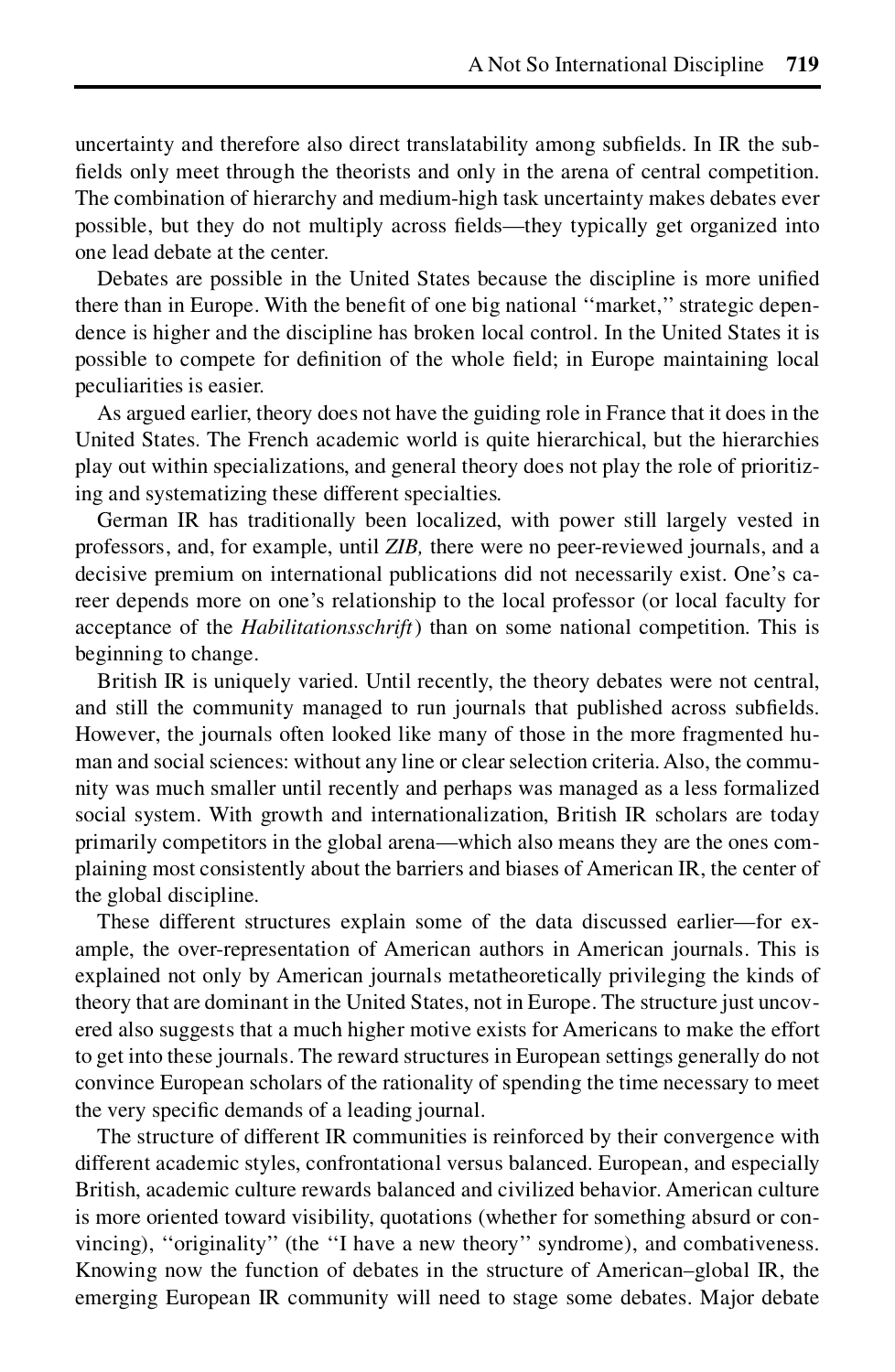among non-Americans—along lines not already defined by Americans—have been few. Most important were probably the Hoffman-Rengger debate in *Millennium* and ZiB's debates in German.<sup>111</sup>

Considering briefly a large field excluded by this article's focus on "national" characteristics, we might start an investigation of internal American hierarchies and differentiation. Asking for the percentage of articles where at least one author is from one of the ten highest ranking universities in the United States, $1/12$  the aggregate gure for 1995–97 for *International Studies Quarterly* is 16 percent, for *IO* 40 percent. Combining this with the strong correlation between quantitative studies in *International Studies Quarterly* and soft and hard rational choice in *IO,* it seems that some hierarchies reach higher than others. If we can assume that the most successful and "high-scoring" authors will as a rule become located at the leading universities, the hierarchy affiliated with *IO* seems to reflect more closely the supreme reward structure, and its favored theories are dominant in the discipline.

#### *Continental and American Traditions in International Thought*

I noted earlier the instances when attempts were made to define a distinct discipline of IR on the basis of some core concept. Two main intellectual traditions have sup plied candidates: classical, historicist realism and ''liberalism''in an ontologicalsense. The former leads to substantial definitions about the nature of the subject matter, the latter usually finds expression in definitions based on methodology. IR in the United States has moved from the former—statist, historicist definitions—to methodology.

In the Anglo-American world there is a preference for seeing realism as ''Hobbesian,'' but the realism that was installed in the 1940s by Carr, Morgenthau, Wolfers, and Aron had roots that were much more German. Postwar ''realism'' often hides a tension between continental, historicist, and British liberal roots. To the former, states exist because they do—due to history and to their own will. They are their own justification, and they clash and struggle for numerous more or less rational reasons. To the latter, states exist because they fulfill functions for individuals (contract theory for security plus collective goods), and their relationship to other states is anarchical, which complicates cooperation.

In the 1940s, most of the inspiration came from the former source. Therefore, the rationalist, ''six principles'' reading of Morgenthau is misleading. In the classical realist world, conflicts were unavoidable because of the tragic nature of human interaction and the impossibility of fully rational decisions. Drawing on the long continental tradition of diplomacy and statesmanship, the realists advised on how to act even in situations that could not be fully known—based on a sense of history, the true

<sup>111.</sup> Mark Hoffman and Nick Rengger discussed different kinds of critical theory (Hoffman 1987; Rengger 1988). *ZiB* has consciously stimulated debates through its ''Forum''section. Important examples are those introduced earlier in this article—for one on German IR in relation to American IR, see Hell mann 1994; and Zürn 1994; and one on rational choice, see Risse 1997.

<sup>112.</sup> ''Ranking of IR Ph.D. programs in 1998,'' *U.S. News and World Report* web page, *http:// [www.usnews.com.](http://www.usnews.com.)*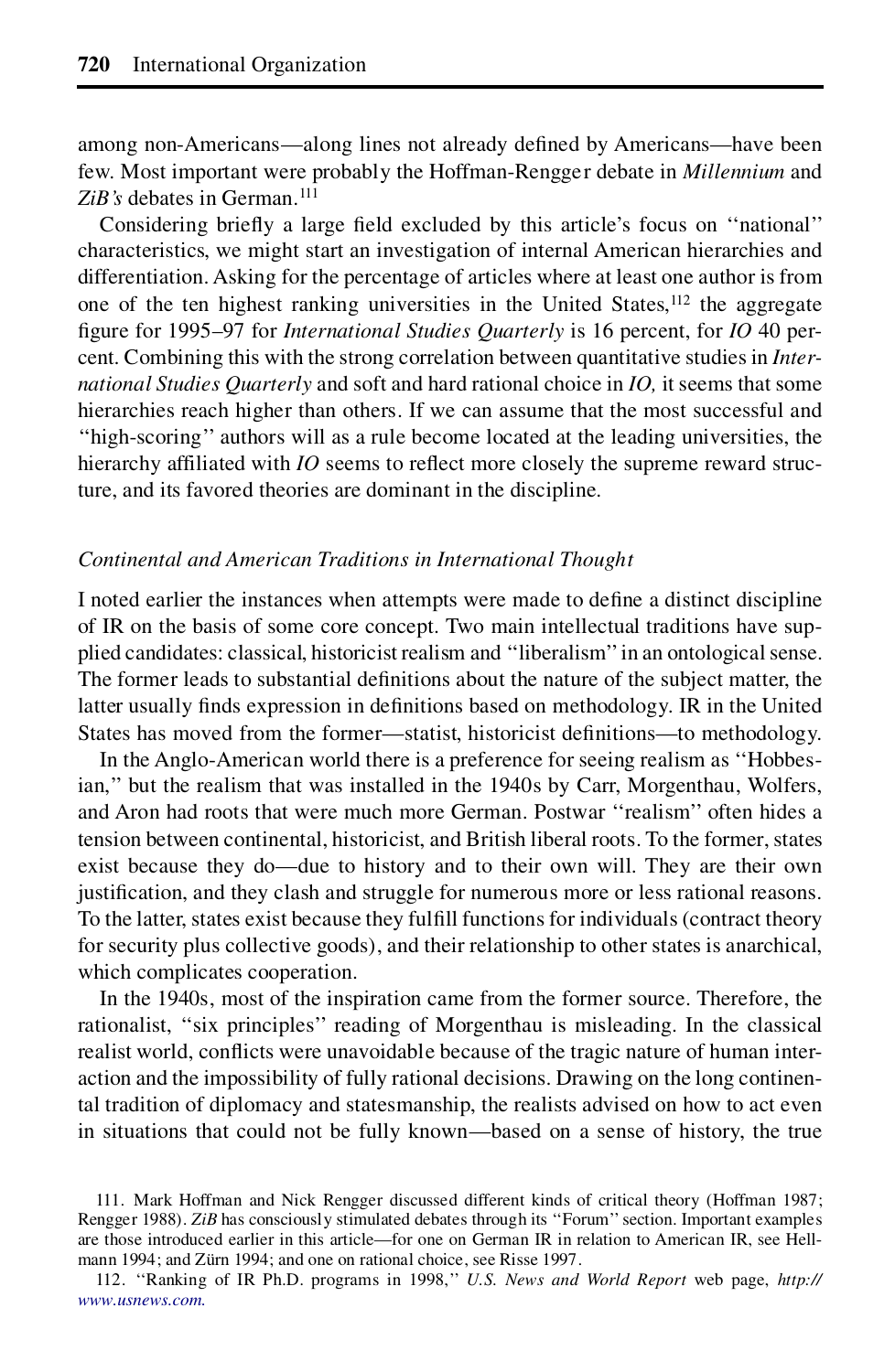statesman would know how to shape reality.<sup>113</sup> (Most of this is erased from today's textbook presentations of realism that define it in terms of state-centrism and, paradoxically, rational actors.) This continental tradition was specifically colored by nineteenth century *Machtschule,* the state as a strong abstraction, and romanticism.<sup>114</sup>

The other main root of thinking is liberalism—less specifically liberal conceptions of international relations than liberalism as deep political ontology: a contract theory of the state, individualism, and rational calculation of interest. Whereas thinking about ''power politics'' can be traced back to ancient times, the conceptualization of the state of nature and of anarchy only emerged in the seventeenth century. From Hobbes stems the ''liberal''problematique of order, an individualistic–atomistic social contract perspective on society.

How any collection of self-interested agents might be capable of coexistence is one of the central substantive questions for social science paradigms in the positivist ontological mode. As the problem of individualism versus collectivism, it is the one procedural problem they all share. For there to be a problem, one must grant its terms. Agents are free; cooperative undertakings are calculated, and they are difficult. These are the terms of liberalism.<sup>115</sup>

Many contemporary Anglo-American realists are difficult to decipher exactly be cause their methodological and political approach is based on liberalism, while they qua their "tradition" have taken over a view of the state and politics deeply influenced by the continental tradition.

Despite the peculiar and idiosyncratic development of terminology in the United States, where ''liberal'' today means almost the opposite of what it has traditionally meant—state-loving and anti-individualist<sup>116</sup> —liberalism (in the classical sense) in the United States is not one side of a divide; rather, it is the consensus inside which people disagree. Almost all American political actors are ''liberal'' in this sense of individualism and basic concepts of politics, society, and economy.<sup>117</sup>

In epistemological terms, it is much easier to characterize American political science than European. Broadly speaking, American scholarship has been domi nated by the liberal intellectual tradition. In the original legal and constitutionalist approach, during the behavioral revolution, and now with rational choice analysis, the individual has been and remains the basic unit of analysis. . . . Historically, no single tradition has dominated European political science, and even today a complex mix of liberal, structural, and collectivist approaches coexist.<sup>118</sup>

In IR, the basic unit is not necessarily ''the individual,'' but an individualistic and choice-theoretical ontology is transferred to other ''primitive units'' or ontologi-

- 115. Onuf 1989, 163
- 116. Lakoff 1996.
- 117. Hartz 1955.
- 118. McKay 1988, 1054; compare Ross 1991.

<sup>113.</sup> For example, Kissinger 1957a, 329; and Morgenthau 1962.

<sup>114.</sup> The critical literature has an unfortunate tendency to make one monolithic problem out of positivism, realism, and Americans! Compare George, who seriously distorts the picture of realism by only pointing to the positivist elements; George 1994.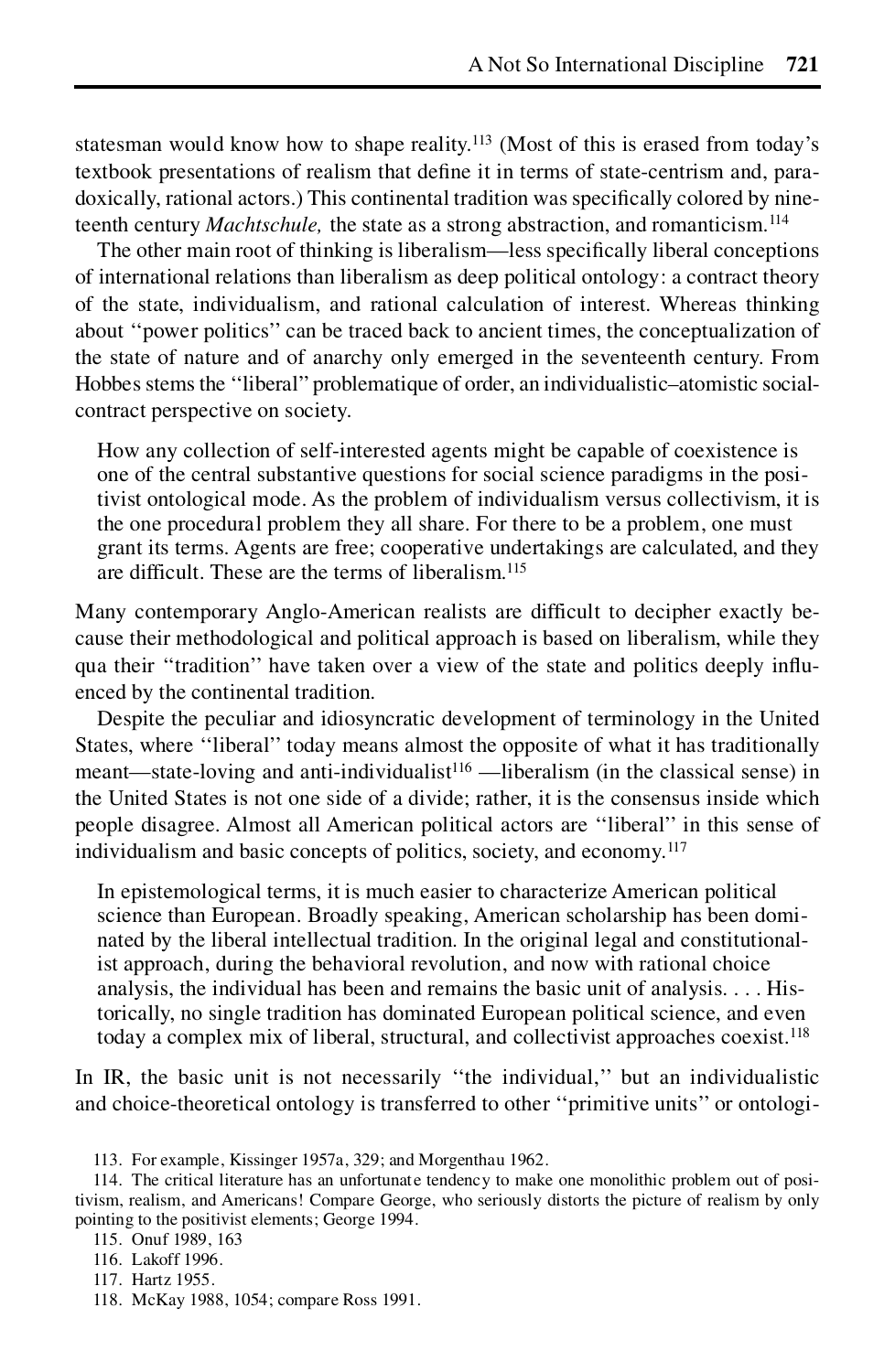cal givens who become the instrumental calculators, be they states, rulers, or  $firms.$ <sup>119</sup>

European postwar IR is more sociological—from Aron's ''historical sociology'' of international relations to the British ''international society'' tradition. Europeans did not generally continue the *Machtschule* tradition but made other historicist attempts to constitute a distinct field.

The émigré generation meant a Europeanization of American IR after World War II (to political science, a second Europeanization).<sup>120</sup> Postwar IR was a mixture of substantial ideas of international relations drawn from the classical, continental tradition and attempts to reconstitute the field from more minimalist, methodological premises. The long-term story is thus one of a gradual de-Europeanization of Ameri can IR. Although the *Realpolitik* tradition was the main import from Europe, this is not simply the story of ''the fall of realism'': Waltz's realism is (in this sense) liberal realism and very much an Americanized form of theory. Neorealism's microeco nomic reformulation of realism is probably the clearest example of de-Europeanization.<sup>121</sup> Liberalism has become the shared premise of American mainstream rationalism. Therefore, ''selling''American IR to societies that are less extremely liberalized has become more and more difficult. (The opposite, of course, is true for the currently less dominant—''sociological turn'' of American constructivists. Drawing on European inspiration like Durkheim, Weber, Giddens, and Habermas, it certainly sells well in Europe— compare, for example, Ruggie's article in this issue of *IO*.)

Another reason why American IR is becoming American is the trivial fact that most of the leading figures now are "natives," not immigrants. Almost twenty years ago, Norman D. Palmer rightly commented

If international relations is ''an American social science,'' this is due to a large extent to the contributions of European-born and European-educated scholars, including the author of ''An American Social Science'' himself. If asked to name the truly great figures in the academic field of international relations, I would mention Sir Alfred Zimmern, E. H. Carr, Quincy Wright, Hans J. Morgenthau, Karl Deutsch, and possibly also Arnold Toynbee, Arnold Wolfers, and Raymond Aron. Only one of them was born and educated in the United States. (Three of the others, to be sure, did much of their most significant work while living in the United States and made major contributions to the development of this ''Ameri can social science.'') 122

119. Compare, for example, Krasner forthcoming; and Milner 1997.

120. Gunnell 1993.

121. Theory that is liberal also in the sense of drawing on classical liberal thoughts about IR has undergone a similar minimalist, microeconomi c reformulation—even twice. First, an institutional theory was developed by Keohane and others, and more recently Andrew Moravcsik has formulated a theory about domestic interests and state–society relations. Moravcsik 1997. As neorealism, both of these theories downplay ethics, history, and praxis in order to create empirical social science theory in the liberal epistemological tradition. On these minimalist reformulations and their effects, see Wæver 1992, 125–51; 1996.

122. Palmer 1980, 347ff.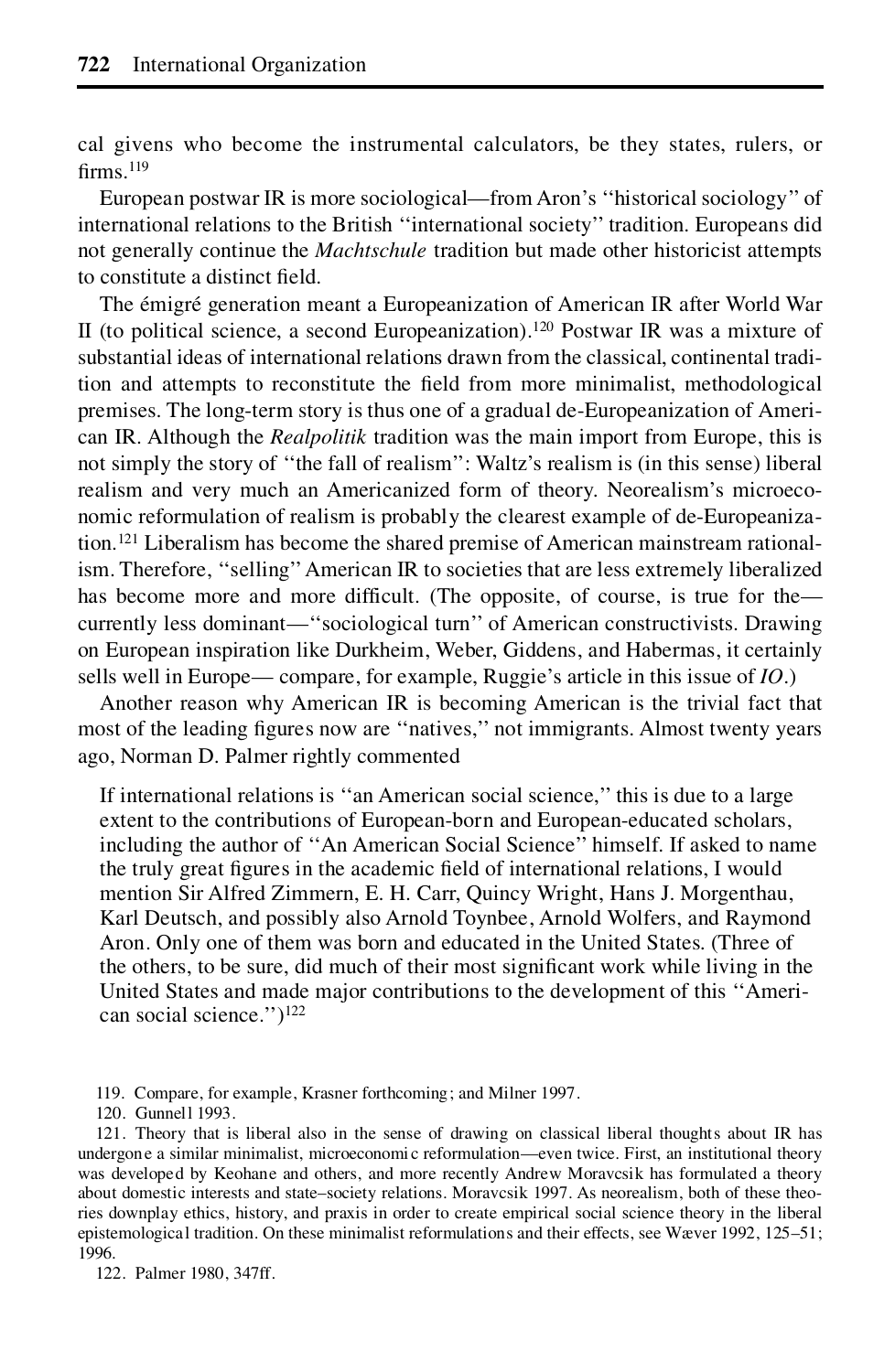The reader might try to draw up a similar list today, and I guess most would end up with a list dominated by Americans born and educated in the United States.<sup>123</sup>

## **Status and Outlook**

There is a global discipline of IR, since most national IR communities follow the American debates, teach American theories, and Americans publish in European journals. Still, IR isquite different in different places. Some American theories travel well, others—typically those most rationalist and methodology-based, such as behavioralism and rational choice—do not. Traffic into the United States is only possible by individuals migrating and Americanizing themselves.

What is the price of this pattern to Americans, Europeans, and the discipline at large? Systematic variations in theoretical development mean that both Americans and Europeans miss out on potentially interesting contributions. To both sides, this is an intellectual loss. The price, however, due to the asymmetrical setup in IR, is not distributed equally. Europeans will typically be aware of developments in the United States, but the opposite is far from always the case (variously caused by lack of attention or language skills). Europeans at least have the theoretical choice that to Americans appears nonexistent. Personally, in terms of careers, the price is skewed the opposite way, that is, to the advantage of Americans, because their approaches typically will be better rewarded, offer access to more prestigious journals, and thus result in materially superior jobs. This reinforces a situation in which European IR can be criticized for insufficient professionalism and too much local control, whereas American IR is threatened by parochialism and sequences of fads. The result for the discipline is lower standards, less exchange, and fewer challenges to think in new ways. Global orientation could help to break exceedingly local bastions, especially in Europe, while overcoming the structural narrow-mindedness of much of American IR.

Two examples from the last decade illustrate how the differences materialize on specific issues. The first example relates to EU studies. Since the new dynamism in Europe stemming from the mid-1980s launch of the 1992 program for the single market of the EU and the 1989–90 end of the Cold War and of Europe's division, the study of European integration has received an upsurge of interest. Theoretical devel opments in the United States and Europe have already gone through several phases in which the two sides of the Atlantic were simultaneously markedly different, yet closely connected.

The first phase showed (once again) disappointingly low levels of theorizing in European IR. For all the complaints from European scholars about American hege mony and the difficulties of being heard, it must be noticed that even when a tempt-

<sup>123.</sup> A recent (European) attempt to, problematically, single out twelve ''masters in the making'' contained ten North Americans (of which two—Ruggie and Walker—were born in Europe but trained in North America, and one—Der Derian—did his Ph.D. in Britain), one Briton, and one Frenchman; Neu mann and Wæver 1997. See also Lyons 1982, 138.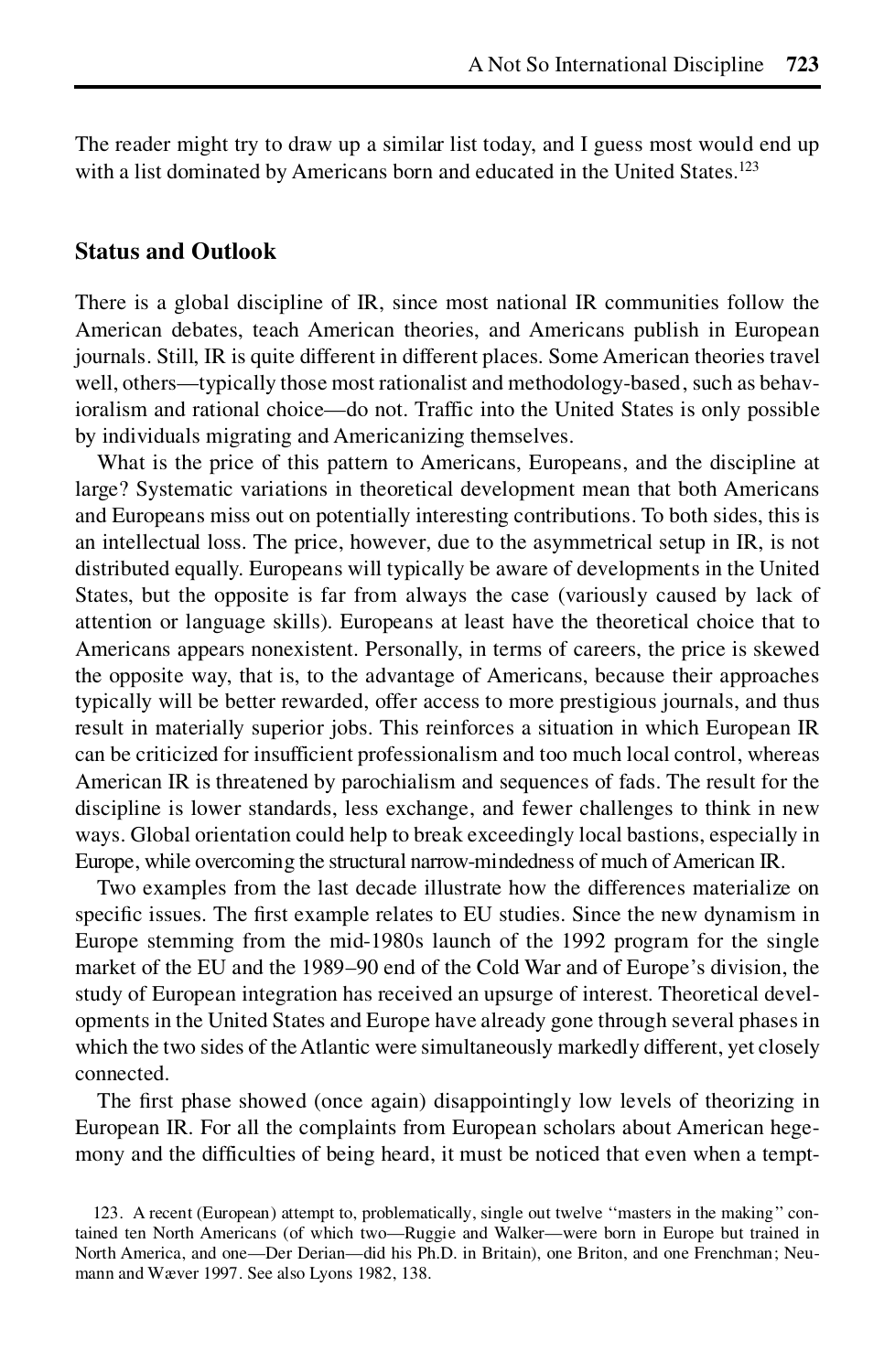ing new agenda was served right in front of Europeans, little impressive theoretical work was done. Most work was atheoretical, and at best old neofunctionalism was dusted off without answering the criticisms that brought it down the first time around. Filling this void, Andrew Moravcsik's *IO* article in 1991 had an extraordinary reception in Europe.<sup>124</sup> Here was an effort that both made sense in relation to existing categories—neofunctionalism and general IR schools—and offered clear theoretical propositions. Only an American seemed to have the courage to simplify and put forward new theory in contrast to European elaborate explanatory schemes built on dated American theories.<sup>125</sup> If microphones had been installed to generate an oral citation index at the second all-European IR conference in Paris in 1995, Morav csik's name would have, undoubtedly, been the one most frequently heard—most likely not primarily because of support but rather as the Waltz of integration studies the one clear theoretical position to define oneself against. This signaled the move into the second phase.

Recently, a new literature on each side has begun to emerge. One literature, mainly European (with important American contributions), is organized around the idea of multilevel governance;<sup>126</sup> the other, mainly American (with some Europeans), applies rational choice approaches to the European institutions.<sup>127</sup> Both are promising, but their contrast is striking. The European literature is a historicist attempt to capture an epochal transformation of the European order and its corresponding political lexi con; the American literature is driven by methodology and general theory.

The second example of the differences between American and European IR relates to identity and security. After the Cold War, security studies confronted the challenge of nationalism and ethnic identity, especially in Europe. American security studies has a clearly focused and hierarchical structure led by the journal *International Security*. In security studies neorealism actually is hegemonic (in contrast to general IR, where numerous articles are legitimized as critiques of the allegedly hegemonic neorealism, and critiques far out-number the purported hegemon). The reaction to identity was therefore largely a question of how to reconcile it with neorealism. As noticed by Yosef Lapid and Friedrich Kratochwil, the result was a very constrained process where ''nations'' were reinterpreted as protostates to be re-entered into the existing and thereby unchanged theory.<sup>128</sup>

124. Moravcsik 1991.

125. For a rather depressing picture of the state of European efforts in the early 1990s, see the proceedings from the first in the series of European IR conferences held every third year by the Standing Group on International Relations under the European Consortium for Political Research: Pfetsch 1993.

126. For instance, Jachtenfuchs and Kohler-Koch 1996; Hix 1998; Marks 1993; Majone 1996; and more radical contributions like Diez 1997. In the words of one of the leading exponents, Markus Jachtenfuchs, "the governance approach to European integration is mainly a European one. It simply has to do with the fact that Europeans are exposed to the actions of the EU on a day-to-day basis and are thus highly sensitive to questions of effective and democratic governanc e in the European multi-level system. They are much less interested in U.S.-style reasoning about the true motives for and the decisive actors behind European integration.''Jachtenfuchs, personal correspondenc e with the author, 18 April 1998.

127. Notably, Tsebelis 1994; Garrett and Weingast 1993; Milner 1997, chap. 7–8; and Schneider et al. 1995.

128. Lapid and Kratochwil 1996. See this article for a list of the most important contributions by the *International Security* school—authors like Posen, Mearsheimer, and van Evera.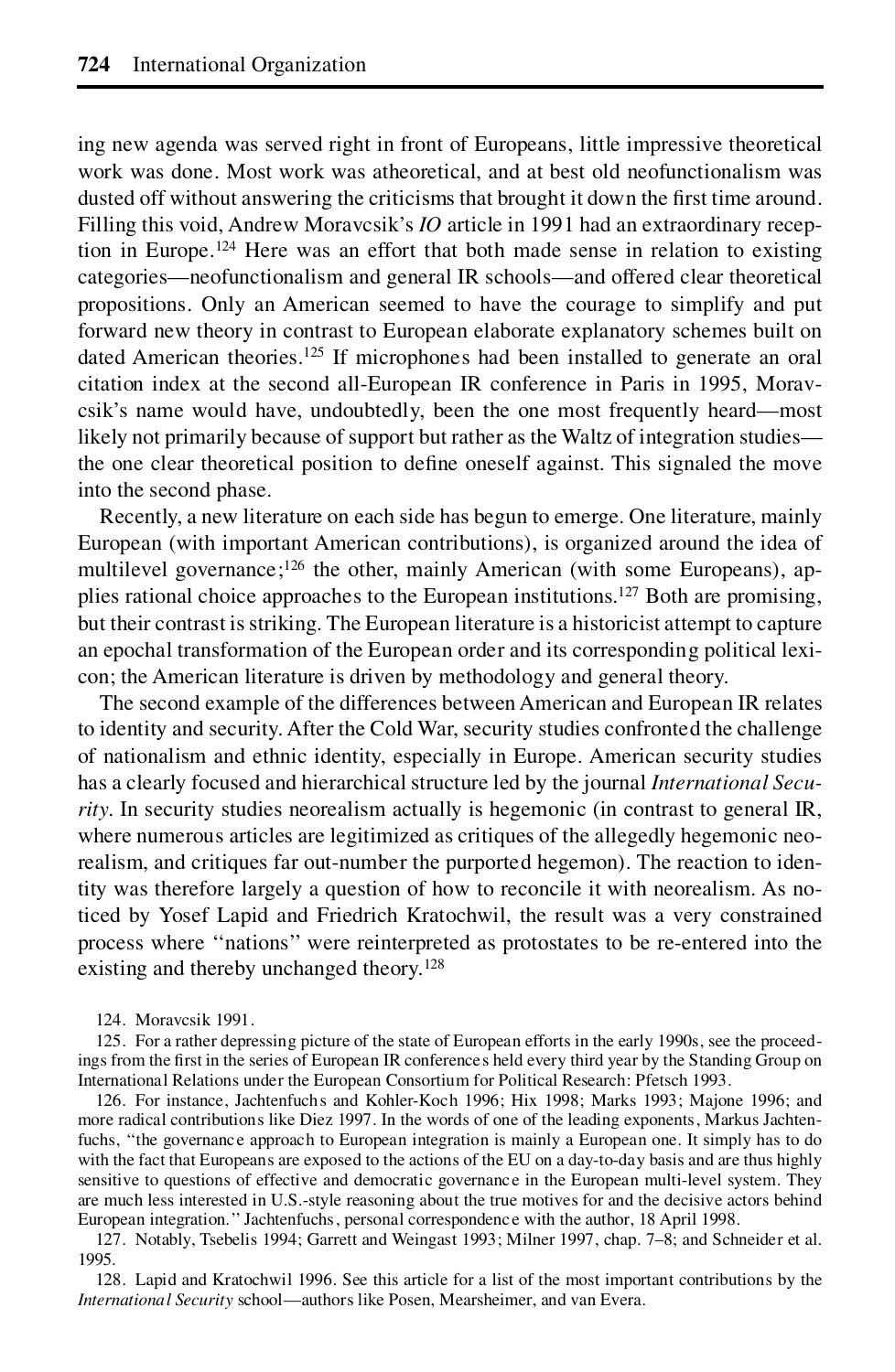A number of French contributions draw much more intensively on sociological, philosophical, and anthropological literature while, in some cases, also staying close to policy concerns. Suddenly it pays off for individuals strong in IR and strategic studies to also be cognizant of general developments in social theory and philosophy (due to the all-round nature of Parisian intellectuals).<sup>129</sup> Pathbreaking works by Didier Bigo on the merger of internal and external security draws on Foucault and Bourdieu while doing detailed empirical work on European police cooperation.<sup>130</sup> Pierre Hassner, who has been at the forefront so often in the study of European changes, has increasingly linked back to his original interests in philosophy and general social theory.<sup>131</sup>

In-between these two is the so-called Copenhagen school.<sup>132</sup> Those working from this perspective are more traditional than the French in striving for interoperability with mainstream IR and strategic studies while modifying even central features of neorealism. The price is a more problematic treatment of concepts like identity and society. Finding a Scandinavian–British cooperation in-between the French and the American is hardly surprising: research in Scandinavia is often oriented toward the American mainstream. Although having distance and freedom enough to operate differently from the mainstream, usually the aim is ultimately to make an impact in the heartland of security studies/IR. Criteria of validation and reward are not as independent as those in France; they are rather those of a relatively independent periphery.

Recently, a second American wave of literature under the heading ''security and identity,'' this time by constructivists, was epitomized by the monumental *The Culture of National Security*.<sup>133</sup> Structured more by the theory- (or even ''school-'') driven debate among constructivists and rationalists, constructivists have joined efforts to show, in an important field like security, what significant results their approach can yield. This is not the policy-guided ''security studies'' question of how to deal with these new challenges, but in characteristic American fashion a theory driven agenda, the current great debate.

These two examples illustrate how characteristic patterns reproduce on new agen das. How issues in international affairs are theorized follows not only from the influence of international events on the learning processes of a deterritorialized discipline, but also from the process being very much a product of national, academic culture.

# **Conclusion: American IR—from Global Hegemony to National Professionalization?**

Differences in how—and how much—IR has developed in different countries is not just a matter of national idiosyncrasies or unnamable national character. Political,

<sup>129.</sup> See, for instance, several of the contributions to Le Gloannec 1998.

<sup>130.</sup> Bigo 1996.

<sup>131.</sup> Hassner 1997.

<sup>132.</sup> Discussed by McSweeney 1996; Huysmans 1998; and Lapid and Kratochwil 1996. Most recent work from the school is Buzan et al. 1997.

<sup>133.</sup> Katzenstein 1996c.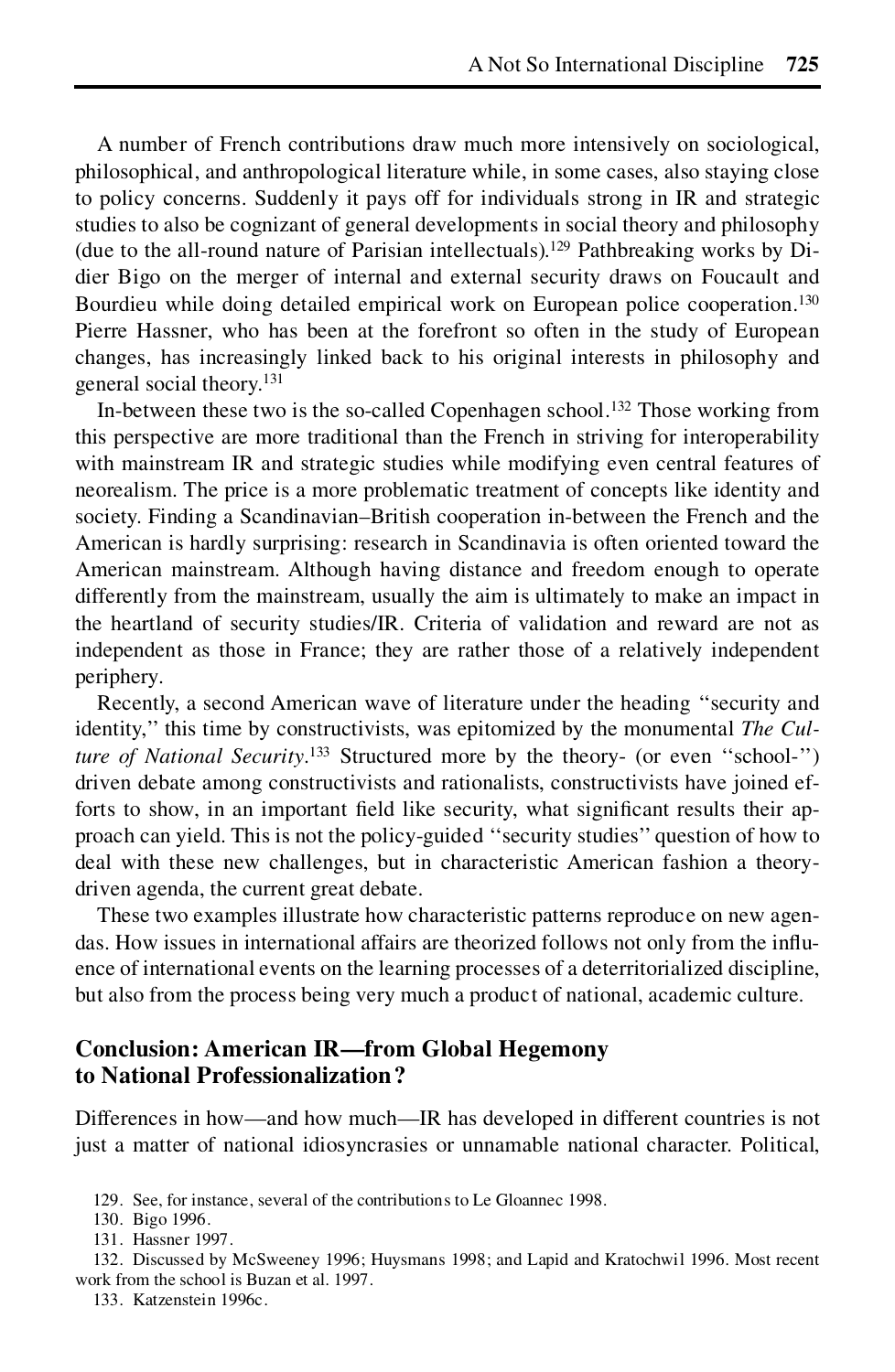institutional history explains different definitions, relationship to neighboring disciplines, and scientific ideals. Widespread American expectations that others will follow their current development are therefore likely to be frustrated. As often pointed out by French scholars, American IR scholars are prone to thinking in universalistic categories, but they are likely to be reminded of the cultural specificity of these categories.

The internal intellectual structure of American IR explains both the recurring great debates and why American IR generates global leadership. It has a hierarchy centered on theoretical journals, and scholars must compete for access to these. This they have not had to do in Europe, where power historically rested either in subfields or in local universities, not in a disciplinary elite. American IR alone generates an apex that therefore comes to serve as the global core of the discipline.

American IR is heading for national professionalization, but since it happens on the basis of a liberal ontology through rational choice methods, it will not be easily exportable and therefore entails a de-Americanization of IR elsewhere. The best hope for a more global, less asymmetrical discipline lies in the American turn to rational choice, which is not going to be copied in Europe.

European IR simultaneously shows signs of increasing professionalization, but not necessarily Americanization.<sup>134</sup> IR in Germany, France, and the United Kingdom has started to break the very local (single university, subdisciplinary, or informal, personal) power structures and is heading toward a larger academic market—national, or maybe more often defined by language area (French-speaking, German-speaking<sup>135</sup>), and occasionally European.

The result is likely to be a slow shift from a pattern with only one professional and coherent national market—the United States, and the rest of the world more or less peripheral or disconnected—toward a relative American abdication and larger aca demic communities forming around their own independent cores in Europe. When and to what extent this increasing pluralism will include sizable independent IR communities beyond the West are among the important questions remaining for a future sociology of the IR discipline.

134. This in contrast to the true periphery, where the aim is to reach America. To get tenure in Israel, you have to be published in an American journal and complete training outside the country (personal communication from Michael Barnett, 18 March 1998), and even the relatively large Scandinavian re search community uses the revealing language of ''publishing internationally'' (meaning in the United States). As noted by Andersen and Frederiksen, the term is small-state language; Andersen and Frederiksen 1995, 18. ''An American researcher would hardly say he has ''published internationally,'' if he, for once, had an article printed in a foreign journal in another language than English. Sivertsen 1994, 42. In such places, professionalization is likely to mean increased Americanization.

135. Compare Giesen 1995; and Rittberger and Hummel 1990. The role of language areas would justify treating Scandinavian IR as a unit rather than as national communities— in the event of a future extended analysis.